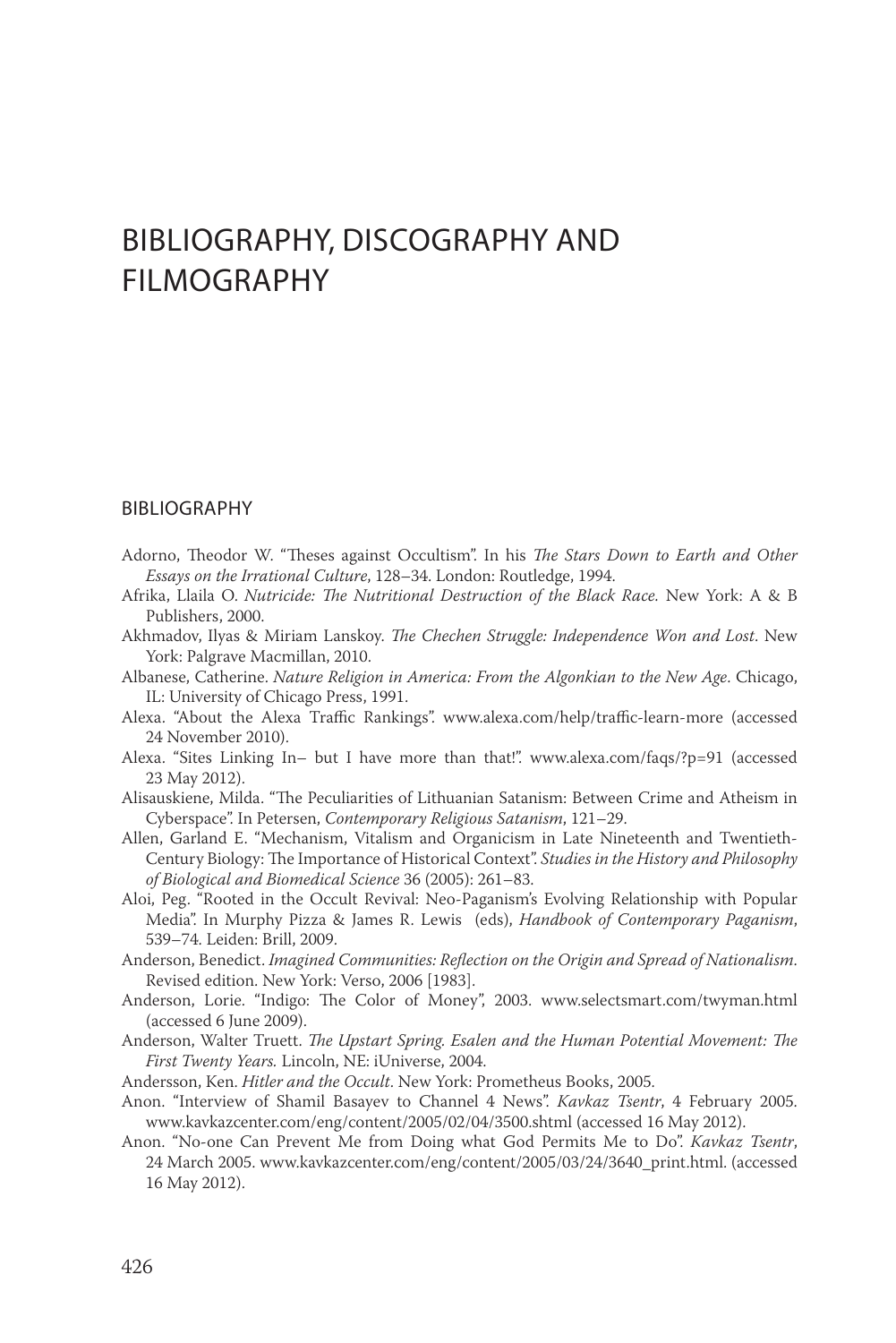- Anon. "Putin Meets with Famous Brazilian Writer Paulo Coelho". *RIA Novosti*, 1 June 2006. http://en.rian.ru/russia/20060601/48934990.html.
- Anon. "Reading the Book of Life; White House Remarks On Decoding of Genome". *The New York Times online*, 27 June 2000. www.nytimes.com/2000/06/27/science/reading-thebook-of-life-white-house-remarks-on-decoding-of-genome.html?pagewanted=all (accessed 16 May 2012).

Anon. "Rebels' Dilemma after Basayev Death". *BBC News*, 12 July 2006. http://news.bbc.co.uk/2/ hi/europe/5168984.stm (accessed 16 May 2012).

Anon. "Reign of Terror". ABC Nightline, 28 July 2005. Transcript available at http://web.archive. org/web/20060131105425/http://mkazmin.com/pages/ntl50728.doc (accessed 9 June 2012).

Anon. "What They're Reading: Chechnya's Literary Pyre". *Foreign Policy* 141, March/April 2004.

- "Anonymous" (hacker group). "Message to Scientology". *Wikisource.org*, 2008. http://en.wikisource. org/wiki/Message\_to\_Scientology (accessed 20 December 2010).
- Antes, Peter, Armin W. Geertz & Randi R. Warne (eds). *New Approaches to the Study of Religion. Volume 1: Regional, Critical and Historical Approaches*. Berlin: Walter De Gruyter, 2004.
- Appadurai, Arjun. *Modernity at Large: Cultural Dimensions of Globalization*. Minneapolis, MN: University of Minneapolis Press, 1996.
- Appiah, Kwame Anthony. "Europe Upside Down: Fallacies of the New Afrocentrism". In Richard Roy Grinker & Christopher B. Steiner (eds), *Perspectives on Africa*, 728–31. Oxford: Blackwell, 1997.
- Aquarian Dreams. 2003. "Aquarian Dreams". www.aquariandreams.com/shop/viewCategories. asp (accessed 1 March 2011).
- Aquino, Michael A. *The Church of Satan*. 6th edition. San Francisco, CA: Temple of Set, 2009. www.xeper.org/maquino/nm/COS.pdf (accessed 16 May 2012).

Arias, Juan. *Paulo Coelho: Confessions of a Pilgrim*. London: Harper, 2001.

Aries, Philippe. *Centuries of Childhood: A Social History of Family Life*. New York: Vintage, 1962.

- Arvidsson, Stefan. *Aryan Idols: Indo-European Mythology as Ideology and Science*. Chicago, IL: University of Chicago Press, 2006.
- Asad, Talal. *Formations of the Secular: Christianity, Islam, Modernity*. Stanford, CA: Stanford University Press, 2003.

Asante, Molefi Kete. *An Afrocentric Manifesto*. Cambridge: Polity Press, 2007.

- Asante, Molefi Kete. *Afrocentricity: A Theory for Social Change*. Chicago, IL: African American Images, 2003.
- Asante, Molefi Kete. *The Egyptian Philosophers: Ancient African Voices from Imhotep to Akhenaten*. Chicago, IL: African American Images, 2000.
- Asante, Molefi Kete. "A Quick Reading of Rhetorical Jingoism: Anthony Appiah and his Fallacies". www.asante.net/articles/11/a-quick-reading-of-rhetorical-jingoism-anthony-appiah-andhis-fallacies (accessed 3 November 2010).
- Ashby, Muata. *Egyptian Yoga: The Philosophy of Enlightenment*. Miami, FL: Sema Institute, 2005.
- Asprem, Egil. *Arguing with Angels: Enochian Magic and Modern Occulture*. Albany, NY: SUNY Press, 2012.
- Asprem, Egil. "Heathens up North: Politics, Polemics, and Contemporary Paganism in Norway". *The Pomegranate* 10.1 (2008): 42–69.
- Asprem, Egil. "*Kabbalah Recreata*: Reception and Adaptation of Kabbalah in Modern Occultism". *The Pomegranate* 9.2 (2007): 132–53.
- Asprem, Egil. "Magic Naturalized? Negotiating Science and Occult Experience in Aleister Crowley's 'Scientific Illuminism'". *Aries* 8.2 (2008): 139–65.
- Asprem, Egil. "A Nice Arrangement of Heterodoxies: William McDougall and the Professionalization of Psychical Research". *Journal of the History of the Behavioral Sciences* 46.2 (2010): 123–43.
- Asprem, Egil. "På Epleslang i Kunnskapens Tre: En Kritisk Drøfting av Teori i Nyere Esoterismeforskning". *Din* 1–2 (2009): 5–27.
- Asprem, Egil. "Parapsychology: The Naturalization of the Supernatural, the Re-enchantment of Science". In Lewis & Hammer, *Handbook of Religion and the Authority of Science*, 633–70.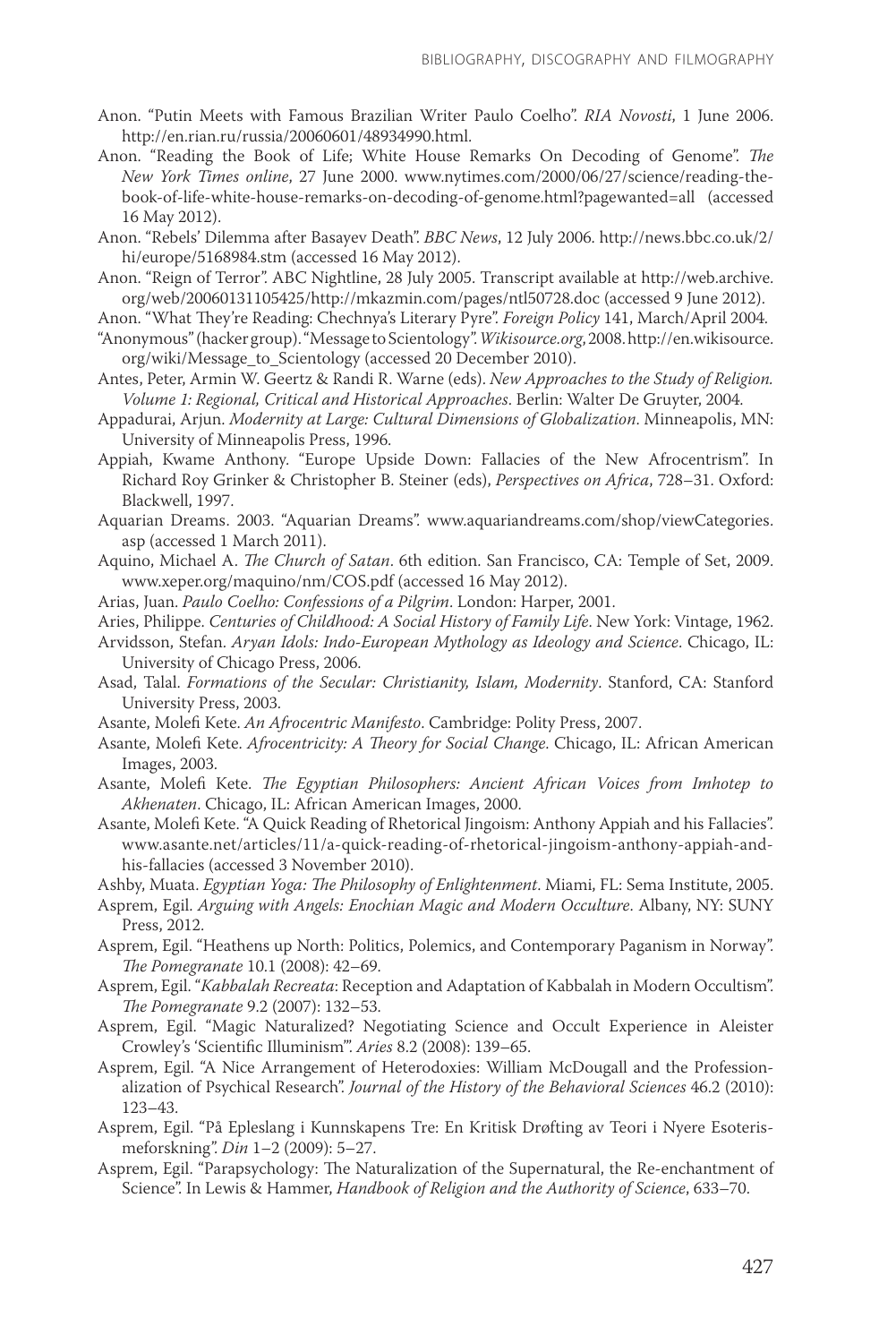- Atack, Jon. *A Piece of Blue Sky: Scientology, Dianetics and L. Ron Hubbard Exposed.* New York: Carol Publishing Group, 1990.
- Aupers, Stef. "'Where the Zeros Meet the Ones': Exploring the Affinity between Magic and Computer Technology". In Aupers & Houtman, *Religions of Modernity*, 219–38.
- Aupers, Stef & Dick Houtman (eds). *Religions of Modernity: Relocating the Sacred to the Self and the Digital*. Leiden: Brill, 2010.
- Ausar Auset Society. "Florida Study Group". www.aasorlando.org (accessed 3 November 2010).
- Austin, Algernon. *Achieving Blackness: Race, Black Nationalism, and Afrocentrism in the Twentieth Century*. New York: New York University Press, 2006.

Avatar Éditions. "Website". www.avatareditions.com (accessed 15 October 2010).

Babitsky, Andrey. "Segodna Voyuet ves' Chechensky Narod!" *Chechenpress*, 17 August 2005. http://web.archive.org/web/20070927205354/www.chechenpress.info/events/2005/08/

17/06.shtml (accessed 16 May 2012).

- Baddeley, Gavin. *Lucifer Rising: Sin, Devil Worship and Rock 'n' Roll*. London: Plexus, 2000.
- Baiev, Khassan (with Ruth & Nicholas Daniloff). *The Oath: A Surgeon Under Fire*. New York: Walker & Co., 2004.
- Baigent, Michael, Richard Leigh, & Henry Lincoln. *Holy Blood, Holy Grail*. London: Dell, 1982.
- Bainbridge, William S. "Expanding the Use of the Internet in Religious Research". *Review of Religious Research* 49.1 (2007): 7–20.
- Bainbridge, William S. *Satan's Power: A Deviant Psychotherapy Cult*. Berkeley, CA: University of California Press, 1978.
- Barber, Malcolm. *The New Knighthood: A History of the Order of the Temple*. Cambridge: Cambridge University Press, 1994.
- Barcan, Ruth. *Complementary and Alternative Medicine: Bodies, Therapies, Senses*. Oxford: Berg, 2011.
- Baren, Martin. "Multimodal treatment for ADHD". *Patient Care* 29.20 (1995): 77–94.
- Barkun, Michael. *A Culture of Conspiracy: Apocalyptic Visions in Contemporary America*. Berkeley, CA: University of California Press, 2003.
- Barkun, Michael. "Religion and Secrecy after September 11". *Journal of the American Academy of Religion* 74.2 (2006): 275–301.
- Barkun, Michael. *Religion and the Racist Right.* Chapel Hill, NC: North Carolina University Press, 1994.
- Barnes, Carol. *Melanin: The Chemical Key to Black Greatness*. Chicago, IL: Lushena Books, 2001.
- Barrett, David V. "Chaos Magick". In Peter B. Clarke (ed.), *Encyclopedia of New Religious Movements*, 105–6. New York: Routledge, 2006.
- Barrett, David V. *Sects, "Cults" and Alternative Religions: A World Survey and Sourcebook.*  London: Blandford, 1996.
- Barton, Blanche. *The Church of Satan*. New York: Hell's Kitchen Productions, 1990.
- Barton, Blanche. *The Secret Life of a Satanist: The Authorized Biography of Anton LaVey*. Los Angeles, CA: Feral House, 1990.
- Basayev, Shamil. "Kniga Mudzhakhida", 2004. www.kavkazcenter.com/russ/islam/kniga\_ mudjahida (accessed 20 October 2010).
- Bauduin, Tessel M. "Science, Occultism and the Art of the Avant-Garde in the Early Twentieth Century". *Journal of Religion in Europe* 5.1 (2012): 23–55.
- BBC. "Anonymous Hacktivists Say Wikileaks War to Continue". *BBC News*, 9 December 2010. www.bbc.co.uk/news/technology-11935539 (accessed 16 May 2012).
- BBC. "*Da Vinci Code* Wins Top Book Award". *BBC News*, 20 April 2005. http://news.bbc.co.uk/1/ hi/entertainment/arts/4466933.stm (accessed 17 May 2012).
- Beaumont, Justin. "Transcending the Particular in Postsecular Cities". In Molendijk *et al*., *Exploring the Postsecular*, 3–17.
- Beck, Ulrich, Anthony Giddens & Scott Lash. *Reflexive Modernization: Politics, Tradition and Aesthetics in the Modern Social Order*. Cambridge: Polity Press, 1994.
- Behar, Richard. "The Thriving Cult of Greed and Power". *Time*, 6 May 1991, 50–57.
- Benavides, Gustavo. "Western Religion and the Self-Canceling of Modernity". *Journal of Religion in Europe* 1.1 (2008): 85–115.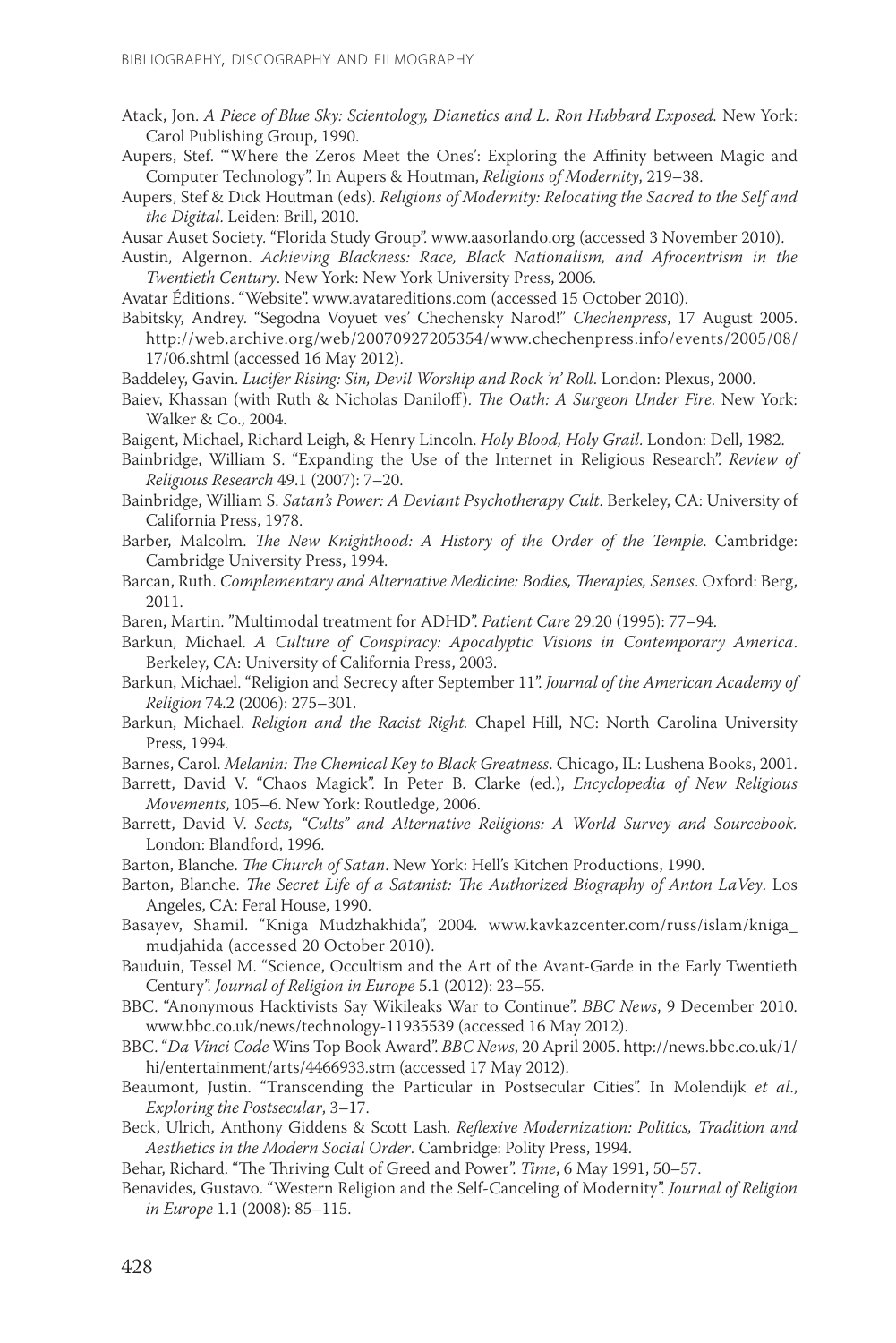- Benjamin, Richard M. "The Bizarre Classroom of Dr Leonard Jefferies". *The Journal of Blacks in Higher Education* 2 (1993–4): 91–6.
- Bennett, Vanora. *Crying Wolf: The Return of War to Chechnya*. London: Picador, 1998.
- Berger, Peter L. "The Desecularization of the World: A Global Overview". In his *The Desecularization of the World: Resurgent Religion and World Politics*, 1–18. Grand Rapids, MI: Eerdmans Publishing Company, 1999.
- Berger, Peter L. *The Sacred Canopy: Elements of a Sociological Theory of Religion*. New York: Doubleday, 1967.
- Berger, Peter L. "Secularization and De-secularization". In Woodhead *et al.*, *Religions in the Modern World*, 291–8.
- Berger, Helen, & Douglas Ezzy. *Teenage Witches: Magical Youth and the Search for Self.* New Brunswick, NJ: Rutgers University Press, 2007.
- Berger, Peter L. & Thomas Luckmann. "Secularization and Pluralism". In *International Yearbook for the Sociology of Religion* 2 (1966): 73–84.
- Berlin, Isaiah. "The Counter-Enlightenment". In his *The Proper Study of Mankind: An Anthology of Essays*, 243–68. New York: Farrar, Straus & Giroux, 2000.
- Berman, Morris. *The Reenchantment of the World*. Ithaca, NY: Cornell University Press, 1981.
- Bernal, Martin. *Black Athena: The Afroasiatic Roots of Classical Civilization*. Piscataway, NJ: Rutgers University Press, 1987.
- Beyer, Peter & Lori Beaman (eds). *Religion, Globalization and Culture*. Leiden: Brill, 2007.
- Bhambra, Gurminder K. *Rethinking Modernity: Postcolonialism and the Sociological Imagination*. Basingstoke: Palgrave Macmillan, 2007.
- Binder, Amy J. *Contentious Curricula: Afrocentrism and Creationism in American Public Schools.* Princeton, NJ: Princeton University Press, 2003.
- Biroco, Joel. *KAOS 14*. London: The Kaos-Babalon Press, 2002. www.biroco.com/kaos/kaos.pdf (accessed 16 May 2012).
- Birren, Faber. *Color Psychology and Color Therapy: A Factual Study of the Influence of Color on Human Life*. New Hyde Park, NY: University Books, 1961.
- Birren, Faber. *New Horizons in Color.* New York: Reinhold Publishing Corporation, 1955.
- Blain, Jenny. *Nine Worlds of Seid-Magic: Ecstasy and Neo-Shamanism in North European Paganism*. London: Routledge, 2002.
- Blavatsky, Helena P. *The Secret Doctrine*. 2 vols. London: The Theosophical Publishing Company, 1888.
- Blond, Phillip (ed.). *Post-Secular Philosophy: Between Philosophy and Theology*. London: Routledge, 1998.
- Bloom, William. *First Steps: An Introduction to Spiritual Practice*. Forres: Findhorn Press, 1993.
- Blotsky, Oleg. "Shamil Basaev". 28 September 2006 [3 December 1996]. http://zhurnal.lib.ru/b/ blockij\_o\_m/shamilxbasaew.shtml (accessed 17 May 2012).
- Bly, John. *Iron John: A Book About Men*. Reading, MA: Addison-Wesley, 1990.
- Bochinger, Christoph. *"New Age" und Moderne Religion: Religionswissenschaftliche Untersuchungen*. Gütersloh: Kaiser, 1994.
- Bogdan, Henrik. "The Sociology of the Construct of Tradition and Import of Legitimacy in Freemasonry". In Kilcher, *Constructing Tradition*, 239–52.
- Bogdan, Henrik. *Western Esotericism and Rituals of Initiation*. Albany, NY: SUNY Press, 2007.
- Bookchin, Murray, "Social Ecology versus Deep Ecology: A Challenge for the Ecology Movement". *Green Perspectives: Newsletter of the Green Program Project* 4.5 (1987). http:// libcom.org/library/social-versus-deep-ecology-bookchin (accessed 17 May 2012).
- Bouchet, Christian. *Karl Maria Wiligut: Le Raspoutine D'Himmler*. Paris: Avatar Éditions, 2007.
- Bourdieu, Pierre. "The Forms of Capital". In John G. Richardson (ed.), *Handbook of Theory and Research for the Sociology of Education*, 241–58. New York: Greenwood Press, 1986.
- Bowler, Peter J. *Science for All: The Popularization of Science in Early Twentieth-Century Britain*. Chicago, IL: University of Chicago Press, 2009.
- Bowman, Donna. "The Gnostic Illusion: Problematic Realized Eschatology in *The Matrix Reloaded*". *Journal of Religion and Popular Culture* 4 (2003). www.usask.ca/relst/jrpc/art4 matrixreloaded-print.html (accessed 16 May 2012).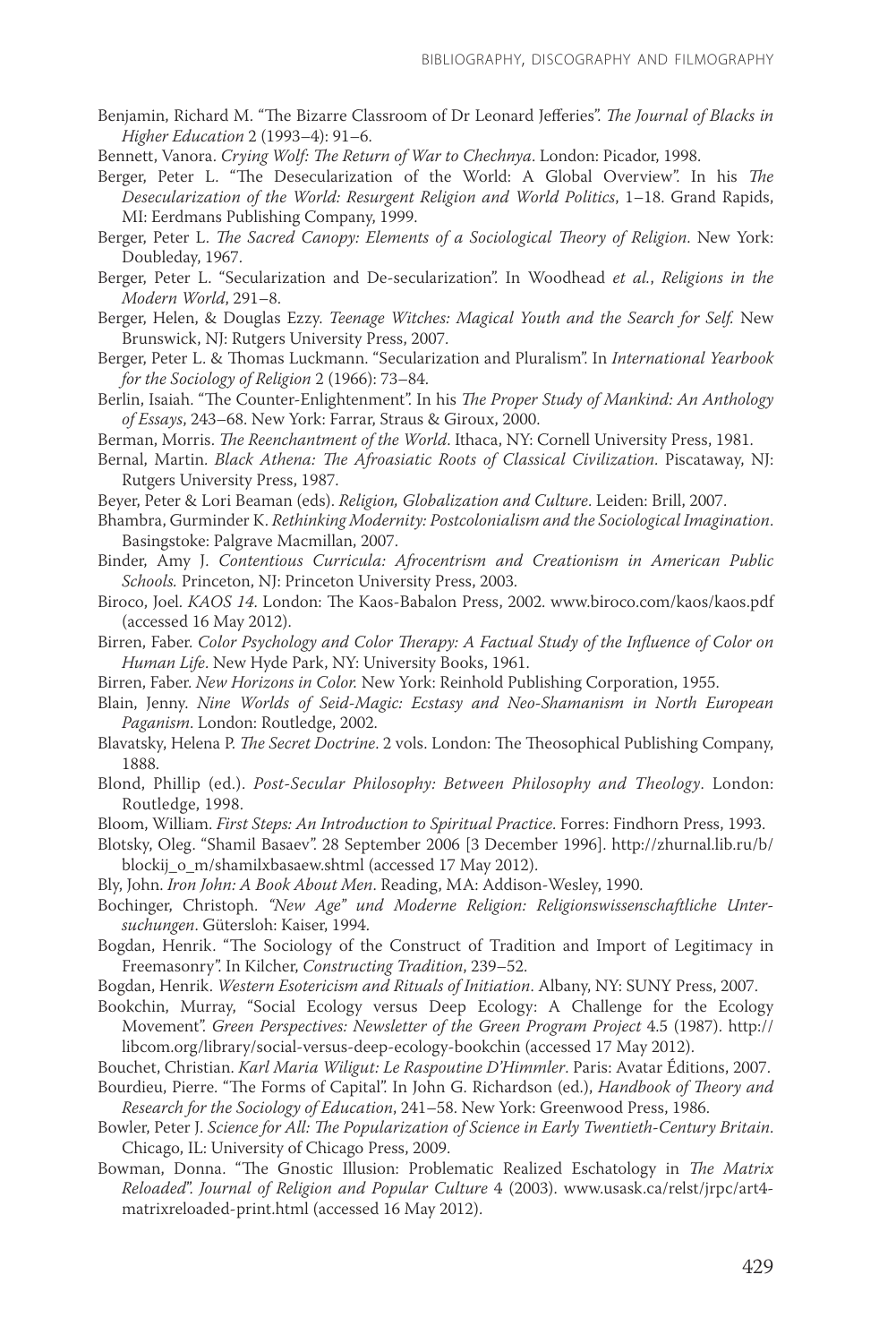Bradley, Michael. "Official Homepage". www.michaelbradley.info (accessed 3 November 2010).

- Brandt, Christina. *Metapher und Experiment: Von der Virusforschung zum Genetischen Code*. Göttingen: Wallstein, 2004.
- Breckenridge, Jr, Paul G. "Decision". *Church of Scientology of California v. Gerald Armstrong,*  Superior Court of the State of California, No. C421053, 22 June 1984.
- Breuer, Stefan. "Magie, Zauber, Entzauberung". In Hans G. Kippenberg & Martin Riesebrodt (eds), *Max Webers 'Religionssystematik'*, 119–30. Tübingen: J. C. B. Mohr (Paul Siebeck), 2001.
- Brierley, Peter. *Pulling Out of the Nosedive: A Contemporary Picture of Churchgoing*. London: Christian Research, 2006.
- Brierley, Peter. "Religion". In Albert H. Halsey & Josephine Webb (eds), *Twentieth-Century British Social Trends*, 650–74. Basingstoke: Macmillan, 2000.
- Brill, Ann & Ashley Packard. "Silencing Scientology's Critics on the Internet: A Mission Impossible?" *Communications and the Law* 19.4 (1997): 1–23.
- Brooks, Paul. *The House of Life: Rachel Carson at Work*. Boston, MA: Houghton Mifflin, 1972.
- Brown, Callum G. *The Death of Christian Britain*. London: Routledge, 2001.
- Brown, Dan. *Angels and Demons*. New York: Pocket Books, 2000.
- Brown, Dan. *The Da Vinci Code*. London: Corgi Books, 2004.
- Brown, Michael F. *The Channeling Zone: American Spirituality in an Anxious Age*. Cambridge, MA: Harvard University Press, 1997.
- Brown, Scot. *Fighting for US: Maulana Karenga, the US Organization, and Black Cultural Nationalism*. New York: New York University Press, 2003.
- Brown, Susan Love. "Baby Boomers, American Character, and the New Age: A Synthesis". In Lewis & Melton, *Perspectives on the New Age*, 87–96.
- Bruce, Steve. *God is Dead: Secularization in the West*. Oxford: Blackwell, 2002.
- Bruce, Steve. *Religion in the Modern World: From Cathedrals to Cults*. Oxford: Oxford University Press, 1996.
- Brunotte, Ulrike. *Zwischen Eros und Krieg: Männerbund und Ritual in der Moderne.* Berlin: Klaus Wagenbach Verlag, 2004.
- Bührmann, Andrea D. & Werner Schneider. *Vom Diskurs zum Dispositiv*. Bielefeld: transcript, 2008.
- Burr, Vivien. *An Introduction to Social Constructionism*. London: Routledge, 1995.
- Burroughs, William S. *Ali's Smile: Naked Scientology*. Bonn: Expanded Mind Editions, 1991.
- Burroughs, William S. *The Ticket That Exploded*. New York: Grove Press, 1992.
- Burroughs, William S. & Allen Ginsberg. *The Yage Letters Redux*. Edited by Oliver Harris. San Francisco, CA: City Lights Books, 2006.
- Burroughs, William S. & Brion Gysin. *The Third Mind*. New York: Viking Press, 1978.
- Butler, Judith. *Gender Trouble: Feminism and the Subversion of Identity*. New York: Routledge, 2006 [1999].
- Butler, Judith, Jürgen Habermas, Charles Taylor & Cornel West. *The Power of Religion in the Public Sphere*. Edited by Eduardo Mendieta & Jonathan van Antwerpen. New York: Columbia University Press, 2011.
- Calhoun, Craig, Mark Juergensmeyer & Jonathan van Antwerpen (eds). *Rethinking Secularism*. Oxford: Oxford University Press, 2011.
- Callaway, Ewen. "Immaculate Creation: Birth of the First Synthetic Cell". *New Scientist*, 20 May 2010. www.newscientist.com/article/dn18942-immaculate-creation-birth-of-the-firstsynthetic-cell.html (accessed 16 May 2012).
- Calleja, Gordon. "Virtual Worlds Today: Gaming and Online Sociality". *Online: Heidelberg Journal of Religions on the Internet* 3.1 (2008): 7–42. http://archiv.ub.uni-heidelberg.de/ volltextserver/volltexte/2008/8288/pdf/calleja.pdf (accessed 17 May 2012).
- Campbell, Bruce F. *Ancient Wisdom Revived: A History of the Theosophical Movement*. Berkeley, CA: University of California Press, 1980.
- Campbell, Colin. "The Cult, the Cultic Milieu and Secularization". *Sociological Yearbook of Religion in Britain 5* (1972): 119–36.
- Campbell, Colin. *The Easternization of the West: A Thematic Account of Cultural Change in the Modern Era*. Boulder, CO: Paradigm Publishers, 2008.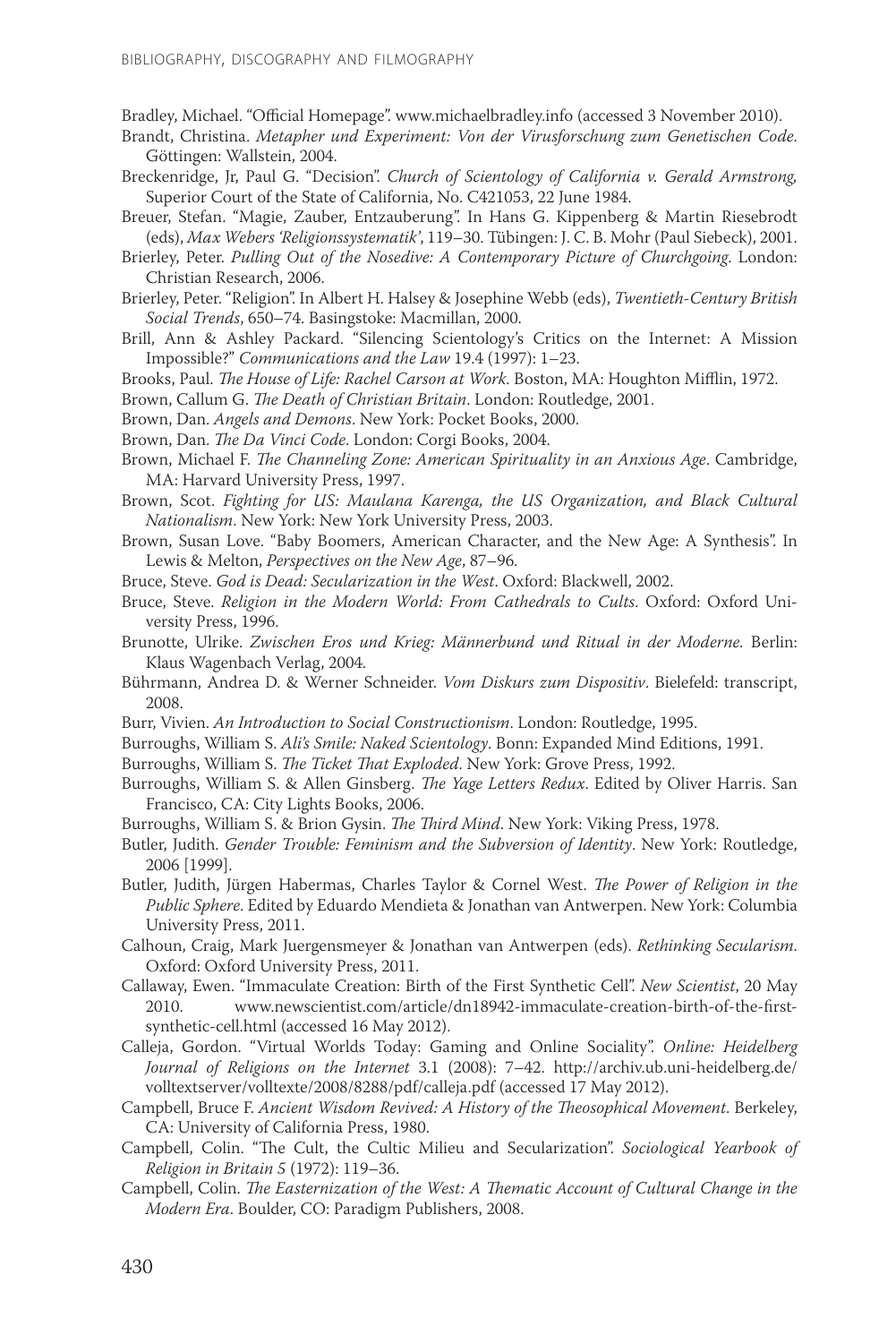- Campbell, Colin. "The Secret Religion of the Educated Classes". *Sociological Analysis* 39.2 (1978): 146–56.
- Campbell, Colin & Shirley McIver. "Cultural Sources of Support for Contemporary Occultism". *Social Compass* 34.1 (1987): 41–60.
- Campbell, Heidi. *Exploring Religious Community Online: We are One in the Network*. New York: Peter Lang, 2005.
- Campbell, Heidi. "Who's Got the Power? Religious Authority and the Internet". *Journal of Computer-Mediated Communication* 12.3 (2007). http://jcmc.indiana.edu/vol12/issue3/ campbell.html (accessed 17 May 2012).
- Caplan, Paula J. *They Say You're Crazy: How the World's Most Powerful Psychiatrists Decide Who's Normal*. Cambridge, MA: Da Capo Press, 1996.
- Capra, Fritjof. "Deep Ecology: A New Paradigm". In Sessions, *Deep Ecology for the 21st Century*, 19–25.
- Capra, Fritjof. *The Tao of Physics: An Exploration of the Parallels between Modern Physics and Eastern Mysticism*. Glasgow: Fontana, 1983 [1975].
- Capra, Fritjof. *The Turning Point: Science, Society and the Rising Culture*. London: Flamingo, 1983.
- Carducci, Giosue. "Inno a Satana". In Gerhard Zacharias, *The Satanic Cult*, 1326–31. London: George Allen & Unwin.
- Carrington, Hereward. *The Coming Science.* With an introduction by J. H. Hyslop. Boston, MA: Small, Maynard & Co., 1908.
- Carrington, Hereward. *Eusapia Palladino and Her Phenomena*. London: T. Werner Laurie, Clifford's Inn, 1909.
- Carrington, Hereward. *Personal Experiences in Spiritualism (Including the Official Account and Record of the American Palladino Séances)*. London: T. W. Laurie, 1913.
- Carrington, Hereward. *The Psychic World*. London: Methuen/Dutton & Co, 1938.

Carroll, Peter. *Liber Null and Psychonaut: An Introduction to Chaos Magic.* San Francisco, CA: Red Wheel/Weiser, 1987 [originally published as two separate volumes by Morton Press, Yorkshire: *Liber Null*, 1978, and *Psychonaut*, 1981].

Carroll, Lee & Jan Tober. *The Indigo Children*. Carlsbad, CA: Hay House, 1999.

Carroll, Lee & Jan Tober*. The Indigo Children 10 Years Later*. Carlsbad, CA: Hay House, 2009.

- Carson, Rachel. *Silent Spring*. Boston, MA: Houghton Mifflin.
- Carter, John. *Sex and Rockets: The Occult World of Jack Parsons.* Los Angeles, CA: Feral House, 1999.
- Casanova, José. *Europas Angst vor der Religion*. Berlin: Berlin University Press, 2009.
- Casanova, José. *Public Religions in the Modern World*. Chicago, IL: University of Chicago Press, 1994.
- Casanova, José. "Religion, European Secular Identities, and European Integration". In Timothy A. Byrnes & Peter J. Katzenstein (eds), *Religion in an Expanding Europe*, 65–92. Cambridge: Cambridge University Press, 2006.
- Casanova, José. "Rethinking Secularization: A Global Comparative Perspective". In Beyer & Beaman, *Religion, Globalization and Culture*, 7–22.
- Casanova, José. "The Secular and Secularisms". *Social Research* 76.4 (2009): 1049–66.
- Castaneda, Carlos. *Journey to Ixtlan*. New York: Simon & Schuster, 1972.

Castaneda, Carlos. *Tales of Power*. New York: Simon & Schuster, 1974.

Castaneda, Carlos. *The Teachings of Don Juan: A Yaqui Way of Knowledge*. Berkeley, CA: University of California Press, 1968.

Castells, Manuel. *The Rise of the Network Society*. 2nd edition. Oxford: Blackwell, 2000 [1996].

Centro Studi La Runa. "Info". www.centrostudilaruna.it/info (accessed 15 October 2010).

Chadayev, Umalt. "12th Anniversary of Basayev's Raid on Budyonnovsk". *Prague Watchdog*, 15 June 2007. www.watchdog.cz/?show=000000-000005-000004-000144&lang=1 (accessed 16 May 2012).

Chase, Alston. "The Great Green Deep-Ecology Revolution". *Rolling Stone* 498, 29 April 1987.

Childs, Joe & Frank C. Tobin. "Scientology: The Truth Rundown". *St Petersburg Times*, 29 June 2009. www.tampabay.com/specials/2009/reports/project (accessed 20 December 2010).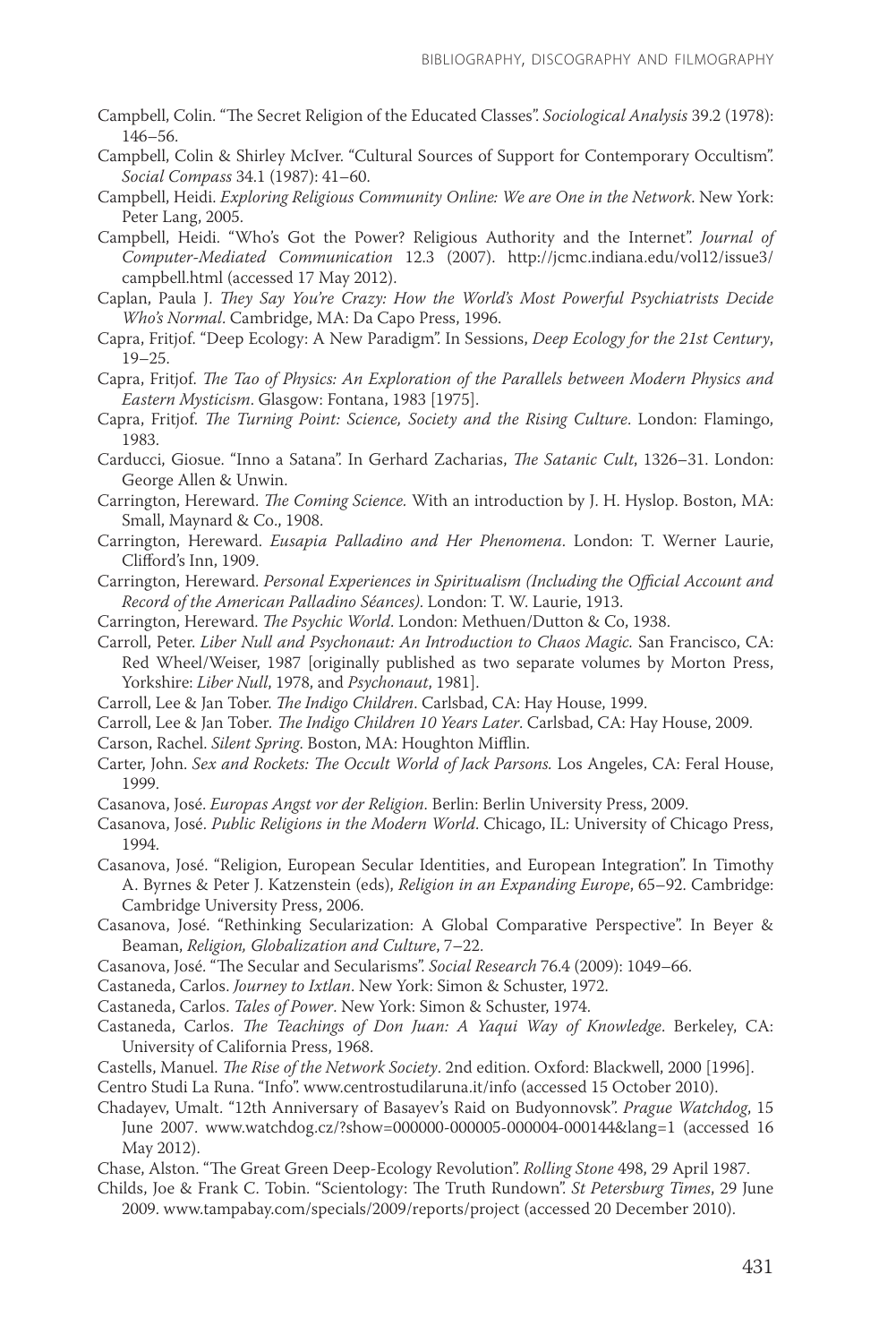- Christensen, Dorthe Refslund. "Inventing L. Ron Hubbard: On the Construction and Maintenance of the Hagiographic Mythology of Scientology's Founder". In James R. Lewis & Jesper A. Petersen (eds), *Controversial New Religions*, 227–58. New York: Oxford University Press, 2005.
- Church of Satan. "Satanic Bunco Sheet". www.churchofsatan.com/Pages/Bunco.html (accessed 5 November 2010).

Church of Scientology. "Letter". *The Sunday Times*, 28 December 1969.

- Clark, John. "How Wide is Deep Ecology?". In Katz *et al*., *Beneath the Surface*, 3–16.
- Clark, Lynn Schofield. *From Angels to Aliens: Teenagers, the Media, and the Supernatural*. New York: Oxford University Press, 2003.
- Clark, Lynn Schofield. "Religion, Twice Removed: Exploring the Role of Media in Religious Understandings among 'Secular' Young People". In Nancy Ammerman (ed.), *Everyday Religion: Observing Modern Religious Lives*, 69–81. New York: Oxford University Press, 2007.
- Clark, Lynn Schofield, Stewart M. Hoover & Lee Rainie (eds). *Faith Online*. Washington DC: Pew Internet & American Life Project, 2004. http://pewinternet.org/~/media//Files/Reports/ 2004/PIP\_Faith\_Online\_2004.pdf.pdf (accessed 17 May 2012).
- Clarke, Peter B. *New Religions in Global Perspective: A Study of Religious Change in the Modern World*. London: Routledge, 2006.
- Clarke, Peter B. (ed.). *The Oxford Handbook of the Sociology of Religion*. Oxford: Oxford University Press, 2009.
- Classen, Constance. *The Colour of Angels: Cosmology, Gender and the Aesthetic Imagination*. London: Routledge, 1998.
- Coale, Samuel. *Paradigms of Paranoia: The Culture of Conspiracy in Contemporary American Fiction.* Tuscaloosa, AB: University of Alabama Press, 2005.
- Codreanu, Corneliu. *The Prison Notes*. London: Arktos Media, 2011.
- Coelho, Paulo. *The Alchemist*. London: Harper, 2002.
- Coelho, Paulo. *Kniga Voina Sveta*. Moscow: AST/Astrel, 2010.
- Coelho, Paulo. *Manual of the Warrior of Light*. London: Harper, 2003.
- Coelho, Paulo. *The Pilgrimage*. London: Harper, 2005.
- Coelho, Paulo. *The Valkyries*. London: Harper, 2007.
- Colclough, Stephen. *Consuming Texts: Readers and Reading Communities, 1695–1860*. Basingstoke: Palgrave Macmillan, 2007.
- Cole, David & James X. Dempsey. *Terrorism and the Constitution: Sacrificing Civil Liberties in the Name of National Security.* New York: The New Press, 2002.
- Collins, Patricia Hill. *From Black Power to Hip Hop: Racism, Nationalism, and Feminism*. Philadelphia, PA: Temple University Press, 2006.
- Connery, Brian A. "IMHO: Authority and Egalitarian Rhetoric in the Virtual Coffeehouse". In Porter, *Internet Culture*, 161–80.
- Coogan, Kevin. *Dreamer of the Day: Francis Parker Yockey and the Postwar Fascist International*. Brooklyn, NY: Autonomedia, 1999.
- Cook, John. "Cult Friction". *Radar*, April 2008. www.anti-scientologie.ch/cult-friction.htm (accessed 17 May 2012).
- Corradi-Musi, Carla. "Supernatural Heroes in Finno-Ugric Shamanism". In Hoppál & Pentikäinen, *Northern Religions and Shamanism*, 127–33.
- Corrigan, John. *Business of the Heart: Religion and Emotion in the Nineteenth Century*. Berkeley, CA: University of California Press, 2002.
- Corrigan, John (ed.). *Religion and Emotion: Approaches and Interpretations*. Oxford: Oxford University Press, 2004.
- CosmiKids. "CosmiKids Open Minds. Pure Potential". www.cosmikids.org (accessed 23 June 2009).
- Cowan, Douglas E. "Contested Spaces: Movement, Countermovement and E-Space Propaganda". In Dawson & Cowan, *Religion Online*, 233–49.
- Cowan, Douglas E. *Cyberhenge: Modern Pagans on the Internet*. New York: Routledge, 2005.
- Cowan, Douglas E. "Researching Scientology: Perceptions, Premises and Problematics". In Lewis, *Scientology*, 53–79.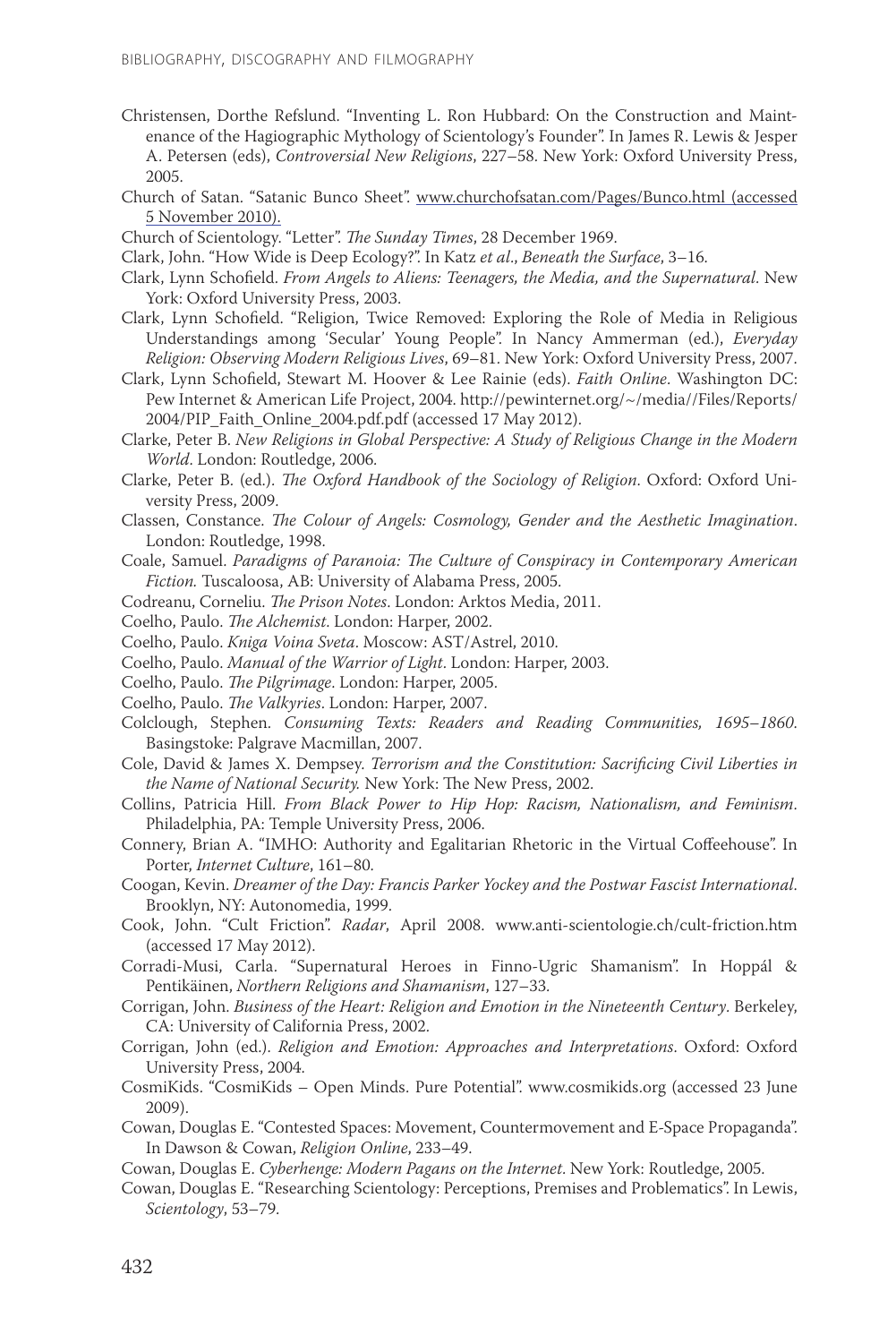- Crabtree, Vexen. "The Descriptions, Philosophies and Justification of Satanism". www.dpjs.co.uk (accessed 5 November 2010).
- Cross, Maire Fedelma (ed.). *Gender and Fraternal Orders in Europe, 1300–2000*. Basingstoke: Palgrave Macmillan, 2010.

Crowley, Aleister. *Magick in Theory and Practice*. Edison, NJ: Castle Books, 1991.

Crowley, Aleister. "Magick in Theory and Practice". In Aleister Crowley with Mary Desti & Leila Waddell, *Magick: Liber ABA*, 119–290. San Francisco, CA: Weiser Books, 1997.

Crowley, Aleister. "The Vision and the Voice". *The Equinox* 1.5 (1911): 1–176.

- Cuneo, Michael W. *American Exorcism: Expelling Demons in the Land of Plenty*. New York: Broadway Books, 2002.
- Cunningham, Hugh*. Children and Childhood in Western Society Since 1500*. Harlow: Pearson, 2005.

Cunningham, Hugh*. The Invention of Childhood.* London: BBC Books, 2006.

- Curry, Richard. *Freedom at Risk: Secrecy, Censorship and Repression in the 1980s.* Philadelphia, PA: Temple University Press, 1988.
- Cusack, Carole M. *Invented Religions: Imagination, Fiction and Faith*. Farnham: Ashgate, 2010.
- Cusack, Carole M. & Christopher Hartney (eds). *Religion and Retributive Logic: Essays in Honour of Professor Garry W. Trompf*. Leiden: Brill, 2010.
- Dahl, Göran. *Radikalare än Hitler? De Esoteriska och Gröna Nazisterna. Inspirationskällor. Pionjärer. Förvaltare. Ättlingar.* Stockholm: Atlantis, 2006.
- Davidsen, Markus. "What is Wrong with Pagan Studies? A Review Essay on the *Handbook of Contemporary Paganism*". *Method and Theory in the Study of Religion* 24 (2012): 183–99.
- Davie, Grace. *Europe: The Exceptional Case: Parameters of Faith in the Modern World*. London: Darton, Longman & Todd, 2002.
- Davies, Norman. *Europe: A History*. New York: HarperCollins, 2007.
- Davies, Owen. *Grimoires: A History of Magic Books*. Oxford: Oxford University Press, 2009.
- Davis, Erik. *Techgnosis: Myth, Magic and Mysticism in the Age of Information*. New York: Three Rivers Press, 1998.
- Davis, Erik. "Technopagans: May the Astral Plane be Reborn in Cyberspace". *Wired* 3.07 (1995). www.wired.com/wired/archive/3.07/technopagans.html (accessed 16 May 2012).
- Davis, Philip G. *Goddess Unmasked: The Rise of Neopagan Feminist Spirituality*. Dallas, TX: Spence Publishing, 1998.
- Dawson, Lorne L. "The Mediation of Religious Experience in Cyberspace". In Højsgaard & Warburg, *Religion and Cyberspace*, 15–37.
- Dawson, Lorne L. "Religion and the Internet: Presence, Problems, and Prospects". In Antes *et al.*, *New Approaches to the Study of Religion*, 385–405.
- Dawson, Lorne L. "Religion and the Quest for Virtual Community". In Dawson & Cowan, *Religion Online*, 75–89.
- Dawson, Lorne L. & Douglas E. Cowan (eds). *Religion Online: Finding Faith on the Internet*. New York, NY: Routledge, 2004.
- Day, John V. "In Quest of Our Linguistic Ancestors: The Elusive Origins of the Indo-Europeans". *The Occidental Quarterly* 2.3 (2002). www.scribd.com/doc/46512347/John-v-Day-In-Questof-Our-Linguistic-Ancestors-The-Elusive-Origins-of-the-Indo-Europeans (accessed 17 May 2012).

de Benoist, Alain. *On Being a Pagan*. Atlanta, GA: Ultra, 2004.

de Benoist, Alain. *Vu de Droite: Anthologie critique des idées countemporaines*. Paris: Le Labyrinthe, 2001.

- De Caro, Mario & David Macarthur (eds). *Naturalism in Question*. Cambridge, MA: Harvard University Press, 2004.
- Dede, Chris. "Immersive Interfaces for Engagement and Learning". *Science* 323 (2009): 66–9.
- Defesche, Sacha. "The 2012 Phenomenon: A Historical and Typological Approach to a Modern Apocalyptic Mythology". *Skepsis* 2008. http://skepsis.no/?p=599 (accessed 17 May 2012).
- Delany, Martin Robison. "Origin and Objects of Ancient Freemasonry". In Martin R. Delany (ed.), *A Documentary Reader*, 46–67. Chapel Hill, NC: The University of North Carolina Press, 2003.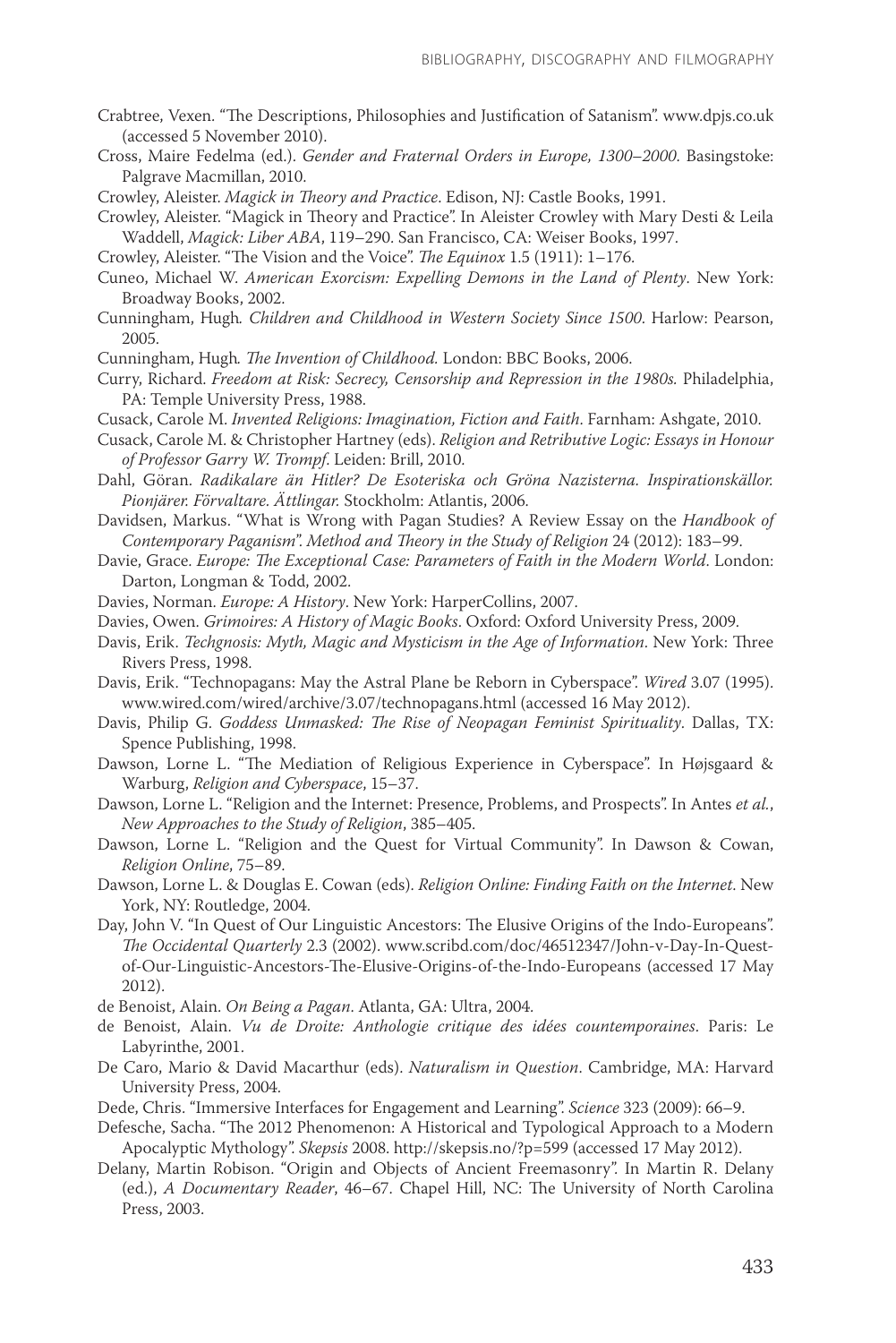- De Montellano, Bernard Ortiz. "Melanin, Afrocentricity and Pseudoscience". *Yearbook of Physical Anthropology* 36 (1993): 33–58.
- De Montellano, Bernard Ortiz. "Multicultural Pseudoscience: Spreading Scientific Illiteracy Among Minorities". *Sceptical Inquirer* 16.1 (1991): 46–50.
- DeNora, Tia. "Aesthetic Agency and Musical Practice: New Directions in the Sociology of Music". In Patrik N. Juslin & John A. Sloboda (eds), *Music and Emotion: Theory and Research*, 161–80. Oxford: Oxford University Press, 2001.

DeNora, Tia. *Music in Everyday Life*. Cambridge: Cambridge University Press, 2000.

- Denselow, Robin. *When the Music's Over: The Story of Political Pop*. London: Faber & Faber, 1989.
- Denzin, Norman K. "Cybertalk and the Method of Instances". In Steve Jones (ed.), *Doing Internet Research*, 97–126. Thousand Oaks, CA: Sage, 1999.
- de Rios, Marlene Dobkin & Charles S. Grob (eds). "Ayahuasca Use in Cross-Cultural Perspective". Special issue, *Journal of Psychoactive Drugs* 37.2 (2005).
- Devall, Bill & George Sessions*. Deep Ecology: Living as if Nature Mattered*. Layton, UT: Gibbs Smith, 1985.
- Deveney, John Patrick. *Astral Projection or Liberation of the Double and the Work of the Early Theosophical Society*. Fullerton, CA: Theosophical History, 1997.
- Deveney, John Patrick. "An Unpublished Lecture by W. Q. Judge in 1876 on His Magical Progress in the Theosophical Society". *Theosophical History* 9.3 (2003): 12–20.
- Devi, Savitri. *The Lightning and the Sun*. New York: Samisdat Publishers, 1979.
- de Vries, Hent & Lawrence E. Sullivan (eds). *Political Theologies: Public Religions in a Post-Secular World*. New York, NY: Fordham University Press, 2006.
- Dillon, Michele. "Can Post-Secular Society Tolerate Religious Differences". *Sociology of Religion*  71.2 (2010): 139–156.
- Dixon, Joy. "Sexology and the Occult: Sexuality and Subjectivity in Theosophy's New Age". In Elizabeth A. Castelli (ed.), *Women, Gender, Religion*, 288–309. New York: Palgrave, 2001.
- Dobbelaere, Karel. "The Meaning and Scope of Secularization". In Clarke, *The Oxford Handbook of the Sociology of Religion*, 599–615.
- Dragon Environmental Network. "Eco-Magic Heady Mix of Paganism and Environmentalism". www.dragonnetwork.org (accessed 12 September 2010).
- Drake, Richard H. "Julius Evola and the Ideological Origins of the Radical Right in Contemporary Italy". In Merkl, *Political Violence and Terror*, 61–89.
- Drengson, Alan. "Editorial: Terminology of the Deep Ecology Movement". *The Trumpeter: Journal of Ecosophy* 13.3 (1996). http://trumpeter.athabascau.ca/index.php/trumpet/article/ view/256/377 (accessed 17 May 2012).
- Droge, Arthur J. *Homer or Moses? Early Christian Interpretations of the History of Culture*. Tübingen: J. C. B. Mohr, 1989.
- Drury, Nevill S. *The New Age: The History of a Movement*. London: Thames & Hudson, 2004.
- Drury, Nevill S. *Rosaleen Norton's Contribution to the Western Esoteric Tradition*. PhD thesis, School of Humanities and Social Science, University of Newcastle, Australia, 2008.
- Dryden, Windy & Arthur Still. "Historical Aspects of Mindfulness and Self-Acceptance in Psychotherapy". *Journal of Rational-Emotive and Cognitive-Behavior Therapy* 24.1 (2006): 3–28.

Du Bois, William E. B. *The Souls of Black Folk*. New York: Cosmo Classics, 2007.

- Dugin, Alexandr. *Osnovy Geopolitiki: Geopoliticheskoe Budushchee Rossii*. Moscow: Arktogeia, 1997.
- Dugin, Alexandr. "Uchenie Zverja". www.angel.org.ru/3/crowley.html (accessed 28 March 2011) Dugin, Alexandr. *Znaki Velikogo Norda.* Moscow: Veče, 2008.
- Dunlop, John. "Beslan: Russia's 9/11?" Washington DC: Jamestown Foundation, 2005.
- Dunlop, John. "The October 2002 Moscow Hostage-Taking Incident (Part 1)". *Radio Free Europe/ Radio Liberty*, 18 December 2003. www.rferl.org/articleprintview/1342392.html (accessed 16 May 2012).
- Dunlop, John. "The October 2002 Moscow Hostage-Taking Incident (Part 2)". *Radio Free Europe/ Radio Liberty*, 8 January 2004. www.rferl.org/articleprintview/1342329.html (accessed 16 May 2012).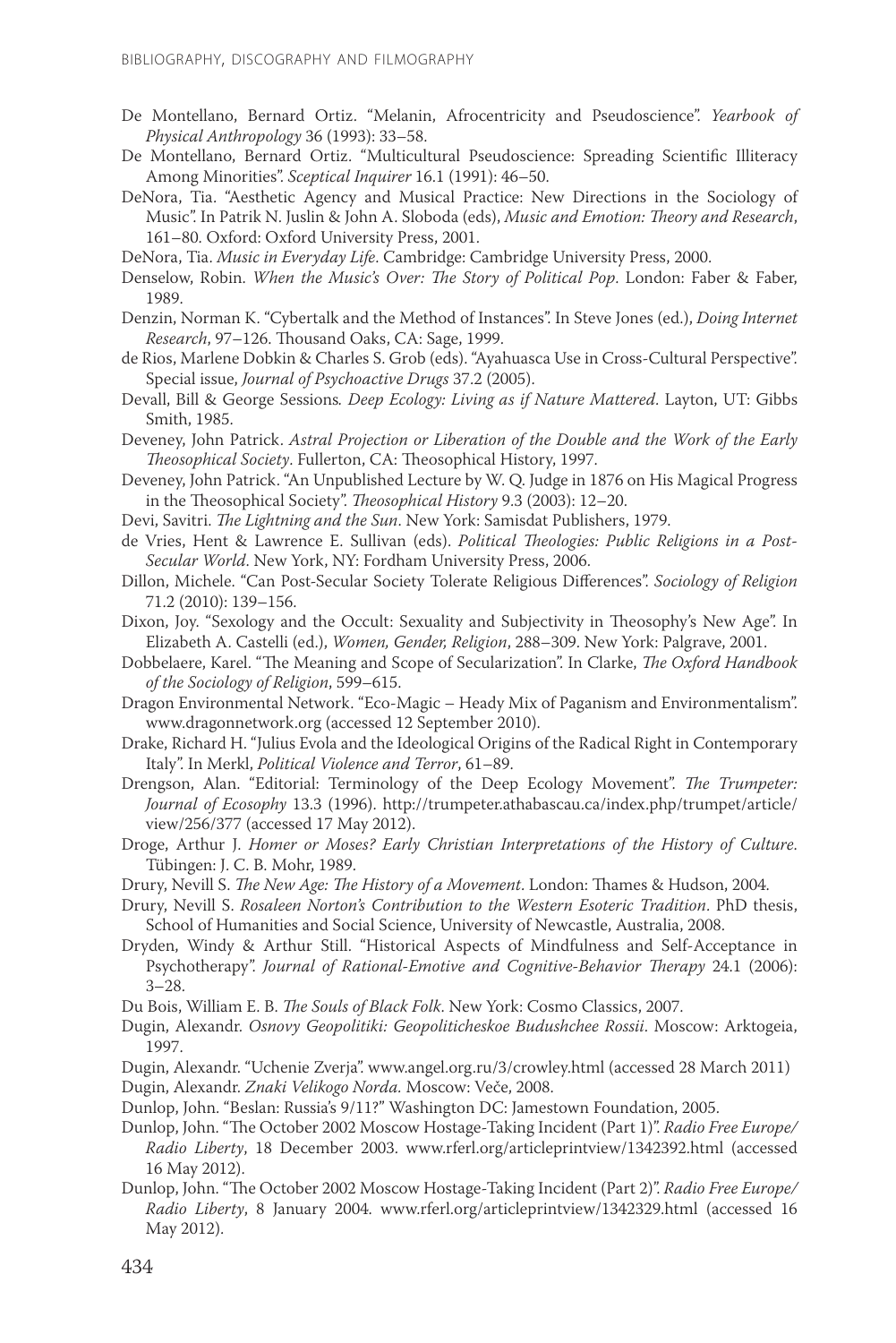- Dunlop, John. "The October 2002 Moscow Hostage-Taking Incident (Part 3)". *Radio Free Europe/ Radio Liberty*, 15 January 2004. www.rferl.org/articleprintview/1342330.html (accessed 16 May 2012).
- Dunlop, John. *Russia Confronts Chechnya: Roots of a Separatist Conflict*. Cambridge: Cambridge University Press, 1998.
- Dunlop, John. "The September 2004 Beslan Terrorist Incident: New Findings". *Center on Democracy, Development, and The Rule of Law*, CDDRL Working Paper 115 (July 2009).
- Dyrendal, Asbjørn. "Devilish Consumption: Popular Culture in Satanic Socialization". *Numen*  55.1 (2008): 68–98.
- Dyrendal, Asbjørn. "Hidden Persuaders and Invisible Wars: Anton LaVey and Conspiracy Culture". In Faxneld & Petersen, *The Devil's Party*, 123–39.
- Dyrendal, Asbjørn. "Sykdomsindustrien. Moderne Medisin i Alternativkulturens Demonologi". *DIN: Tidsskrift for Religion og Kultur* 1–2 (2010): 141–60.
- Eco, Umberto. "Ur-Fascism". *The New York Review of Books* 42.11 (1995): 12–15.
- Eder, Klaus & Giancarlo Bosetti. "Post-Secularism: A Return to the Public Sphere". *Eurozine*, 17 August 2006. www.eurozine.com/articles/2006-08-17-eder-en.html (accessed 16 May 2012).
- Edighoffer, Roland. "Rosicrucianism I: First Half of the 17th Century". In Hanegraaff *et al.*, *Dictionary of Gnosis and Western Esotericism*, 1009–14*.*
- Edsman, Carl-Martin (ed.). *Studies in Shamanism*. Stockholm: Almqvist & Wiksell, 1967.
- Einstein, Mara. *Brands of Faith: Marketing Religion in a Commercial Age*. New York: Routledge, 2008.
- Eisenstadt, Shmuel N. *Comparative Civilizations and Multiple Modernities*. 2 vols. Leiden: Brill, 2003.
- Eisenstadt, Shmuel N. (ed.). *Multiple Modernities*. New Brunswick, NJ: Transaction Publishers, 2002.
- Elders, Fons. "Arne Naess, a Philosopher and a Mystic: A Commentary on the Dialogue between Alfred Ayer and Arne Naess". In Witoszek & Brennan, *Philosophical Dialogues*, 45–49.
- Eliade, Mircea. *The Myth of the Eternal Return: or, Cosmos and History*. London: Arkana, 1989 [1954; original French edition 1949].
- Eliade, Mircea. "Shamanism: An Overview [First Edition]". In Jones, *Encyclopedia of Religion*, 8269–74.
- Eliade, Mircea. *Shamanism: Archaic Techniques of Ecstasy*. London: Arkana, 1989 [1964; original French edition 1951].
- Ellwood, Robert. *The Politics of Myth: A study of C. G. Jung, Mircea Eliade and Joseph Campbell*. Albany, NY: SUNY Press, 1999.
- Erlanger, Steven. "Moscow Accepts Chechnya Talks". *New York Times*, 19 June 1995. www.nytimes. com/1995/06/19/world/moscow-accepts-chechnya-talks.html?pagewanted=all&src=pm (accessed 16 May 2012).
- Erlanger, Steven. "Russian Soldiers Storm a Hospital Seized by Rebels" *New York Times*, 17 June 1995. www.nytimes.com/1995/06/17/world/russian-soldiers-storm-a-hospital-seized-byrebels.html (accessed 16 May 2012).
- Ernst, Edzard. "Anthroposophy: A Risk Factor for Noncompliance With Measles Immunization". *The Pediatric Infectious Disease Journal* 30.3 (2011): 187–9.
- Essential Motion, "Essential Motion". www.essential-motion.com (accessed 15 September 2010).
- Eurozine. "Post-Secular Europe?" www.eurozine.com/comp/focalpoints/postseceurope.html (accessed 1 March 2011).
- Evangelista, Matthew. *The Chechen Wars: Will Russia Go the Way of the Soviet Union?* Washington DC: Brookings Institution Press, 2002.
- Evans, Dave. *The History of British Magic After Crowley: Kenneth Grant, Amado Crowley, Chaos Magic, Lovecraft, The Left Hand Path, Blasphemy and Magical Morality*. London: Hidden Publishing, 2007.
- Evola, Julius. *Heathen Imperialism*. France: Thompkins & Cariou, 2007.
- Evola, Julius. *Introduction to Magic: Rituals and Practical Techniques for the Magus*. Rochester, VT: Inner Traditions, 2000.
- Evola, Julius. *Men Among the Ruins: Postwar Reflections of a Radical Traditionalist*. Rochester, VT: Inner Traditions, 2002 [originally published in Italian as *Gli Uomini e le Rovine* in 1953].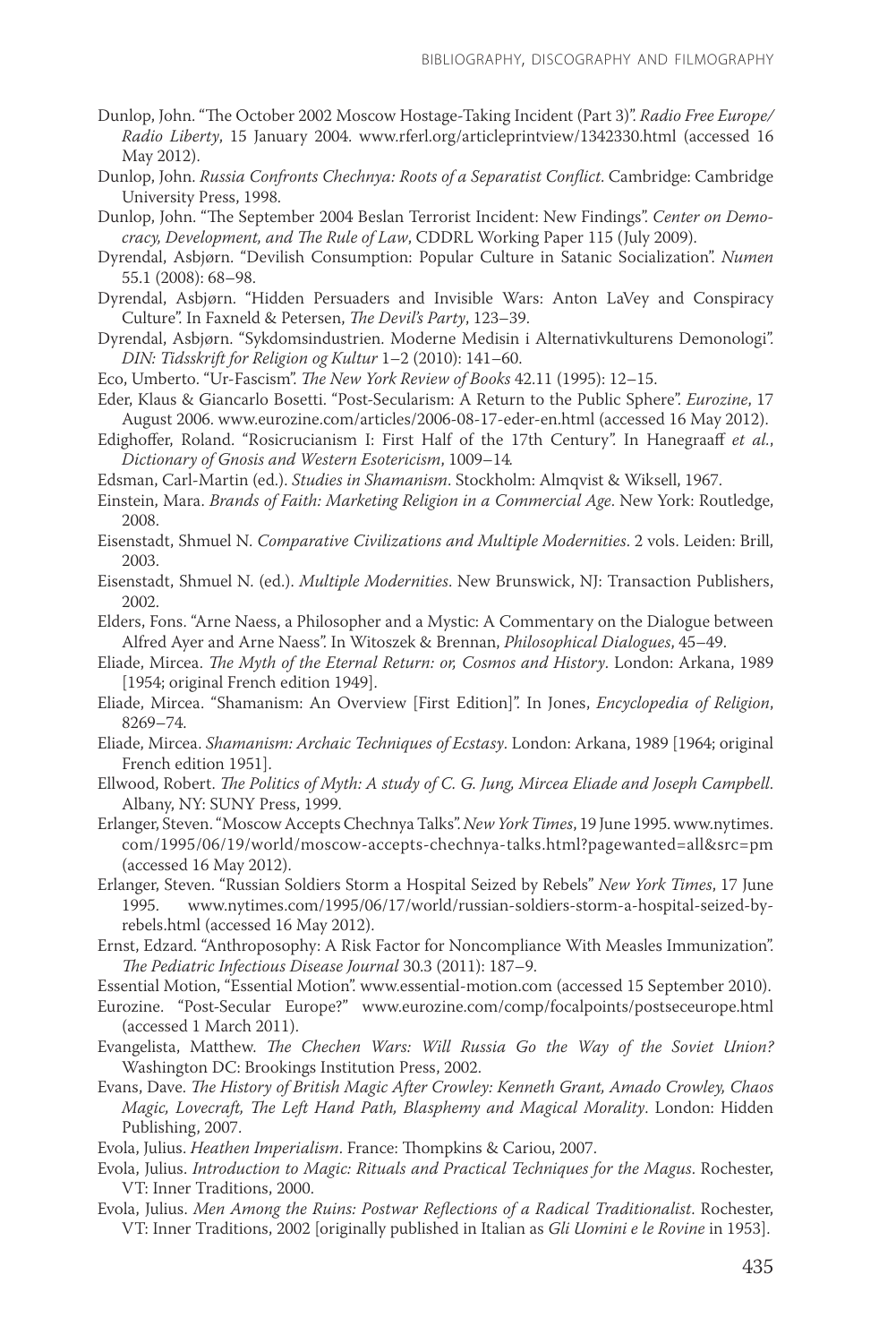Evola, Julius. *Orientamenti: Undici Punti*. Rome: Imperium, 1950.

- Evola, Julius. *The Path of Cinnabar: An Intellectual Autobiography*. London: Integral Tradition Publishing, 2009.
- Ezzy, Douglas. "The Commodification of Witchcraft". *Australian Religious Studies Review* 14.1 (2001): 31–44.
- Ezzy, Douglas. "New Age Witchcraft? Popular Spell Books and the Re-enchantment of Everyday Life". *Culture and Religion* 4.1 (2003): 47–65.
- Ezzy, Douglas. "White Witches and Black Magic: Ethics and Consumerism in Contemporary Witchcraft". *Journal of Contemporary Religion* 21.1 (2006): 15–31.
- Faivre, Antoine. *Access to Western Esotericism*. Albany, NY: SUNY Press, 1994.
- Faivre, Antoine. "Borrowings and Misreadings: Edgar Allen Poes's 'Mesmeric' Tales and the Strange Case of their Reception". *Aries* 7.1 (2007): 21–62.
- Faivre, Antoine. *The Eternal Hermes*. Grand Rapids, MI: Phanes Press, 1995.
- Faivre, Antoine. "Introduction I". In Antoine Faivre & Jacob Needleman (eds), *Modern Esoteric Spirituality*, xi–xxii. London: SCM, 1993.
- Faivre, Antoine. "Note sur la Transmission des Traditions dans le Contexte des Courants Ésotériques Occidentaux Modernes". In Kilcher, *Constructing Tradition*, 31–46.
- Fanger, Claire. "Virgin Territory: Purity and Divine Knowledge in Late Medieval Catoptromantic Texts". *Aries* 5.2 (2005): 200–24.
- Farrar, Janet & Stewart Farrar. *A Witches Bible: A Complete Witches Handbook*. 3rd edition. Custer, WA: Phoenix Publishing, 1996.
- Faurby, Ib & Märta-Lisa Magnusson. "The Battle(s) of Grozny". *Baltic Defence Review* 2 (1999). http://web.archive.org/web/20110310161558/http://www.caucasus.dk/publication1.htm (accessed 9 June 2012).
- Fava, Sergio. "'When Rome Falls, Falls the World': *Current 93* and Apocalyptic Folk". In Christopher Partridge (ed.), *Anthems of Apocalypse: Popular Music and Apocalyptic Thought*, 72–89. Sheffield: Phoenix Press, 2012.
- Faxneld, Per. "The Devil is Red: Socialist Satanism in Nineteenth and Early Twentieth Century Europe". *Numen*, forthcoming.
- Faxneld, Per. *Mörkrets Apostlar: Satanism i Äldre Tid*. Sundbyberg: Ouroboros Produktion, 2006.bekymret
- Faxneld, Per. "The Strange Case of Ben Kadosh: A Luciferian Pamphlet from 1906 and its Current Renaissance". *Aries* 11.1 (2011): 1–22.
- Faxneld, Per. "Witches, Nihilist Anarchism and Social Darwinism: Przybyszewski's Satanism and the Demonic Feminine". In Faxneld & Petersen, *The Devil's Party*, 53–77.
- Faxneld, Per & Jesper A. Petersen (eds). *The Devil's Party: Satanism in Modernity*, Oxford: Oxford University Press, 2012.
- Faye, Guillaume. *Archeofuturism: European Visions of the Post-Catastrophic Age*. London: Arktos Media, 2010.
- Fazekas, Jenö. "Hungarian Shamanism, Material and History of Research". In Edsman, *Studies in Shamanism*, 97–119.
- Fenster, Mark. *Conspiracy Theories: Secrecy and Power in American Culture.* Minneapolis, MN: University of Minnesota Press, 1999.
- Ferguson, Marilyn. *The Aquarian Conspiracy: Personal and Social Transformation in Our Time*. London: Paladin, 1982 [1980].
- Ferraresi, Franco. *Threats to Democracy: The Radical Right in Italy after the War*. Princeton, NJ: Princeton University Press, 1996.
- Flanagan, Owen. "Varieties of Naturalism". In Philip Clayton & Zachary Simpson (eds), *Oxford Handbook of Religion and Science*, 430–52. Oxford: Oxford University Press, 2006.
- Flannery-Dailey, Frances & Rachel Wagner. "Wake Up! Gnosticism & Buddhism in *The Matrix*". *Journal of Religion and Film* 5.2 (2001). www.unomaha.edu/jrf/gnostic.htm (accessed 16 May 2012).
- Flowers, Stephen E. & Michael Moynihan. *The Secret King: The Myth and Reality of Nazi Occultism.* Port Townsend, WA: Feral House, 2007.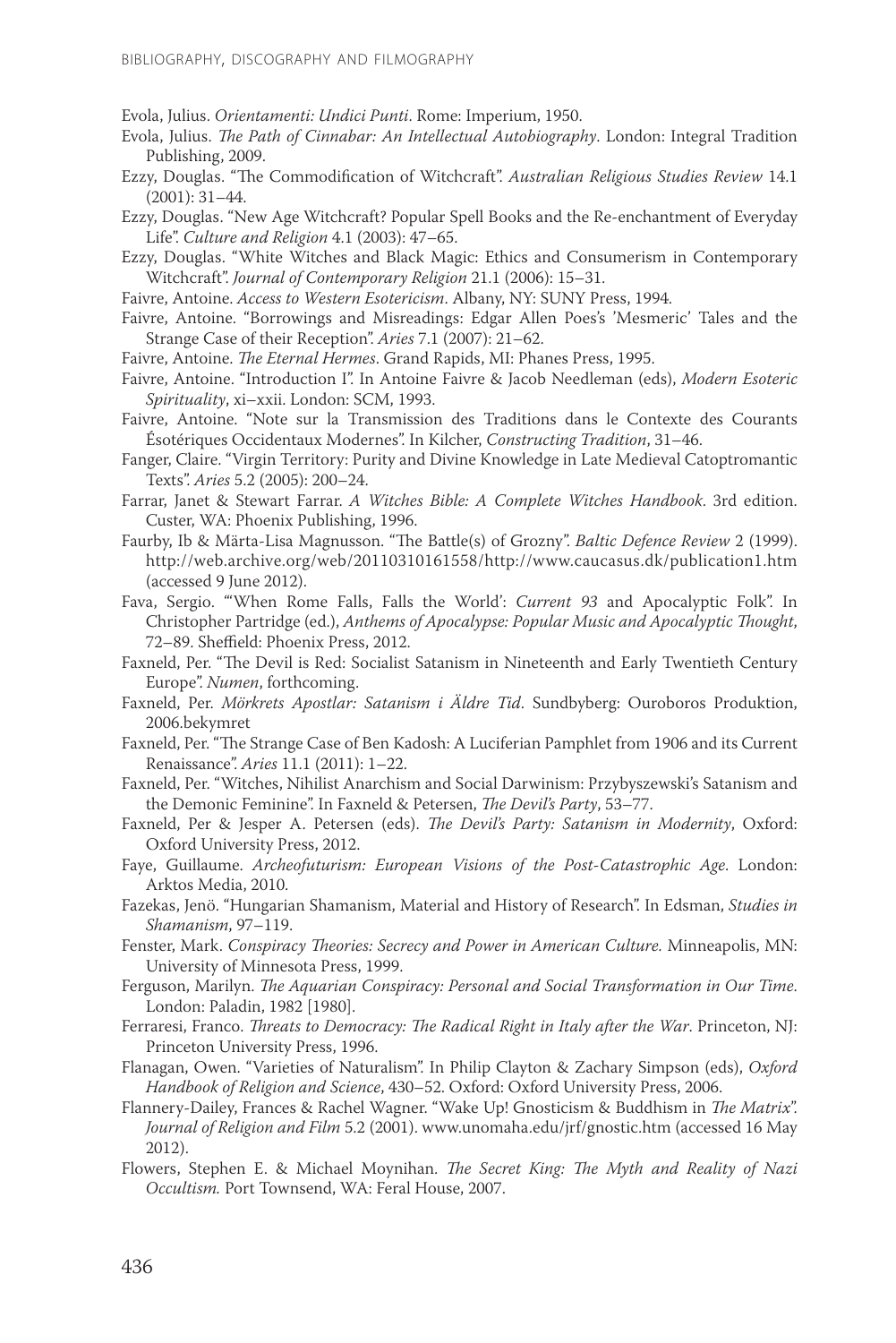- Ford, Simon. *Wreckers of Civilization: The Story of Coum Transmissions and Throbbing Gristle.*  London: Black Dog Publishing, 1999.
- Forman, Paul. "Weimar Culture, Causality, and Quantum Theory: Adaptation by German Physicists and Mathematicians to a Hostile Environment". *Historical Studies in the Physical Sciences* 3 (1971): 1–115.
- Foster, Derek. "Community and Identity in the Electronic Village". In Porter, *Internet Culture*, 23–38.
- Foucault, Michel. *Aesthetics, Method, and Epistemology*. Essential Works of Foucault, 1954– 1984, vol. 2. London: Penguin Books, 2000.
- Foucault, Michel. *The History of Sexuality. Volume One: An Introduction*. Harmondsworth: Penguin, 1990 [1976].
- Foucault, Michel. *The Order of Things: An Archaeology of the Human Sciences*. London: Routledge, 1989 [1966].
- Fowden, Garth. *The Egyptian Hermes: A Historical Approach to the Late Pagan Mind*. Princeton, NJ: Princeton University Press, 1986.
- Fox, Warwick. "Deep Ecology: A New Philosophy of our Time". In Witoszek & Brennan, *Philosophical Dialogues*, 153–65.
- Fox, Warwick. *Toward A Transpersonal Ecology: Developing New Foundations For Environmentalism*. Boston, MA: Shambhala, 1990.
- François, Stephane. *Le Néo-paganismes et la Nouvelle Driote (1980–2006): Pour un Eautre Approche*. Milan: Archè, 2008.
- Friends of Ron. *L. Ron Hubbard: A Profile.* Los Angeles, CA: Bridge Publications, 1995.
- Frisk, Liselotte. "Globalization: A Key Factor in Contemporary Religious Change". *Journal for Alternative Spiritualities and New Age Studies* 5 (2009–11). www.open.ac.uk/Arts/jasanas (accessed 16 May 2012).
- Frisk, Liselotte. "The Human Potential Movement in the Nordic Countries". In Olav Hammer & Henrik Bogdan (eds), *Western Esotericism in Scandinavia*. Leiden: Brill, forthcoming.
- Frisk, Liselotte. "New Age-utövare i Sverige: Bakgrund, trosföreställningar, engagemang och 'omvändelse'". In Carl-Gustav Carlsson & Liselotte Frisk (eds), *Gudars och Gudinnors Återkomst: Studier i Nyreligiositet*, 52–90*.* Umeå: Institutionen för Religionsvetenskap, 2000.
- Frisk, Liselotte. *Nya Religiösa Rörelser i Sverige: Relation till Samhället/Världen, Anslutning och Engagemang.* Åbo: Åbo Akademi, 1993.
- Frisk, Liselotte. *Nyreligiositet i Sverige: Ett Religionsvetenskapligt Perspektiv.* Nora: Nya Doxa, 1998.
- Frisk, Liselotte. "Religion och Medicin inom Nyreligiositeten: Deepak Chopra och Stephen Levine som två Företrädare". *Chakra* 2 (2004): 33–46.
- Frisk, Liselotte. "Some Problematic New Age Related Aspects of the Stark & Bainbridge Theory of Religion: A Case of an Old Style Paradigm of Constructing Religion". In Steven Sutcliffe & Ingvild Gilhus (eds), .*New Age, The New Spirituality and Theories of Religion*. London: Equinox, forthcoming.
- Fuller, Liz. "The Rise of Russia's 'Terrorist No. 1'". *Radio Free Europe/Radio Liberty*, 28 June 2006. www.rferl.org/content/article/1069537.html (accessed 16 May 2012).
- Fuller, Neeley. *Textbook for Victims of White Supremacy*. Washington DC: Library of Congress, 1969.
- Furedi, Frank. *Therapy Culture: Cultivating Vulnerability in an Uncertain Age.* London: Routledge, 2004.
- Gall, Carlotta & Thomas de Waal. *Chechnya: Calamity in the Caucasus*. New York: New York University Press, 1998.
- Gallagher, Eugene. "Sources, Sects and Scripture: The 'Book of Satan' in *The Satanic Bible*". In Faxneld & Petersen, *The Devil's Party*, 103–22.
- Gardell, Mattias. *Gods of the Blood: The Pagan Revival and White Separatism*. Durham, NC: Duke University Press, 2003.
- Gauld, Alan. *The Founders of Psychical Research*. London: Routledge & Kegan Paul, 1968.
- Geertz, Clifford. "Religion as a Cultural System". In Michael Banton (ed.), *Anthropological Approaches to the Study of Religion*, 1–46. London: Tavistock, 1966.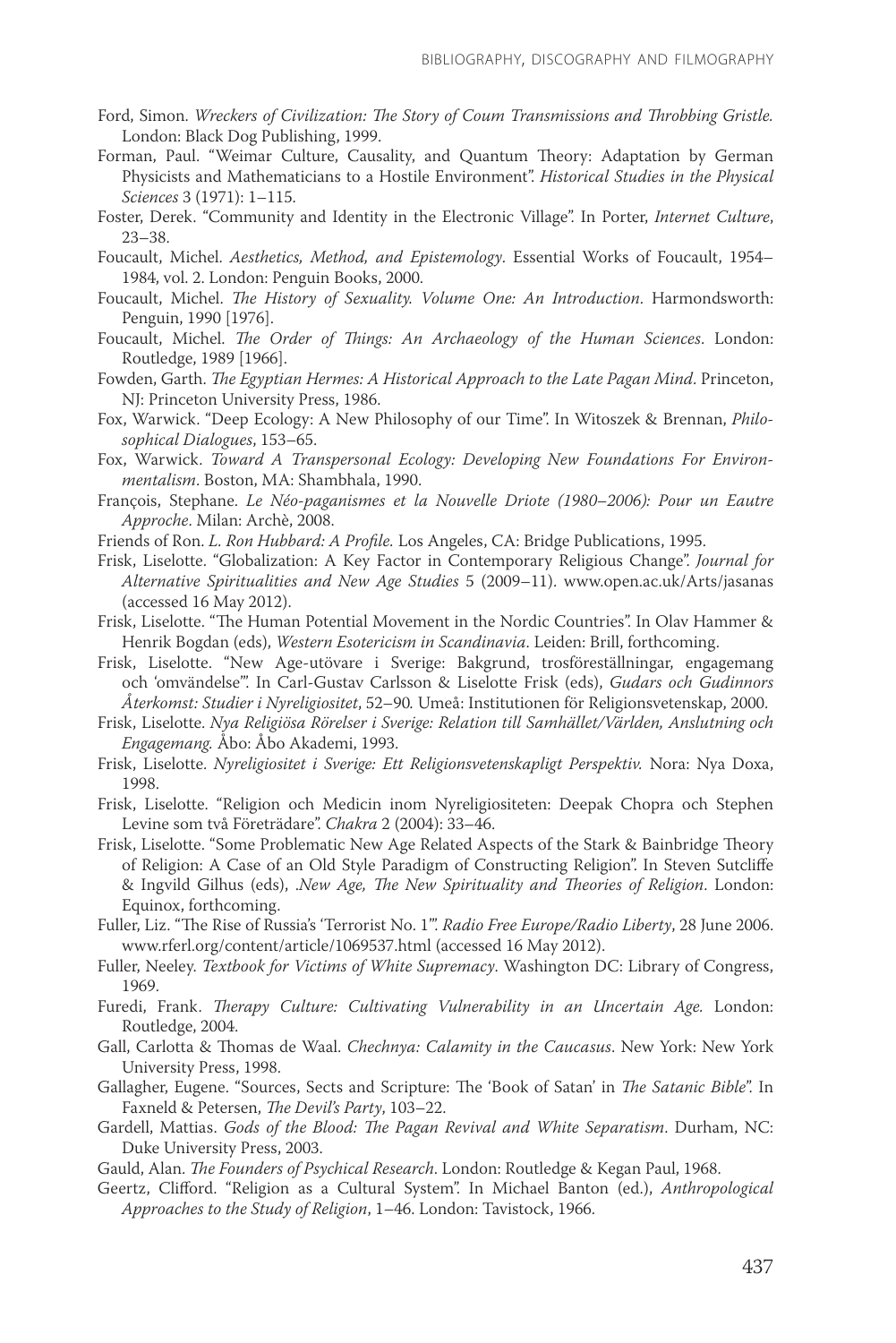Geertz, Clifford. *Works and Lives: The Anthropologist as Author*. Cambridge: Polity Press, 1989.

- Gibbons, Brian J. *Spirituality and the Occult: From the Renaissance to the Modern Age*. London: Routledge, 2001.
- Giddens, Anthony. *The Consequences of Modernity*. Cambridge: Polity Press, 1990.
- Gieryn, Thomas F. "Boundary-Work and the Demarcation of Science from Non-Science: Strains and Interests in Professional Ideologies of Scientists". *American Sociological Review* 48 (1983): 781–95.
- Gieryn, Thomas F. *Cultural Boundaries of Science: Credibility on the Line*. Chicago, IL: University of Chicago Press, 1999.
- Gilbert, Alan D. *The Making of Post-Christian Britain: A History of the Secularization of Modern Society*. London: Longman, 1980.
- Gilbert, Robert A. *A. E. Waite: Magician of Many Parts*. Wellingborough: Crucible, 1987.
- Gilmore, Peter H. "A Map for the Misdirected". 2006 [1999]. www.churchofsatan.com/Pages/ Map.html (accessed 13 October 2010).
- Gilmore, Peter H. *The Satanic Scriptures*. Baltimore, MD: Scapegoat Publishing, 2007.
- Gilroy, Paul. *The Black Atlantic: Modernity and Double Consciousness*. Cambridge, MA: Harvard University Press, 1993.
- Glasser, Harold. "Deep Ecology Clarified: A Few Fallacies and Misconceptions". *The Trumpeter: Journal of Ecosophy* 12.3 (1995). http://trumpeter.athabascau.ca/index.php/trumpet/article/ view/312/471 (accessed 17 May 2012).
- Glasser, Harold. "On Warwick Fox's Assessment of Deep Ecology". *Environmental Ethics* 19 (1997): 69–85.
- Glasser, Harold (ed.). *Selected Works of Arne Naess*. Vol. X. Dordrecht: Springer, 2005.
- Glasser, Harold. "Series Editor's Introduction". In his *Selected Works of Arne Naess*, xvii–lxii.
- Godwin, Joscelyn. *Arktos: The Polar Myth in Science, Symbolism and Nazi Survival*. London: Thames & Hudson, 1993.
- Godwin, Joscelyn. *The Theosopical Enlightenment*. Albany, NY: SUNY Press, 1994.
- Goode, Erich. "Education, Scientific Knowledge, and Belief in the Paranormal". *Skeptical Inquirer*  26.1 (2002): 24–6.
- Goode, Erich. *Paranormal Beliefs: A Sociological Introduction*. Prospect Heights, IL: Waveland Press Inc, 2000.
- Goodrick-Clarke, Nicholas. *Black Sun: Aryan Cults, Esoteric Nazism and the Politics of Identity.* New York: New York University Press, 2002.
- Goodrick-Clarke, Nicholas. *Hitler's Priestess: Savitri Devi, the Hindu-Aryan Myth, and Neo-Nazism*. New York: New York University Press, 2000.
- Goodrick-Clarke, Nicholas. *The Occult Roots of Nazism*. New York: New York University Press, 1992.
- Goodrick-Clarke, Nicholas. *The Western Esoteric Traditions: A Historical Introduction*. Oxford: Oxford University Press, 2008.
- Gorenfeld, John & Sam Harris. "Controversy over Sam Harris's Atheist Views". *Skeptical Investigations*. www.skepticalinvestigations.org/Debates/Gorenfeld\_Harris.html (accessed 13 March 2011).
- Granholm, Kennet. "Dragon Rouge: Left-Hand Path Magic with a Neopagan Flavour". *Aries* 12.1 (2012): 131–56.
- Granholm, Kennet. "Embracing Others Than Satan: The Multiple Princes of Darkness in the Left-Hand Path Milieu". In Petersen, *Contemporary Religious Satanism*, 85–103.
- Granholm, Kennet. "Esoteric Currents as Discursive Complexes". *Religion* Special Issue on Discourse Analysis in the Study of Religion (2012).
- Granholm, Kennet. "The Left-Hand Path and Post-Satanism: The Temple of Set and the Evolution of Satanism". In Faxneld & Petersen, *The Devil's Party*, 209–28.
- Granholm, Kennet. "Locating the West: Problematizing the *Western* in Western Esotericism and Occultism". In Henrik Bogdan & Gordan Djurdjevic (eds), *Occultism in Global Perspective*. London: Equinox, forthcoming.
- Granholm, Kennet. "New Age *or* the Mass Popularisation of Esoteric Discourse: Some Preliminary Reflections on the Reconceptualization of the New Age". Torino: CESNUR, 2008. www.cesnur.org/2008/london\_granholm.htm (accessed 16 May 2012).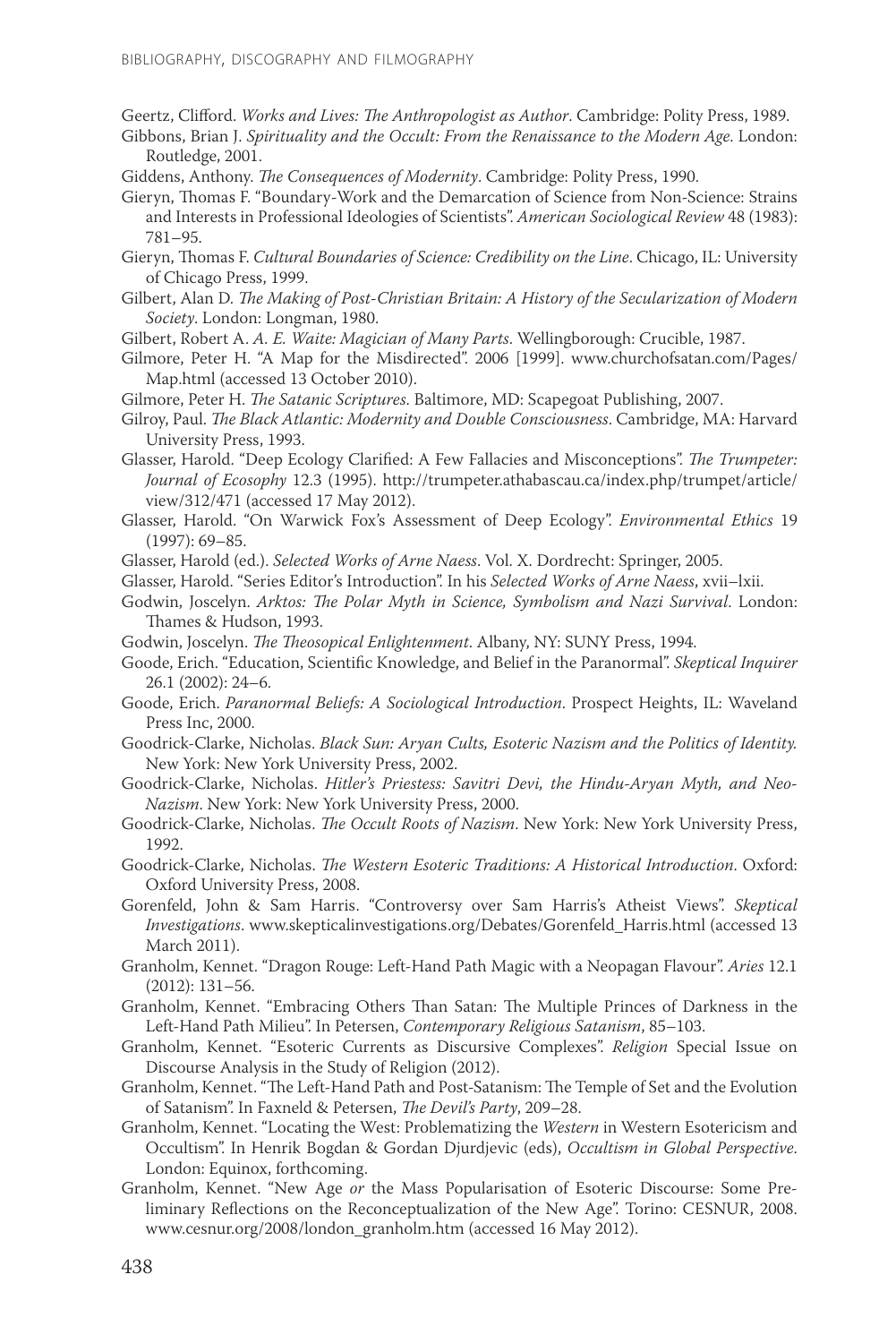- Granholm, Kennet. "Post-Secular Esotericism? Some Reflections on the Transformation of Esotericism". In Tore Ahlbäck (ed.), *Western Esotericism: Scripta Instituti Donneriani Aboensis 20*, 50–67. Åbo/Stockholm: Donner Institute for Research in Religious and Cultural History, 2008.
- Granholm, Kennet. "'The Prince of Darkness on the Move': Transnationality and Translocality in Left-Hand Path Magic". Torino: CESNUR, 2007. www.cesnur.org/2007/bord\_granholm.htm (accessed 16 May 2012).
- Granholm, Kennet. "The Rune-Gild: Heathenism, Traditionalism, and the Left-Hand Path". *International Journal for the Study of New Religions* 1.1 (2010): 95–115.
- Granholm, Kennet. "The Sociology of Esotericism". In Clarke, *The Oxford Handbook of The Sociology of Religion*, 783–800.
- Granholm, Kennet. "'Sons of Northern Darkness': Heathen Influences in Black Metal and Neofolk Music". *Numen* 58.4 (2011): 514–44.

Gray, David. *Inside Prince Hall*. Lancaster: Anchor Communications, 2004.

- Greer, Mary K. *Women of the Golden Dawn: Rebels and Priestesses*. Rochester, VT: Park St. Press, 1995.
- Gregorius, Fredrik. *Modern Asatro: Att Konstruera Etnisk och Kulturell Identitet*. Lund: Lunds Universitet, 2009.
- Gregory, Jane & Steve Miller. *Science in Public: Communication, Culture, and Credibility*. London: Plenum Press, 1998.
- Gremillion, Zachary P. *African Origins of Freemansonry: The True History of Free Masonry in Africa and Its Resurrection among Africans in the Diaspora*. Bloomington, IN: Author House, 2005.
- Griffin, David Ray. *The Reenchantment of Science: Postmodern Proposals*. Albany, NY: SUNY Press, 1988.
- Griffin, Des. *Fourth Reich of the Rich*. South Pasadena, CA: Emissary Publications, 1976.
- Grof, Stanislav. *Beyond the Brain: Birth, Death and Transcendence in Psychotherapy*. Albany, NY: SUNY Press, 1985.
- Grof, Stanislav. *LSD Psychotherapy*. Sarasota, FL: Multidisciplinary Association for Psychedelic Studies, 1980.
- Haag, Michael, & Veronica Haag. *The Rough Guide to The Da Vinci Code*. London: Penguin/ Rough Guides, 2004.
- Habermas, Jürgen. "An Awareness of What is Missing". In Habermas *et al.*, *An Awareness of What is Missing*, 15–23.
- Habermas, Jürgen. "Die Dialektik der Säkularisierung". *Eurozine*, 15 April 2008. www.eurozine. com/articles/2008-04-15-habermas-de.html (accessed 16 May 2012).
- Habermas, Jürgen. "Notes on Post-Secular Society". *New Perspectives Quarterly* 25.4 (2008): 17–29.
- Habermas, Jürgen. "Religion in the Public Sphere". *European Journal of Philosophy* 14.1 (2006): 1–25.
- Habermas, Jürgen. *The Structural Transformation of the Public Sphere: An Inquiry into a Category of Bourgeois Society*. Cambridge, MA: The MIT Press, 1989 [1962].
- Habermas, Jürgen. *Strukturwandel der Öffentlichkeit*. Neuwied: Luchterhand, 1962.
- Habermas, Jürgen. *The Theory of Communicative Action: A Critique of Functionalist Reason*. Vol. 2. Trans. Thomas McCarthy. London: Polity Press, 1987.
- Habermas, Jürgen *et al. An Awareness of What is Missing: Faith and Reason in a Post-Secular Age*. Cambridge: Polity Press, 2010.
- Hacking, Ian. *Historical Ontology*. Cambridge, MA: Harvard University Press, 2002.
- Hadden, Jeffrey K. & Douglas E. Cowan. "Virtually Religious: New Religious Movements and the World Wide Web". In Lewis, *The Oxford Handbook of New Religious Movements*, 119–40.
- Hahn, Gordon. "Anti-Americanism, Anti-Westernism, and Anti-Semitism among Russia's Muslims". *Demokratizatsia* 16.1 (2008): 49–60.
- Hahn, Gordon. *Russia's Islamic Threat*. New Haven, CT: Yale University Press, 2007.
- Hahn, Marcus & Erhard Schüttpelz (eds). *Trancemedien und Neue Medien um 1900: Ein anderer Blick auf die Moderne*. Bielefeld: transcript, 2009.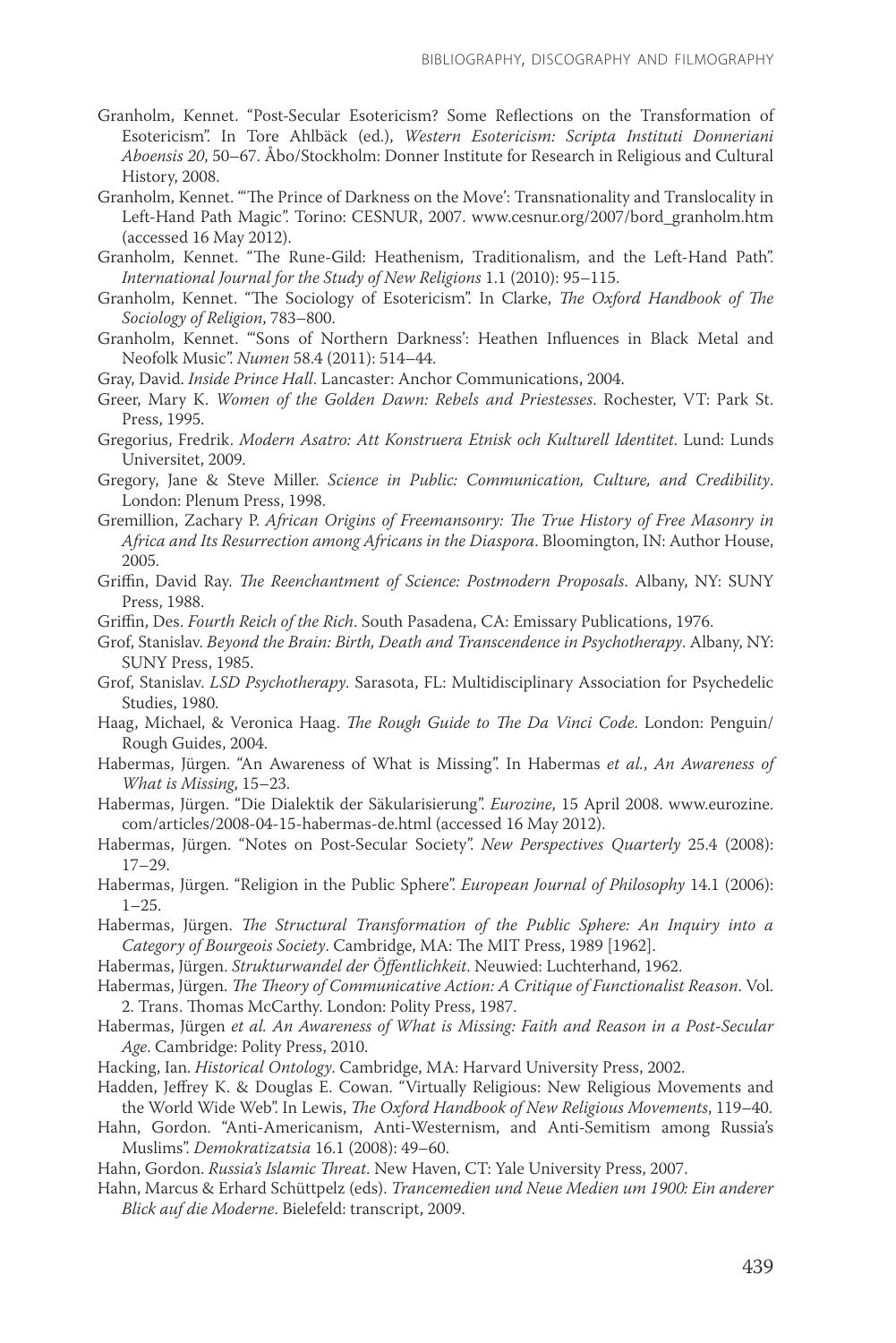- Håkansson, Håkan. *Seeing the Word: John Dee and Renaissance Occultism*. Lund: Department of Intellectual History, Lund University, 2001.
- Hakl, Hans Thomas. *Verborgene Geist von Eranos: Unbekannte Begegnungen von Wissenschaft und Esoterik. Eine alternative Geistesgeschichte des 20. Jahrhunderts*. Bretten: Scientia Nova, 2001.
- Hakl, Hans Thomas. "Die Magie Bei Julius Evola und Ihre Philosophischen Voraussetzungen". In Richard Caron, Joscelyn Godwin, Wouter J. Hanegraaff & Jean-Louis Vieillard-Baron (eds), *Ésotérisme, Gnoses & Imaginaire Symbolique*, 415–36. Leuven: Peeters, 2001.
- Hakl, Hans Thomas. "The Theory and Practice of Sexual Magic, Exemplified by Four Magical Groups in the Early Twentieth Century". In Hanegraaff & Kripal, *Hidden Intercourse*, 445–78.
- Hall, Julie. "The Saptaparna: The Meaning and Origins of the Theosophical Septenary Constitution of Man". *Theosophical History* 13.4 (2007): 5–38.
- Hälsogränden, "Hälsogränden". www.halsogranden.se (accessed 15 September 2010).
- Hamill, John. *The Rosicrucian Seer.* London: Aquarian Press, 1986.
- Hammer, Olav. *Claiming Knowledge: Strategies of Epistemology from Theosophy to the New Age*. Leiden: Brill, 2001.
- Hammer, Olav. "Contested Diviners". In Hammer & von Stuckrad, *Polemical Encounters*, 227–52.
- Hammer, Olav. "Esotericism in New Religious Movements". In Lewis, *The Oxford Handbook of New Religious Movements*, 445–65.
- Hammer, Olav. "I Did It My Way? Individual Choice and Social Conformity in New Age Religion". In Aupers & Houtman, *Religions of Modernity*, 49–67.
- Hammer, Olav. "New Age Religion and the Sceptics". In Kemp & Lewis, *Handbook of New Age*, 207–29.
- Hammer, Olav & James R. Lewis . "Introduction". In Lewis & Hammer, *The Invention of Sacred Tradition*, 1–17.
- Hammer, Olav & Kocku von Stuckrad. "Introduction". In their *Polemical Encounters*, vi–xxii.
- Hammer, Olav & Kocku von Stuckrad (eds). *Polemical Encounters: Esoteric Discourse and Its Others*. Leiden: Brill, 2007.
- Hanegraaff, Wouter J. "'And End History. And Go to the Stars': Terence McKenna and 2012". In Cusack & Hartney, *Religion and Retributive Logic*, 291–312.
- Hanegraaff, Wouter J. "Beyond the Yates Paradigm: The Study of Western Esotericism between Counterculture and New Complexity". *Aries* 1.1 (2001): 5–37.
- Hanegraaff, Wouter J. "The Birth of Esotericism from the Spirit of Protestantism". *Aries* 10.2 (2010): 197–216.
- Hanegraaff, Wouter J. "Empirical Method in the Study of Esotericism". *Method and Theory in the Study of Religion* 7.2 (1995): 99–129.
- Hanegraaff, Wouter J. *Esotericism and the Academy: Rejected Knowledge in Western Culture*. Cambridge: Cambridge University Press, 2012.
- Hanegraaff, Wouter J. "Forbidden Knowledge: Anti-Esoteric Polemics and Academic Research". *Aries* 5.2 (2005): 225–54.
- Hanegraaff, Wouter J. "How Magic Survived the Disenchantment of the World". *Religion* 33.4 (2003): 357–80.
- Hanegraaff, Wouter J. "The New Age Movement and Western Esotericism". In Kemp & Lewis, *Handbook of New Age*, 25–50.
- Hanegraaff, Wouter J. *New Age Religion and Western Culture: Esotericism in the Mirror of Secular Thought*. Leiden: Brill, 1996.
- Hanegraaff, Wouter J. "On the Construction of 'Esoteric Traditions'". In Antoine Faivre & Wouter J. Hanegraaff (eds), *Western Esotericism and the Science of Religion*, 11–62. Leuven: Peeters, 1998.
- Hanegraaff, Wouter J. "Reason, Faith, and Gnosis: Potentials and Problematics of a Typological Construct". In Peter Meusburger, Michael Welker & Edgar Wunder (eds), *Clashes of Knowledge: Orthodoxies and Heterodoxies in Science and Religion*, 133–44. Dordrecht: Springer Science & Business Media, 2008.
- Hanegraaff, Wouter J. "Roberts, Dorothy Jane". In Hanegraaff *et al.*, *Dictionary of Gnosis and Western Esotericism*, 997–1000.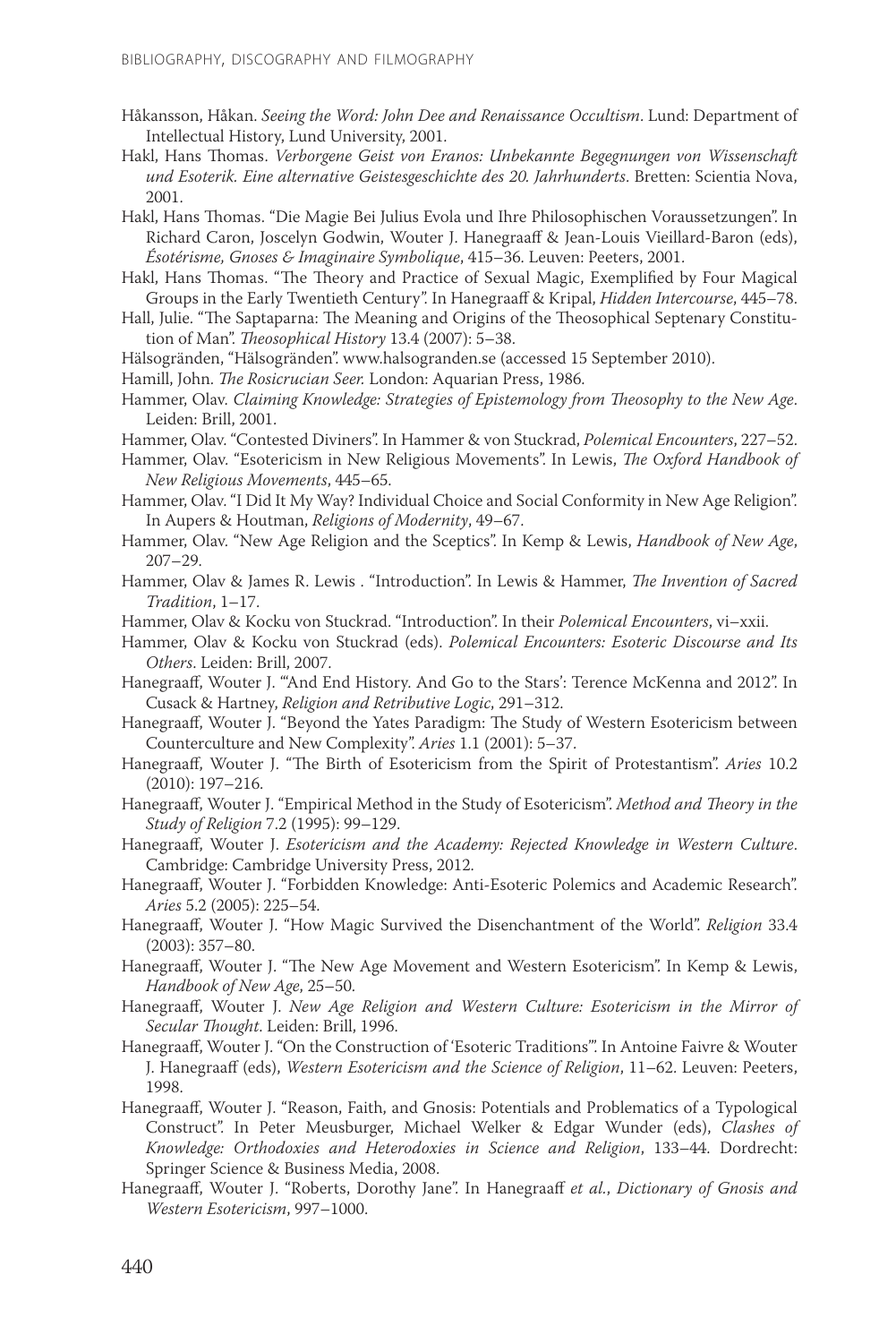- Hanegraaff, Wouter J. "The Study of Western Esotericism: New Approaches to Christian and Secular Culture". In Antes *et al.*, *New Approaches to the Study of Religion*, 489–519.
- Hanegraaff, Wouter J. "Sympathy or the Devil: Renaissance Magic and the Ambivalence of Idols". *Esoterica* 2 (2000): 1–44. www.esoteric.msu.edu/printable/SympdevilFastprintable.html (accessed 16 May 2012).
- Hanegraaff, Wouter J. "Tradition". In Hanegraaff *et al.*, *Dictionary of Gnosis and Western Esotericism*, 1125–35.
- Hanegraaff, Wouter J. "The Trouble with Images: Anti-Image Polemics and Western Esotericism". In Hammer & von Stuckrad, *Polemical Encounters*, 107–36.
- Hanegraaff, Wouter J. & Jeffrey J. Kripal (eds). *Hidden Intercourse: Eros and Sexuality in the History of Western Esotericism*. Leiden: Brill, 2008.
- Hanegraaff, Wouter J., with Antoine Faivre, Roelof van den Broek & Jean-Pierre Brach (eds). *Dictionary of Gnosis and Western Esotericism.* Leiden: Brill, 2005.
- Hansen, Hans T. "Introduction: Julius Evola's Political Endeavors". In Julius Evola, *Men Among the Ruins*, 1–104. Rochester, VT: Inner Traditions, 2002.
- Hanson, Sharon. "The Secularization Thesis: Talking at Cross Purposes". *Journal of Contemporary Religion* 12.2 (1997): 159–79.
- Haraway, Donna. *Simians, Cyborgs and Women: The Reinvention of Nature*. London: Free Association Books, 1991.
- Harkness, Deborah. *John Dee's Conversations with Angels: Cabala, Alchemy, and the End of Nature*. New York: Cambridge University Press, 1999.
- Harner, Michael (ed.). *Hallucinogens and Shamanism*. Oxford: Oxford University Press, 1973.
- Harner, Michael. "The Sound of Rushing Water". In his *Hallucinogens and Shamanism*, 15–27 (originally published in *Natural History* 77:6 [1968]).
- Harner, Michael. *The Way of the Shaman: A Guide to Power and Healing*. New York: Bantam Books, 1982 [1980].
- Harrington, Anne. *Reenchanted Science: Holism in German Culture from Wilhelm II to Hitler*. Princeton, NJ: Princeton University Press, 1996.
- Harrington, Austin. "Habermas and the 'Post-Secular Society'". *European Journal of Social Theory*  10.4 (2007): 543–60.
- Harrington, Melissa. "Paganism and the New Age". In Kemp & Lewis, *Handbook of New Age*, 435–52.
- Harris, Sam. *The End of Faith: Religion, Terror, and the Future of Reason*. New York: W. W. Norton, 2004.
- Harris, Sam. *Letter to a Christian Nation*. New York: Random House, Inc., 2006.
- Harvey, Graham. "Inventing Paganisms: Making Nature". In Lewis & Hammer, *The Invention of Sacred Tradition*, 277–90.
- Haudry, Jean. "Die Indoeuropäische Tradition als Wurzel unserer Identität". In Krebs, *Mut Zur Identität*, 105–44.
- Haudry, Jean. *Les Indo-Européens*. Paris: Presses Universitaires de France, 1981.
- Hawking, Stephen W. *A Brief History of Time: From the Big Bang to Black Holes*. London: Bantam Press, 1988.
- Heelas, Paul. "Introduction: Detraditionalization and its Rivals". In Heelas *et al.*, *Detraditionalization*, 1–20.
- Heelas, Paul. *The New Age Movement: The Celebration of the Self and the Sacralization of Modernity*. Oxford: Blackwell, 1996.
- Heelas, Paul. *Spiritualities of Life: New Age Romanticism and Consumptive Capitalism*. Oxford: Blackwell, 2008.
- Heelas, Paul. "The Spiritual Revolution: From 'Religion' to 'Spirituality'". In Woodhead *et al.*, *Religions in the Modern World*, 357–77.
- Heelas, Paul, Scott Lash & Paul Morris (eds). *Detraditionalization: Critical Reflections on Authority and Identity*. Oxford: Blackwell.
- Hegarty, Paul. *Noise/Music: A History.* London: Continuum, 2007.
- Heidle, Alexandra & Jan A. M. Snoek (eds). *Women's Agency and Rituals in Mixed and Female Masonic Orders*. Leiden: Brill, 2008.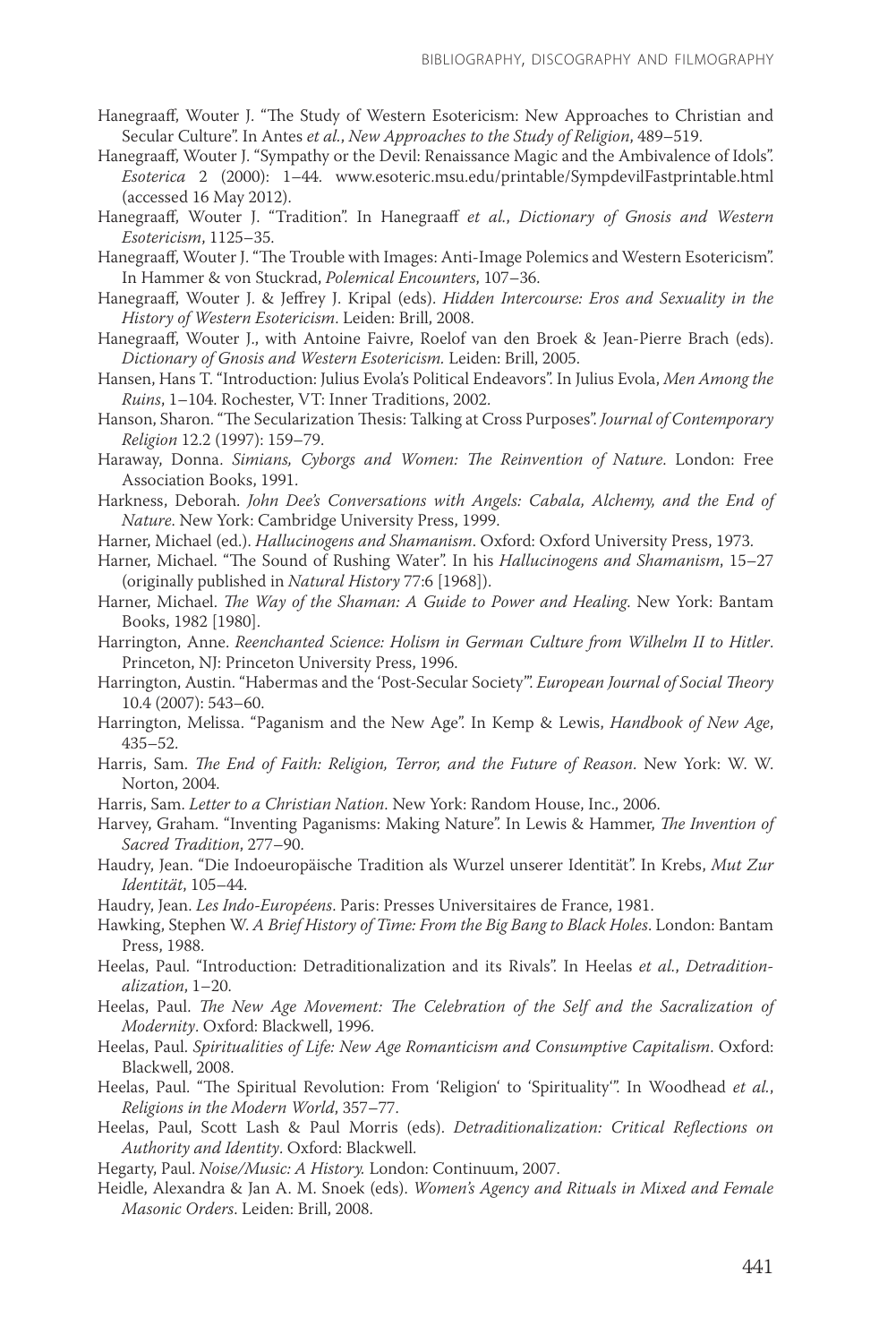- Heldal-Lund, Andreas. "What is Scientology?". *Operation Clambake.* www.xenu.net/rolandintro.html (accessed 20 December 2010).
- Helland, Chris. "Online-Religion/Religion-Online and Virtual Communitas". In Jeffrey K. Hadden & Douglas E. Cowan (eds), *Religion on the Internet: Research Prospects and Promises*, 205–23. London: JAI Press, 2000.
- Helland, Chris. "Surfing for Salvation". *Religion* 32.4 (2002): 293–302.
- Herberg, Will. "Religion in a Secularized Society". Part 1, *Review of Religious Research* 3.4 (1962): 145–58; part 2, *Review of Religious Research* 4.1 (1963): 33–45.
- Herbert, David. *Religion and Civil Society: Rethinking Public Religion in the Contemporary World*. Aldershot: Ashgate, 2003.
- Hergovich, Andreas & Martin Arandazi. "Scores for Schizotypy and Five Factor Model of a Sample of Distant Healers". *Perceptual and Motor Skills* 105 (2007): 105.
- Hervieu-Léger, Danièle. "The Role of Religion in Establishing Social Cohesion". *Eurozine*, 17 August 2006. www.eurozine.com/articles/2006-08-17-hervieuleger-en.html (accessed 16 May 2012).
- Hervieu-Léger, Danièle. "In Search of Certainties: The Paradoxes of Religiosity in Societies of High Modernity". *Hedgehog Review* 8 (2006): 59–68.
- Hess, David J. *Science in the New Age: The Paranormal, its Defenders and Debunkers, and American Culture*. Madison, WI: University of Wisconsin Press, 1993.
- Hill, Ciaran Scott. "Developing Psychomotor Skills the Wii Way". *Science* 323 (2009): 1169.
- Hill, Gregory ("Malaclypse the Younger") & Kerry Thornley ("Omar Khayyam Ravenhurst"). *Principia Discordia*. 5th edition. San Francisco, CA: Loompanics Unlimited, 1979 [1957].
- Hill, J. Arthur. *Spiritualism: Its History, Phenomena and Doctrine*. London: Cassell & Co., 1918.
- Hine, Christine. *Virtual Ethnography*. London, Sage, 2000.
- Hine, Christine. *Virtual Methods: Issues in Social Research on the Internet*. New York: Berg, 2005.
- Hine, Phil. *Oven-Ready Chaos*. www.philhine.org.uk/writings/pdfs/orchaos.pdf (accessed 3 December 2010) [originally published as *Condensed Chaos* by Chaos International Publications, London, 1992].
- Hine, Phil. *Techniques of Modern Shamanism*. Vol. I. www.philhine.org.uk/writings/pdfs/ wbtw01.pdf (accessed 3 December 2010) [originally published by Pagan News Publications, Leeds, 1989–1990].
- Hine, Phil. *Techniques of Modern Shamanism*. Vol. II. www.philhine.org.uk/writings/pdfs/ 2worlds.pdf (accessed 3 December 2010) [originally published by Pagan News Publications, Leeds, 1989–1990].
- Hine, Phil. *Techniques of Modern Shamanism*. Vol. III. www.philhine.org.uk/writings/pdfs/tbfv1. pdf (accessed 3 December 2010) [originally published by Pagan News Publications, Leeds, 1989–1990].
- Hird, Myra J. "Animal Trans". In Norren Giffney & Myra J. Hird (eds), *Queering the Non-Human*, 227–47. Aldershot: Ashgate, 2008.
- Hirschkind, Charles. *The Ethical Soundscape: Cassette Sermons and Islamic Counterpublics*. New York: Columbia University Press, 2006.
- Hjarvard, Stig. "From Bricks to Bytes: The Mediatization of a Global Toy Industry". In Ib Bondebjerg & Peter Golding (eds), *European Culture and the Media*, 43–63. Bristol: Intellect Books, 2004.
- Hjarvard, Stig. "The Mediatization of Religion: A Theory of Media as Agents of Religious Change". *Northern Lights* 6 (2008): 9–26.
- Hobsbawm, Eric. "Introduction: Inventing Traditions". In Hobsbawm & Ranger, *The Invention of Tradition*, 1–14.
- Hobsbawm, Eric. "Mass-Producing Traditions: Europe, 1870–1914". In Hobsbawm & Ranger, *The Invention of Tradition*, 263–308.
- Hobsbawm, Eric, & Terence Ranger (eds). *The Invention of Tradition*. Cambridge: Cambridge University Press, 1983.
- Hoggendorf, Hedvig, A. Mankertz, R. Kundt & M. Roggendorf. "Spotlight on Measles 2010: Measles Outbreak in a Mainly Unvaccinated Community in Essen, Germany". *Euro Surveillance* 15.26 (2010). www.eurosurveillance.org/ViewArticle.aspx?ArticleId=19605 (accessed 16 May 2012).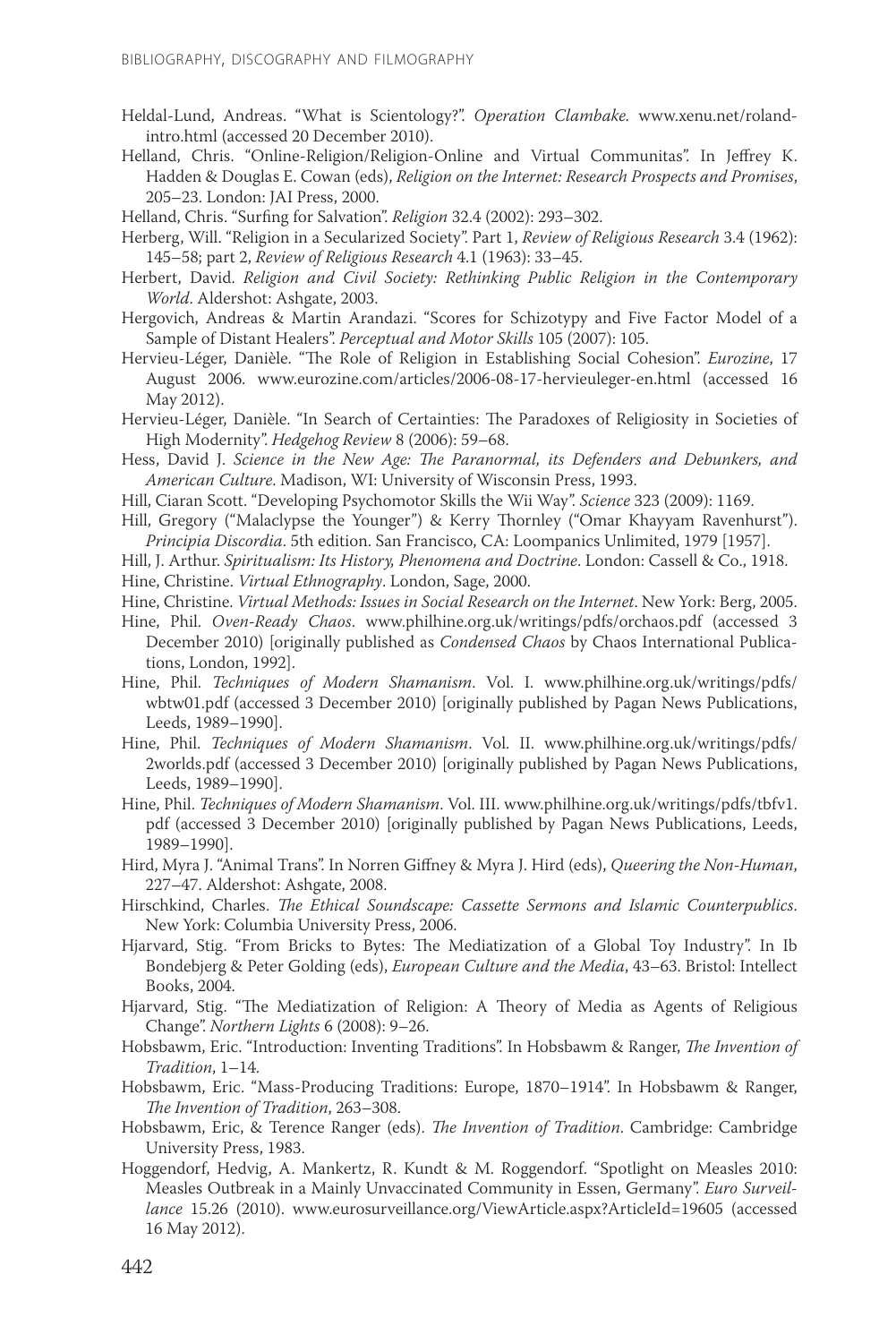- Højsgaard, Morten T. & Margit Warburg. "Introduction: Waves of Research". In their *Religion and Cyberspace*, 1–13.
- Højsgaard, Morten T. & Margit Warburg (eds). *Religion and Cyberspace*. London: Routledge, 2005.
- Holman, John. *The Return of the Perennial Philosophy: The Supreme Wisdom of Western Esotericism*. London: Watkins.
- Holtved, Erik. "Eskimo Shamanism". In Edsman, *Studies in Shamanism*, 23–31.
- Hoppál, Mihály & Juha Pentikäinen (eds). *Northern Religions and Shamanism*. Helsinki: Finnish Literature Society, 1992.
- Horsfield, Peter. "Media". In Morgan, *Keywords in Religion, Media and Culture*, 111–22.
- Houston, Siobhán. "Chaos Magic: A Peek into this Irreverent and Anarchic Recasting of the Magical Tradition". *Gnosis* 36 (1995): 55–9.
- Houtman, Dick & Stef Aupers. "The Spiritual Turn and the Decline of Tradition: The Spread of Post-Christian Spirituality in Fourteen Western Countries, 1981–2000". *Journal for the Scientific Study of Religion* 46 (2007): 305–20.
- Howe, Stephen. *Afrocentrism: Mythical Pasts and Imagined Homes*. New York: Verso, 1999.
- Howes, David (ed.). *The Sixth Sense Reader*. Oxford: Berg, 2009.
- Hubbard, L. Ron. "Auditor's Security Check". *HCO Policy Letter*, 7 July 1961.
- Hubbard, L. Ron. *Dianetics 55.* Los Angeles, CA: Bridge Publications, 2007.
- Hubbard, L. Ron. "Dianetics: The Evolution of a Science". *Astounding Science Fiction* 45.3 (1950): 43–87.
- Hubbard, L. Ron. *Dianetics: The Modern Science of Mental Health.* Los Angeles, CA: Bridge Publications, 2007.
- Hubbard, L. Ron. *Have You Lived Before This Life? A Scientific Survey*. Los Angeles, CA: Church of Scientology of California, 1977.
- Hubbard, L. Ron. "HGC Pre-processing Security Check". *HCO Policy Letter*, 23 October 1961.
- Hubbard, L. Ron. "The Only Valid Security Check". *HCO Policy Letter*, 22 May 1961.
- Hubbard, L. Ron. "Penalties for Lower Conditions". *HCO Policy Letter*, 18 October 1967.
- Hubbard, L. Ron. *The Philadelphia Doctorate Course*. Los Angeles, CA: Golden Era Publications, 2001.
- Hubbard, L. Ron. *Ron's Journal 67.* Los Angeles, CA: Golden Era Productions, 1983.
- Hubbard, L. Ron. *Scientology: The Fundamentals of Thought.* Los Angeles, CA: Bridge Publications, 1997.
- Hubbard, Jr, L. Ron. "Penthouse Interview". *Penthouse*, June 1983, 111–13, 166, 170–75.
- Hughes, James. *Chechnya: From Nationalism to Jihad*. Philadelphia, PA: University of Philadelphia Press, 2007.
- Hultkrantz, Åke. "Aspects of Saami (Lapp) Shamanism". In Hoppál & Pentikäinen, *Northern Religions and Shamanism*, 138–45.
- Hultkrantz, Åke. "Spirit Lodge, a North American Shamanistic Séance". In Edsman, *Studies in Shamanism*, 32–68.
- Hunke, Sigrid. *Europas Andere Religion: Die Überwindung der religiösen Krise*. Düsseldorf: Eco Verlag, 1969.
- Hunke, Sigrid. *Europas Eigene Religion*. Tübingen: Grabert Verlag, 1997.
- Hunke, Sigrid. "Kampf um Europas religiöse Identität". In Krebs, *Mut Zur Identität*, 75–104.
- Hutton, Ronald. *Shamans: Siberian Spirituality and the Western Imagination*. London: Hambledon & London, 2001.
- Huxley, Thomas H., Henry Wace, W. C. Magee, W. H. Mallock & Humphry Ward. *Christianity and Agnosticism: A Controversy*. New York: The Humboldt Publishing Company, 1889.
- Huysmans, Joris-Karl. *The Damned (Là-Bas)*. London: Penguin Books, 2001.
- Icke, David. … *And the Truth Shall Set You Free*. Isle of Wight: David Icke Books, 1995.
- Icke, David. *The Biggest Secret.* Isle of Wight: David Icke Books, 1999.
- Icke, David. *The David Icke Guide to the Global Conspiracy (and How to End It)*. Isle of Wight: David Icke Books, 2007.
- Idel, Moshe. *Kabbalah and Eros*. New Haven, CT: Yale University Press, 2005.
- Idel, Moshe. *The Mystical Experience in Abraham Abulafia*. Albany, NY: SUNY Press, 1988.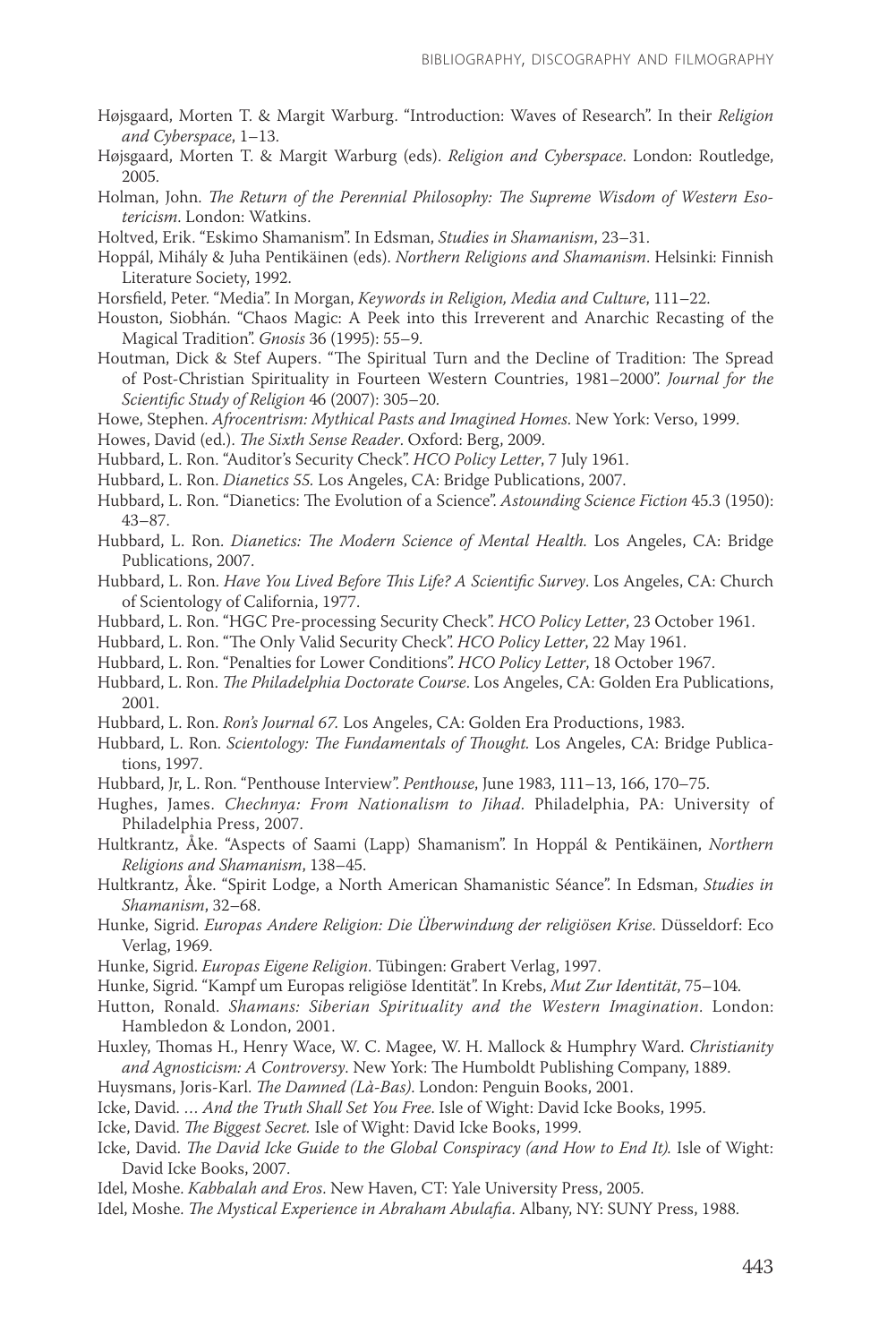Ignazi, Piero. *Extreme Right Parties in Europe*. Oxford: Oxford University Press, 2006.

- Incao, Philip. "Report on Vaccination". *Gateways* 34 (1998). www.waldorflibrary.org/index. php?option=com\_content&view=article&id=334:spring-1998-issue-34-report-on-vaccinatio n&catid=15:gateways&Itemid=10 (accessed 9 June 2012).
- Indinopulos, Thomas A. & Edward A. Yonan (eds). *Religion and Reductionism: Essays on Eliade, Segal, and the Challenge of the Social Sciences for the Study of Religion*. Leiden: Brill, 1994.
- Ingalls, Margaret. "The Evolution of Maat Magick: From Cornfields to Cyberspace". *Starfire* 2.3 (2008): 175–89.
- Inglehart, Ronald. *Culture Shift in Advanced Industrial Society*. Princeton, NJ: Princeton University Press, 1988.
- Inglehart, Ronald & Paul R. Abramson. "Measuring Postmaterialism". *American Political Science Review* 93 (1999): 665–77.
- Irigaray, Luce. *Speculum of the Other Women*. Ithaca, NY: Cornell University Press, 1989 [1974].
- Jackson, Peter. "Apparitions and Apparatuses: On the Framing and Staging of Religious Events". *Method and Theory in the Study of Religion*, forthcoming.
- Jäger, Siegfried & Florentine Maier. "Theoretical and Methodological Aspects of Foucauldian Critical Discourse Analysis and Dispositive Analysis". In Ruth Wodak & Michael Meyer (eds), *Methods of Critical Discourse Analysis*, 2nd edition, 34–61. London: Sage, 2010.

Jagielski, Wojciech. *Torens van Steen: Reportages uit Tsjetsjenië*. Breda: De Geus, 2008.

Jagose, Annamarie. *Queer Theory: An Introduction*. New York: New York University Press, 1996.

- James, George G. M. *Stolen Legacy: The Greek Philosophy is a Stolen Egyptian Philosophy*. Charlotte, NC: KHA Books, 2008.
- James, Allison, Chris Jenks & Alan Prout. *Theorizing Childhood*. Cambridge: Polity Press, 1998.

Jayakar, Pupul. *Krishnamurti: A Biography*. Cambridge, MA: Harper & Row, 1986.

Jenkins, Simon. "Rituals and Pixels: Experiments in Online Church". *Online: Heidelberg Journal of Religions on the Internet* 3.1 (2008). http://archiv.ub.uni-heidelberg.de/volltextserver/ volltexte/2008/8291/pdf/jenkins.pdf (accessed 17 May 2012).

- Joas, Hans. *Do We Need Religion? On the Experience of Self-Transcendence*. Boulder, CO: Paradigm Publishers, 2008.
- Johnston, Jay. *Angels of Desire: Esoteric Bodies, Aesthetics and Ethics*. London: Equinox, 2008.
- Johnston, Jay. "Cyborgs and Chakras: Intersubjectivity in Scientific and Spiritual Somatechnics". In Cusack & Hartney, *Religion and Retributive Logic*, 313–22.
- Jolly, Karen L. *Popular Religion in Late Saxon England: Elf Charms in Context*. Chapel Hill, NC: University of North Carolina Press, 1996.
- Jones, Lindsay (ed.). *Encyclopedia of Religion.* 2nd edition. Detroit, MI: Macmillan Reference, 2005 (1st edition 1987).
- Jones, Prudence & Nigel Pennick. *A History of Pagan Europe*. London: Routledge, 1995.
- Jorgensen, Danny L. *The Esoteric Scene, Cultic Milieu, and Occult Tarot*. New York: Garland, 1992.
- JoS. "Joy of Satan". www.joyofsatan.org (accessed 5 November 2010).
- Joy, Morny. "The Impact of Gender on Religious Studies". *Diogenes* 225 (2010): 93–102.
- Junginger, Horst. "Sigrid Hunke (1913–1999) Europe's New Religion and its Old Stereotypes" in Germany". In Hubert Cancik & Uwe Puschner (eds), *Antisemitismus, Paganismus, Völkische Religion*, 151–62. Munich: K. G. Saur, 2004.
- Kaczynski, Richard. *Perdurabo: The Life of Aleister Crowley, the Definitive Biography of the Founder of Modern Magick*. Berkeley, CA: North Atlantic Books, 2010.
- Kapelrud, Arvid S. "Shamanistic features in the Old Testament". In Edsman, *Studies in Shamanism*, 90–96.
- Kaplan, Jeffrey, & Heléne Lööw (eds). *The Cultic Milieu: Oppositional Subcultures in an Age of Globalization*. Walnut Creek, CA: Alta Mira Press, 2002.
- Karaflogka, Anastasia. *E-religion: A Critical Appraisal of Religious Discourse on the World Wide Web*. London: Equinox, 2006.
- Karenga, Maulana. *Afro-American Nationalism: Social Strategy and Struggle for Community*. PhD dissertation, United States International University, San Diego, CA, 1976.
- Karenga, Maulana. *Introduction to Black Studies*. Los Angeles, CA: Kawaida Publications, 1983.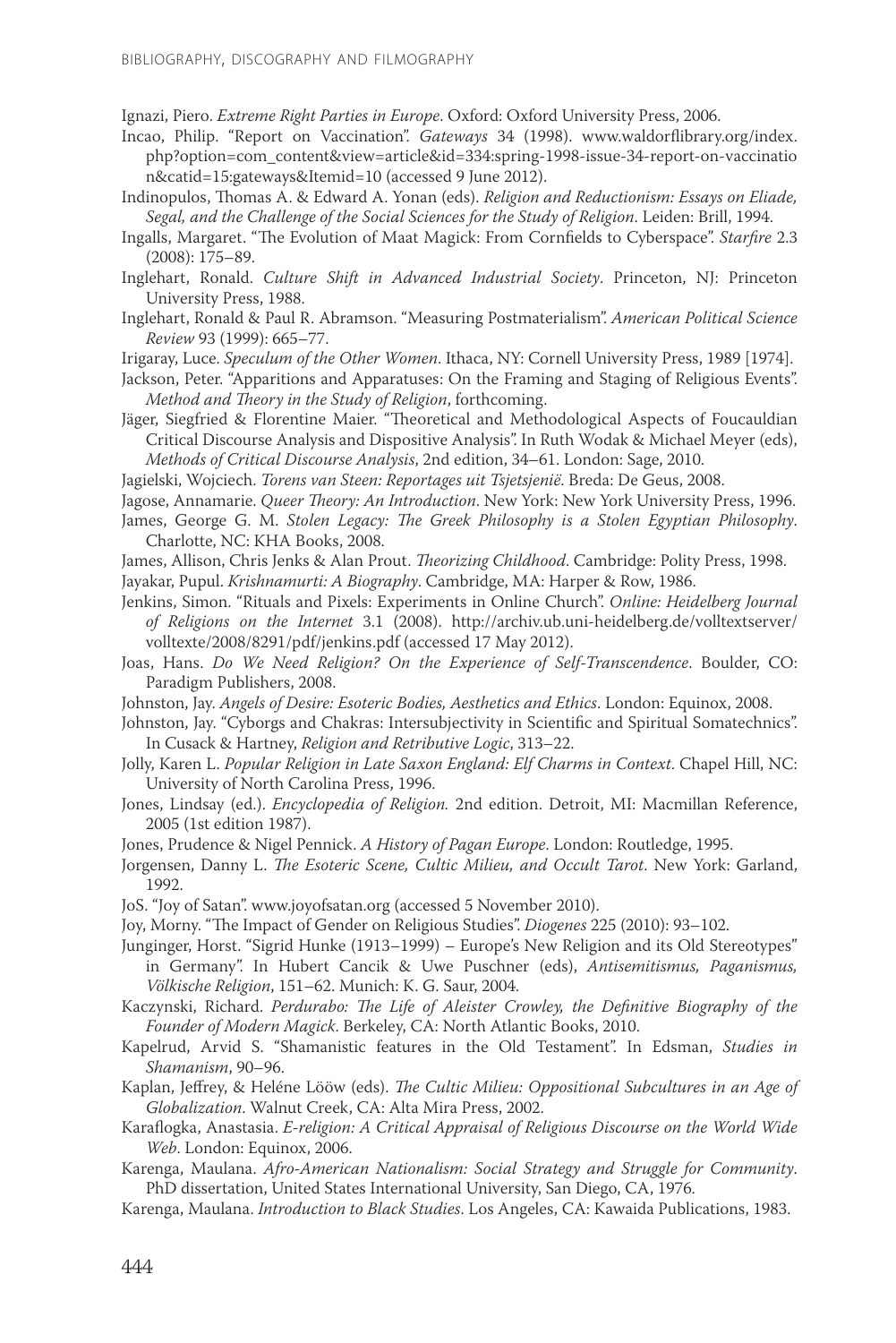- Karenga, Maulana. *Kwanzaa: A Celebration of Family, Community and Culture*. Los Angeles, CA: University of Sankore Press, 1998.
- Karenga, Maulana. *Maat, the Moral Ideal in Ancient Egypt: A Study in Classical African Ethics*. PhD dissertation, University of Southern California, Los Angeles, CA, 1994.
- Karjala, Matti Y. "Aspects of the Other World in Irish Folk Tradition". In Hoppál & Pentikäinen, *Northern Religions and Shamanism*, 176–80.
- Karlsson, Thomas. "Esoterism and the Left-Hand Path". Internal Dragon Rouge document, undated. www.scribd.com/doc/6540392/Esoterism-and-the-Left-Hand-Path# (accessed 25 April 2011).
- Karlsson, Thomas. *Götisk Kabbala och Runisk Alkemi: Johannes Bureus och den Götiska Esoterismen*. Stockholm: Stockholm University, 2010.
- Katz, David S. *The Occult Tradition: From the Renaissance to the Present Day*. London: Jonathan Cape, 2005.
- Katz, Eric. "Against the Inevitability of Anthropocentrism". In Katz *et al.*, *Beneath the Surface*, 17–42.
- Katz, Eric, Andrew Light & David Rothenberg (eds). *Beneath the Surface: Critical Essays in the Philosophy of Deep Ecology*. Cambridge, MA: MIT Press, 2000.
- Katz, Eric, Andrew Light & David Rothenberg. "Introduction: Deep Ecology as Philosophy". In their *Beneath the Surface*, ix–xxiv.
- Kavkazcenter. "Book of Mujahiddeen". www.kavkazcenter.com/eng/help/ebook.shtml (accessed 20 October 2010).
- Kay, Lily E. "In the Beginning was the Word? The Genetic Code and the Book of Life". In Mario Biagioli (ed.), *The Science Study Reader*, 224–33. London: Routledge, 1999.
- Keenan, David. "Childhood's End: Current 93". *The Wire* 163 (1997): 34–7.
- Kemp, Arthur. *March of the Titans: A History of the White Race*. Washington DC: Ostara Publications, 2006.
- Kemp, Daren & James R. Lewis (eds). *Handbook of New Age*. Leiden: Brill, 2007.
- Kendall, Lori. "Recontextualizing 'Cyberspace': Methodological Considerations for On-line Research". In Steve Jones (ed.), *Doing Internet Research*, 57–74. Thousand Oaks, CA: Sage, 1999.
- Kent, Stephen. "Scientology Is this a Religion?" *Marburg Journal of Religion* 4.1 (1999). www. uni-marburg.de/fb03/ivk/mjr/pdfs/1999/articles/kent1999.pdf (accessed 16 May 2012).
- Kershaw, Kris. *The One-Eyed God: Odin and the (Indo-)Germanic Männerbünde*. Austin, TX: Institute for the Study of Man, 2000.
- Keyworth, David. "Occultism and the Contemporary Vampire Subculture". *KHTHÓNIOS: A Journal for the Study of Religion* 1.1 (2003): 5–13.
- Keyworth, David. "The Socio-Religious Beliefs and Nature of the Contemporary Vampire Subculture". *Journal of Contemporary Religion* 17 (2002): 335–70.
- Kieckhefer, Richard. *Forbidden Rites: A Necromancer's Manual of the Fifteenth Century*. University Park, PA: Pennsylvania State University Press, 1998.
- Kieckhefer, Richard. *Magic in the Middle Ages*. Cambridge: Cambridge University Press, 1989.
- Kilcher, Andreas (ed.). *Constructing Tradition: Means and Myths of Transmission in Western Esotericism*. Leiden: Brill, 2010.
- Kilcher, Andreas. "Introduction: Constructing Tradition in Western Esotericism". In his *Constructing Tradition*, ix–xv.
- King, Francis (ed.). *Astral Projections, Ritual Magic, and Alchemy: Golden Dawn Material by S. L. MacGregor Mathers and Others*. Rochester, VT: Destiny Books, 1987.
- Kippenberg, Hans G. *Discovering Religious History in the Modern Age*. Princeton, NJ: Princeton University Press, 2002.
- Kippenberg, Hans G. & Gunnar Folke Schuppert (eds). *Die Verrechtlichte Religion: Der Öffentlich-keitsstatus von Religionsgemeinschaften*. Tübingen: Mohr-Siebeck, 2005.
- Kippenberg, Hans G., Jörg Rüpke & Kocku von Stuckrad (eds). *Europäische Religionsgeschichte: Ein mehrfacher Pluralismus*. 2 vols. Göttingen: Vandenhoeck & Ruprecht, 2009.
- Klim, George. *Stanislaw Przybyszewski: Leben, Werk und Weltanschauung im Rahmen der deutschen Literatur der Jahrhundertwende*. Paderborn: Igel Verlag, 1992.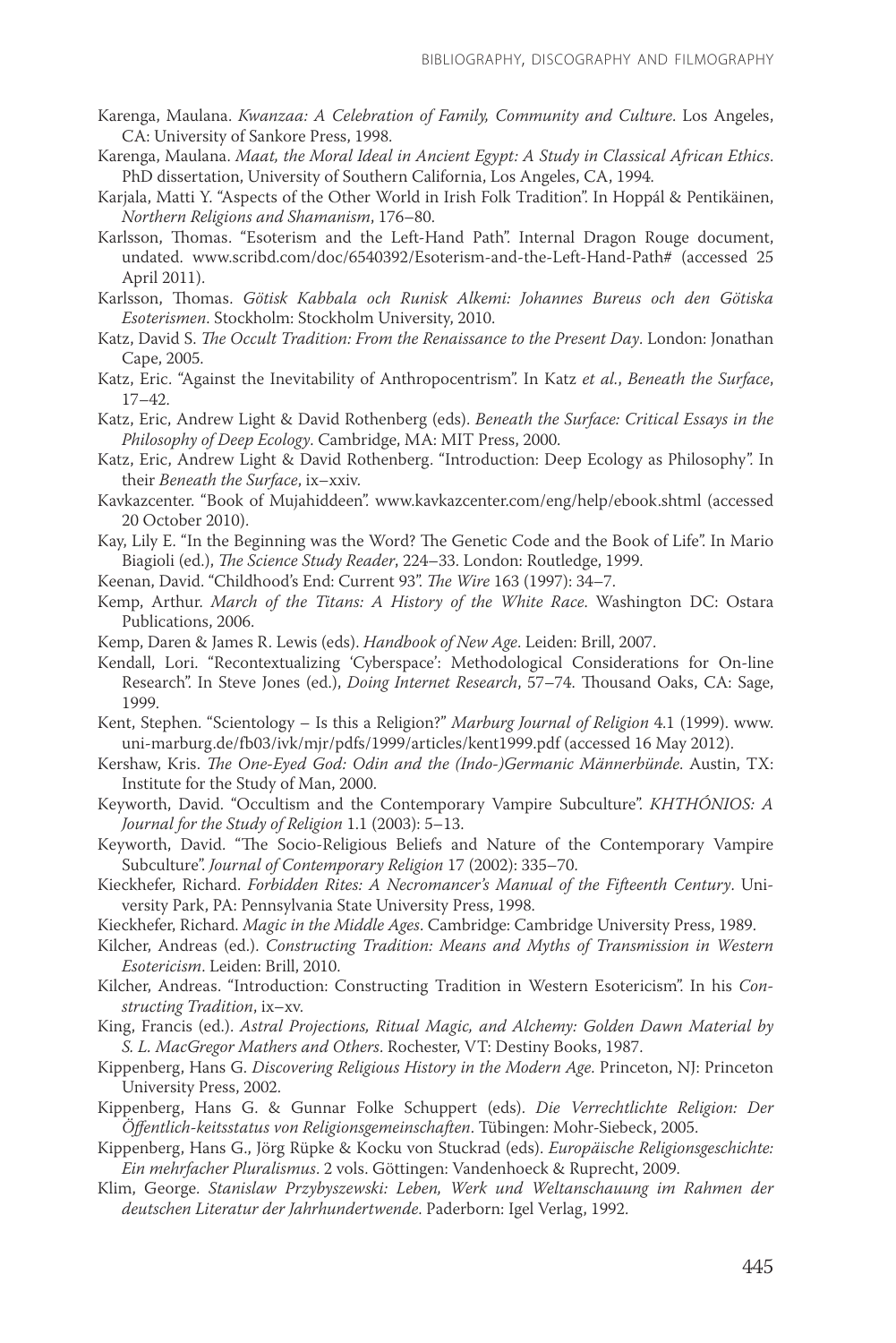Knight, Peter. *Conspiracy Culture: From Kennedy to the X-Files.* London: Routledge, 2000.

- Knight, Peter (ed.). *Conspiracy Nation: The Politics of Paranoia in Postwar America.* New York: New York University Press, 2002.
- Knott, Kim. "Cutting Through the Postsecular City: A Spatial Interrogation". In Molendijk *et al.*, *Exploring the Postsecular*, 19–38.
- Konservatizm.org. "About Center of Conservatism Studies". 2008. http://konservatizm.org/ about.xhtml (accessed 15 October 2010).
- Korsch, Dietrich & Amber L. Griffioen (eds). *Interpreting Religion: The Significance of Friedrich Schleiermacher's "Reden über die Religion" for Religious Studies and Theology*. Tübingen: Mohr Siebeck, 2011.
- Krebs, Pierre (ed.). *Mut Zur Identität Alternativen zum Prinzip der Gleichheit*. Stuckum: Verlag für ganzheitliche Forschung und Kultur (Thule Seminar), 1988.
- Kripal, Jeffrey J. *Authors of the Impossible: The Paranormal and the Sacred.* Chicago, IL: University of Chicago Press, 2010.
- Kripal, Jeffrey J. *Esalen: America and the Religion of No Religion*. Chicago, IL: University of Chicago Press, 2007.
- Kripal, Jeffrey J. *Roads of Excess, Palaces of Wisdom: Eroticism and Reflexivity in the Study of Mysticism*. Chicago, IL: University of Chicago Press, 2001.
- Kripal, Jeffrey J. & Wouter J. Hanegraaff. "Introduction: Things We Do Not Talk About". In Hanegraaff & Kripal, *Hidden Intercourse*, ix–xxi.
- Kristiansen, Roald E. "Satan in Cyberspace: A Study of Satanism on the Internet in the 1990s". 1995. www.love.is/roald/satanism.html (accessed 3 November 2010).
- Krüger, Klaus & Alessandro Nova (eds). *Imagination und Wirklichkeit: Zum Verhältnis von Mentalen und Realen Bildern in der Frühen Neuzeit*. Mainz: Philipp von Zabern, 2000.
- Kryon. "Lee Carroll Bio". www.kryon.com/Leebio.html (accessed 27 January 2011).
- Labate, Bia & Henrik Jungaberle (eds). *The Internationalization of Ayahuasca*. Göttingen: Hogrefe, 2011.
- Laclau, Ernesto & Chantal Mouffe. *Hegemony and Socialist Strategy: Towards a Radical Democratic Politics*. London: Verso, 2001.
- Lakoff, George & Mark Johnson. *Metaphors We Live By*. Updated 2nd edition (1st edition 1980). Chicago, IL: University of Chicago Press, 2003.
- Landers, Chris. "Serious Business". *Baltimore City Paper*, 2 April 2008. www.citypaper.com/ news/story.asp?id=15543 (accessed 16 May 2012).
- Landes, Richard. "Millennialism". In Lewis, *The Oxford Handbook of New Religious Movements*, 333–58.
- Lanwerd, Susanne. *Religionsästhetik: Studien zum Verhältnis von Symbol und Sinnlichkeit*. Würzburg: Königshausen & Neumann, 2002.
- Lap, Amina & O. Wolf. "Satanismens Danske Rødder i Dag". *Satanisk Bulletin* 9.1 (2003): 11–18.
- Larsen, Elena (ed.). *CyberFaith: How Americans Pursue Religion Online*. Washington DC: Pew Internet & American Life Project, 2001. http://pewinternet.org/~/media//Files/Reports/2001/ PIP\_CyberFaith\_Report.pdf.pdf (accessed 17 May 2012).
- Laslett, Peter. *The World We Have Lost Further Explored*. 3rd edition. London: Methuen & Co., 1983 [1965].
- LaVey, Anton Szandor. *The Devil's Notebook*. Los Angeles, CA: Feral House, 1992.
- LaVey, Anton Szandor. "The Invisible War". In Adam Parfrey (ed.), *Apocalypse Culture*, 193–5. Portland, OR: Feral House, 1990.
- LaVey, Anton Szandor. *The Satanic Bible*. New York: Avon Books, 1969.

LaVey, Anton Szandor. *The Satanic Rituals*. New York: Avon Books, 1972.

- LaVey, Anton Szandor. *Satan Speaks!* Venice, CA: Feral House, 1998.
- Laycock, Joseph. *Vampires Today: The Truth About Modern Vampirism.* Westport, CT: Praeger, 2009.
- Leadbeater, Charles W. *The Astral Plane*. Adyar: The Theosophical Publishing House, 1970 [1895].

Leadbeater, Charles W. *Man Visible and Invisible*. Madras: Theosophical Publishing House, 1964 [1902].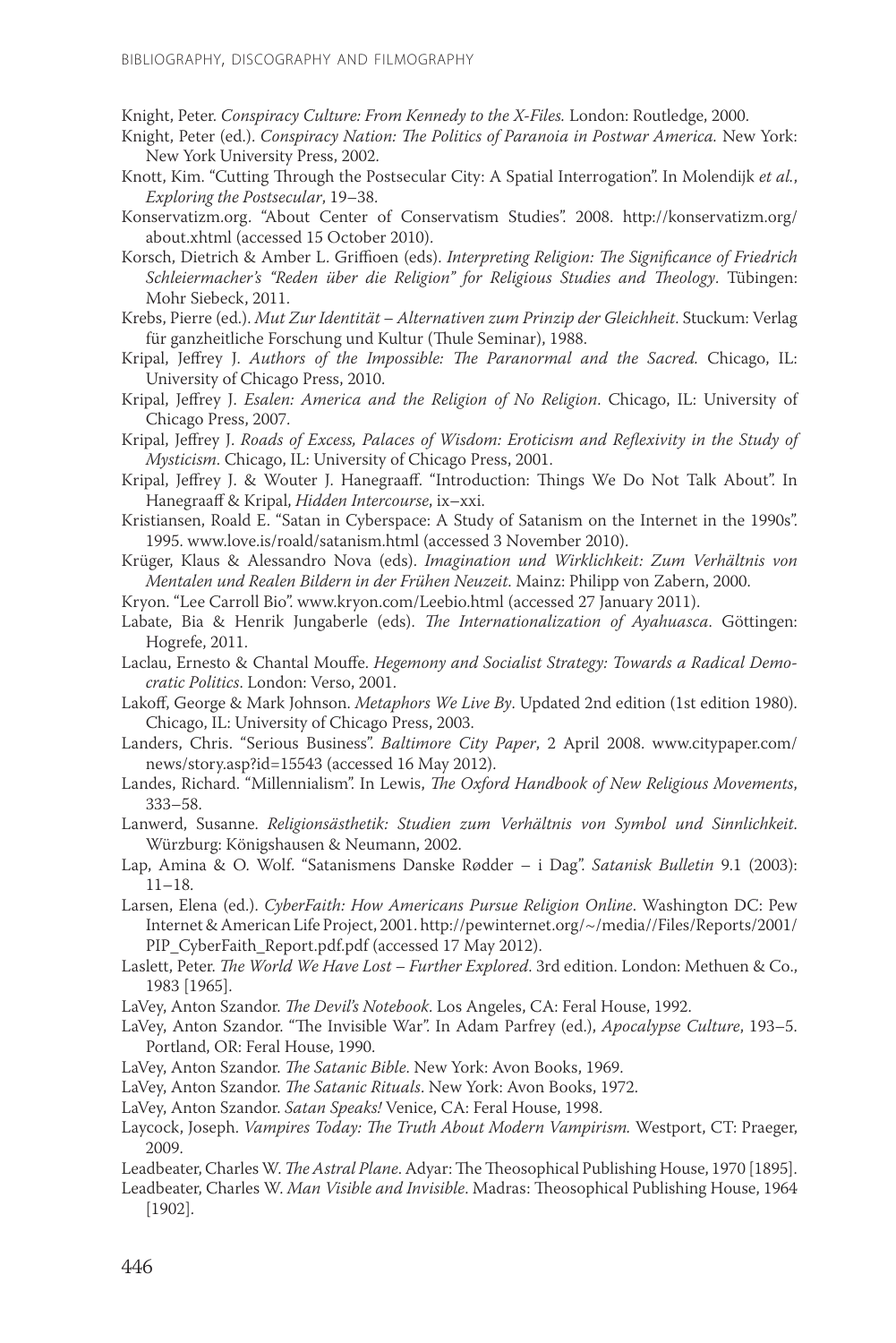- Leadbeater, Charles W. & Annie Besant. *The Beginnings of the Sixth Root Race*. Adyar, India: Theosophical Publishing House, 1931.
- Leane, Elizabeth. *Reading Popular Physics: Disciplinary Skirmishes and Textual Strategies*. Aldershot: Ashgate Publishing, 2007.
- Lefkowitz, Mary. *Not Out of Africa: How "Afrocentrism" Became an Excuse to Teach Myth as History*. New York: Basic Books, 1996.
- Lehrich, Christopher, I. *The Language of Demons and Angels: Cornelius Agrippa's Occult Philosophy*. Leiden: Brill, 2003.
- Lévi, Éliphas. *Secrets de la Magie: Dogme et Rituel de la Haute Magie; Histoire de la Magie; La Clef des Grands Mystères*. Edited by Francis Lacassin. Paris: Robert Laffont, 2000.
- Lewis, James R (ed.). *Encyclopedic Sourcebook of UFO Religions*. Amherst, NY: Prometheus Books, 2003.
- Lewis, James R. "Fit for the Devil: Toward an Understanding of 'Conversion' to Satanism". *International Journal for the Study of New Religions* 1.1 (2010): 117–38.
- Lewis, James R. "Infernal Legitimacy". In Petersen, *Contemporary Religious Satanism*, 41–59 [original 2002].
- Lewis, James R. *Legitimating New Religions*. New Brunswick, NJ: Rutgers University Press, 2003.
- Lewis, James R (ed.). *The Oxford Handbook of New Religious Movements*. Oxford: Oxford University Press, 2004
- Lewis, James R (ed.). *Scientology*. New York: Oxford University Press, 2009.
- Lewis, James R. "Who Serves Satan? A Demographic and Ideological Profile". *Marburg Journal of Religious Studies* 6.2 (2001). http://archiv.ub.uni-marburg.de/mjr/lewis2.html (accessed 17 May 2012).
- Lewis, James R. & Olav Hammer (eds). *Handbook of Religion and the Authority of Science*. Leiden: Brill, 2011.
- Lewis, James R. & Olav Hammer (eds). *The Invention of Sacred Tradition*. Cambridge: Cambridge University Press, 2007.
- Lewis, James R. & J. Gordon Melton (eds). *Perspectives on the New Age*. Albany, NY: SUNY Press, 1992.
- LiBrizzi, Marcus. "The Illuminatus! Trilogy". In Peter Knight (ed.), *Conspiracy Theories in American History*, 339–41. Oxford: ABC-Clio, 2003.
- Lieven, Anatol. *Chechnya: Tombstone of Russian Power.* New Haven, CT: Yale University Press, 1998.
- Lightman, Bernard. *The Origins of Agnosticism: Victorian Unbelief and the Limits of Knowledge*. Baltimore, MD: John Hopkins University Press, 1987.
- Lincoln, Bruce. *Authority: Construction and Corrosion*. Chicago, IL: University of Chicago Press, 1994.
- Lincoln, Bruce. *Discourse and the Construction of Society: Comparative Studies of Myth, Ritual, and Classification*. New York: Oxford University Press, 1989.
- Lincoln, Bruce. "Theses on Method". *Method and Theory in the Study of Religion* 8.3 (1996): 225–7.
- Livsyoga, "Livsyogan: Ny gren växer fram på yogans stora träd". www.livsyoga.nu/livsyoga2.html (accessed 27 September 2010).
- Lloyd, Genevieve. *The Man Of Reason: "Male" and "Female" in Western Philosophy*. London: Routledge, 1993 [1984].
- Locke, John. *Some Thoughts Concerning Education*. London: A. and J. Churchill, 1693.
- Losey, Meg Blackburn. *The Children of Now: Crystalline Children, Indigo Children, Star Kids, Angels on Earth, and the Phenomenon of Transitional Children.* Franklin Lakes, NJ: New Page, 2007.
- Louv, Jason. *Generation Hex*. New York: Disinformation Company, 2006.
- Luck, Georg. "Theurgy and Forms of Worship in Neoplatonism". In his *Ancient Pathways and Hidden Pursuits: Religions, Morals, and Magic in the Ancient World*, 111–52. Ann Arbor, MI: University of Michigan Press, 2000.
- Luckhurst, Roger. *The Invention of Telepathy 1870–1901*. Oxford: Oxford University Press, 2002.
- Luckmann, Thomas. *The Invisible Religion: The Problem of Religion in Modern Society*. New York: Macmillan, 1967.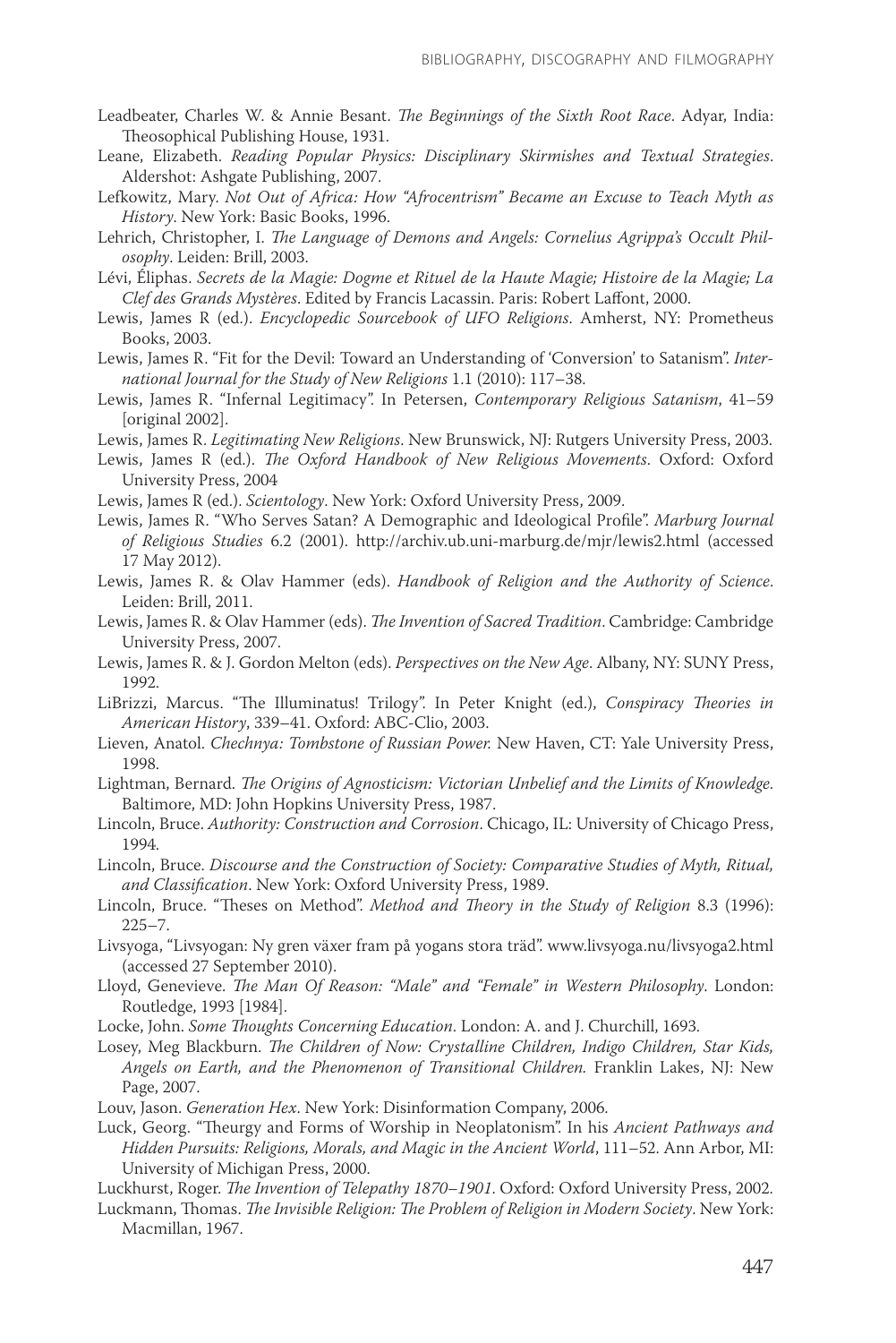Lupa. *A Field Guide to Otherkin*. Stafford: Megalithica Books, 2007.

- Lutyens, Mary. *Krishnamurti*: *The Years of Fulfilment*. New York: Avon Books, 1983.
- Lynch, Frederick R. "'Occult Establishment' or 'Deviant Religion'? The Rise and Fall of a Modern Church of Magic". *Journal for the Scientific Study of Religion* 18.3 (1979): 281–98.
- Lynch, Gordon. "The Role of Popular Music in the Construction of Alternative Spiritual Identities and Ideologies". *Journal for the Scientific Study of Religion* 45.4 (2006): 481–8.
- Lynch, Gordon. "Some Concluding Reflections". In his *Between Sacred and Profane: Researching Religion and Popular Culture*, 157–63. London: I. B. Tauris, 2007.
- Lynch, Gordon. *Understanding Theology and Popular Culture*. Oxford: Blackwell, 2005.
- Lyon, David. *Jesus in Disneyland: Religion in Postmodern Times*. Cambridge: Polity Press, 2000.
- MacKenzie, Angus. *Secrets: The CIA's War at Home*. Berkeley, CA: University of California Press, 1997.
- Macpherson, James. *The Poems of Ossian; To which Are Prefixed a Preliminary Discourse and Dissertation on the Æra and Poems of Ossian*. Boston, MA: Phillips, Sampson & Company, 1851 [reprint of 1773 edition].
- MacWilliams, Mark. "Digital Waco: Branch Davidian Virtual Communities after the Waco Tragedy". In Højsgaard & Warburg, *Religion and Cyberspace*, 180–99.
- Mankoff, Jeffrey. *Russian Foreign Policy: The Return of Great Power Politics*. Lanham, MD: Rowman & Littlefield, 2009.
- Markham, Annette N. "The Internet as a Research Context". In Clive Seale, Giampietro Gobo, Jaber F. Gubrium & David Silverman (eds), *Qualitative Research Practice*, 358–74. London: Sage, 2004.
- Markham, Annette N. & Nancy K. Baym. *Internet Inquiry: Conversations about Method*. Thousand Oaks, CA: Sage, 2009.
- Marrs, Jim. *Alien Agenda: Investigating the Extraterrestrial Presence Among Us.* New York: HarperPaperbacks, 1998.
- Marrs, Jim. *The Rise of the Fourth Reich: The Secret Societies that Threaten to Take Over America*. New York: Harper Lux, 2008.
- Marrs, Jim. *Rule by Secrecy*: *The Hidden History that Connects the Trilateral Commission, the Freemasons, and the Great Pyramid*. New York: HarperCollins, 2001.
- Martin, David. *A General Theory of Secularization*. Oxford: Basil Blackwell, 1978.
- Martin, David. *On Secularization: Towards a Revised General Theory*. Aldershot: Ashgate, 2005.
- Martin, David. "Towards Eliminating the Concept of Secularization". In Julius Gould (ed.), *The Penguin Survey of the Social Sciences*, 169–82. London: Penguin, 1965.
- Mathews, Chris. *Modern Satanism: Anatomy of a Radical Subculture*. Westport, CN: Praeger, 2009.
- Maudsley, Henry. *Natural Causes and Supernatural Seemings*. London: Kegan Paul, Trench & Co, 1886.
- Mauskopf, Seymour H. & Michael R. McVaugh. "The Controversy over Statistics in Parapsychology 1934–1938". In Seymour H. Mauskopf (ed.), *The Reception of Unconventional Science*, 105–24. Boulder, CO: Westview Press, 1979.
- Mauskopf, Seymour H. & Michael R. McVaugh. *The Elusive Science: Origins of Experimental Psychical Research*. Baltimore, MD: Johns Hopkins University Press, 1980.
- McGarry, Molly. *Ghosts of Futures Past: Spiritualism and the Cultural Politics of Nineteenth-Century America.* Berkeley, CA: University of California Press, 2008.
- McGuire, Meredith. *Religion: The Social Context*. 5th edition. Belmont, CA: Wadsworth Thomson Learning, 2002.
- McIntosh, Christopher. *The Rose Cross and the Age of Reason: Eighteenth-Century Rosicrucianism in Central Europe and Its Relationship to the Enlightenment*. Leiden: Brill, 1997.
- McKee, Gabriel. "Taking it to the Streets". *Religion Dispatches*, 11 June 2008. www.religion dispatches.org/archive/culture/294/taking\_it\_to\_the\_streets%3A\_anonymous\_vs.\_ scientology (accessed 16 May 2012).
- McKenna, Terence. *The Archaic Revival: Speculations on Psychedelic Mushrooms, the Amazon, Virtual Reality, UFOs, Evolution, Shamanism, the Rebirth of the Goddess, and the End of History*. San Francisco, CA: Harper, 1991.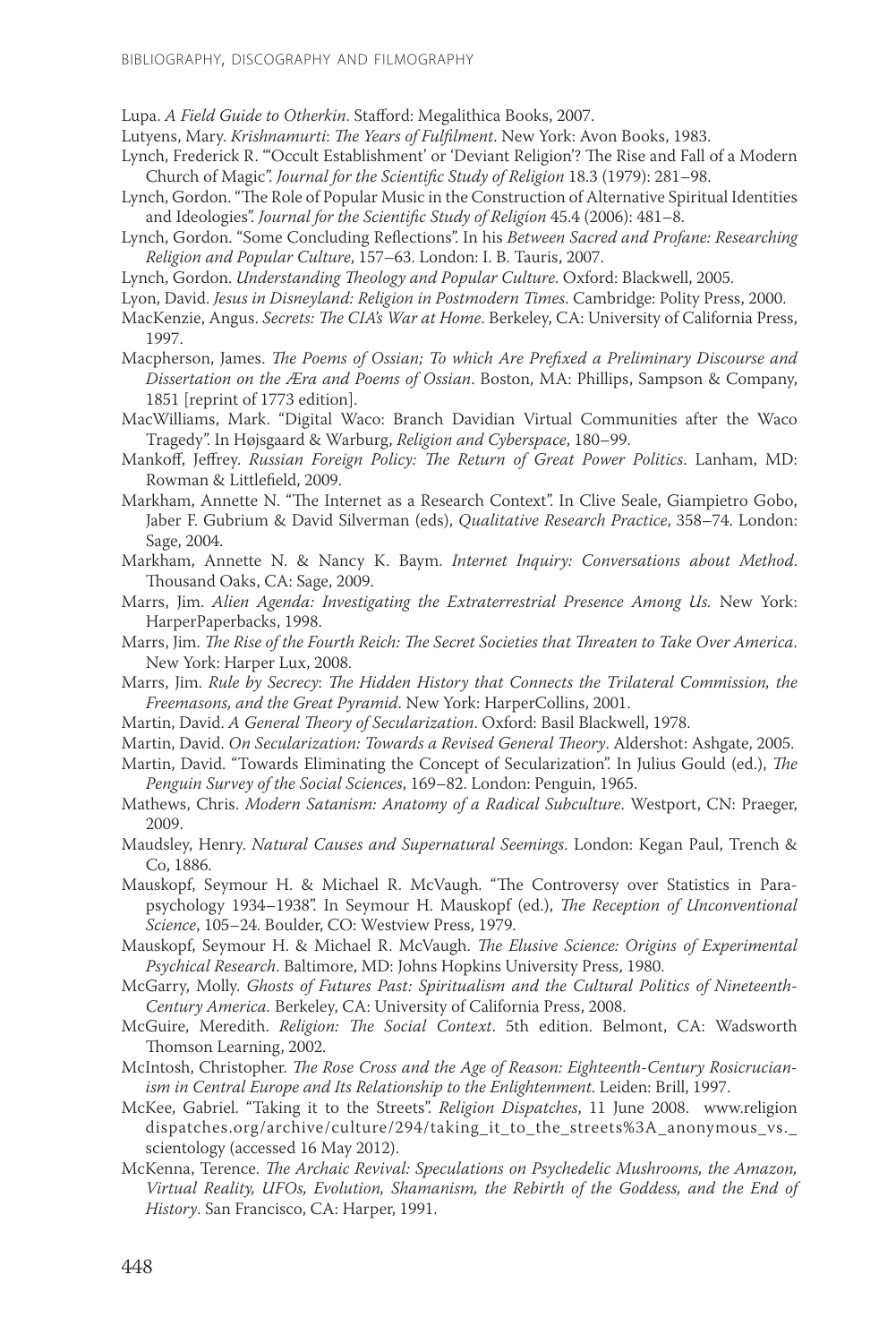- McKenna, Terence. *Food of the Gods: The Search for the Original Tree of Knowledge. A Radical History of Plants, Drugs, and Human Evolution*. New York: Bantam Books, 1992.
- McKenna, Terence. "Lectures on Alchemy". www.well.com/user/davidu/tmalchemy.html (accessed 29 April 2011).
- McKenna, Terence. *True Hallucinations: Being and Account of the Author's Extraordinary Adventures in the Devil's Paradise*. San Francisco, CA: Harper, 1993.
- McKenna, Terence & Dennis McKenna. *The Invisible Landscape: Mind, Hallucinogens, and the I Ching*. New York: The Seabury Press, 1975.
- McLaughlin Andrew. "The Heart of Deep Ecology". In Sessions, *Deep Ecology for the 21st Century*, 85–94.
- McNeil, Legs & Gillian McCain. *Please Kill Me: The Uncensored Oral History of Punk*. New York, NY: Grove Press, 1996.
- Melley, Timothy. "Agency Panic and the Culture of Conspiracy". In Knight, *Conspiracy Nation*, 57–81*.*
- Melley, Timothy. *Empire of Conspiracy: The Culture of Paranoia in Postwar America.* Ithaca, NY: Cornell University Press, 2000.
- Melton, J. Gordon (ed.). *New Age Encyclopedia*. Detroit, MI: Gale Research, 1990.
- Melton, J. Gordon. *The Church of Scientology*. Salt Lake City, UT: Signature Books, 2000.

Meningall, Deanne. *The Melanin Diet*. Indianapolis, IN: Wordclay, 2009.

- Merciless, R. "Giosue Carducci: 19th Century Poet, Statesman and Satanist". 2000. www. churchofsatan.com/Pages/RMCarducci.html (accessed 13 April 2011).
- Merkl, Peter H. (ed.). *Political Violence and Terror: Motifs and Motivations*. Berkeley, CA: University of California Press, 1986.

Merleau-Ponty, Maurice. *Phénoménologie de la Perception*. Paris: Gallimard, 1945.

- Meyer, Birgit (ed.). *Aesthetic Formations: Media, Religion, and the Senses*. New York: Palgrave Macmillan, 2009.
- Meyer, Birgit. *Religious Sensations: Why Media, Aesthetics and Power Matter in the Study of Contemporary Religion*. Amsterdam: Faculteit der Sociale Wetenschappen, Vrije Universiteit, 2006.
- Meyer, Birgit & Annelies Moors (eds). *Religion, Media, and the Public Sphere*. Bloomington, IN: Indiana University Press, 2006.
- Meyer, Birgit & Jojada Verrips. "Aesthetics". In Morgan, *Keywords in Religion, Media and Culture*, 20–30.
- Midgley, Mary. *Science as Salvation: A Modern Myth and its Meaning*. London: Routledge, 1992.

Miller, Russell. *Bare-Faced Messiah: The True Story of L. Ron Hubbard.* New York: H. Holt, 1988.

- Mitchell, Alexander. "Scientology: Revealed for the First Time". *Sunday Times*, 5 October 1969. www.lermanet.com/scientologynews/crowley-hubbard-666.htm (accessed 9 June 2012).
- Moberg, Marcus, with Kennet Granholm. "The Concept of the Post-Secular and the Contemporary Nexus of Religion, Media, Popular Culture, and Consumer Culture". In Peter Nynäs, Mika Lassander & Terhi Utriainen (eds), *Post-Secular Society*, 95–127. New Brunswick, NJ: Transaction Publishers.
- Mohr, Hubert. "Perception/Sensory System". In von Stuckrad, *The Brill Dictionary of Religion*, 1435–48.
- Molendijk, Arie, Justin Beaumont & Christoph Jedan (eds). *Exploring the Postsecular: The Religious, the Political, and the Urban*. Leiden: Brill, 2010.
- Molendijk, Arie, Justin Beaumont & Christoph Jedan. "Preface". In their *Exploring the Postsecular*, ix–xii.
- Moliné, Keith. "The Road to Salvation: Current 93". *The Wire* 269 (2006): 28–33.
- Mollenauer, Lynn W. *Strange Revelations: Magic, Poison and Sacrilege in Louis XIV's France*. University Park, PA: Pennsylvania State University Press, 2007.
- Moody, Edward J. "Magical Therapy: An Anthropological Investigation of Contemporary Satanism" In Irving I. Zaretsky & Mark Leone (eds), *Religious Movements in Contemporary America*, 355–82. Princeton, NJ: Princeton University Press, 1974.
- MoonlitOpal. "Avatar Through Pagan Eyes". 17 January 2010. www.youtube.com/watch?v= gBLHwIiupqg (accessed 5 March 2011).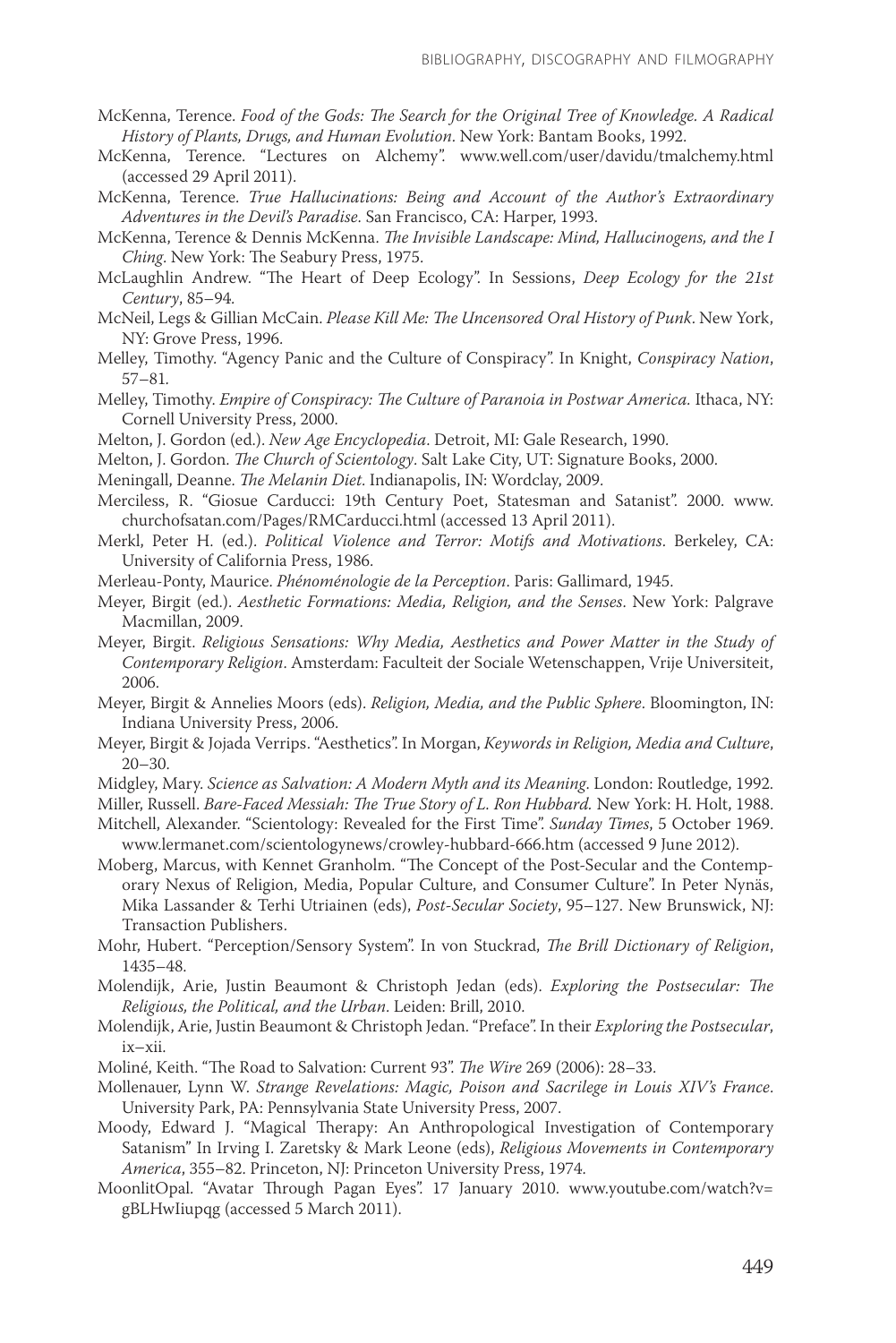- Moore, David W. "Three in Four Americans Believe in Paranormal". *Gallup*, 16 June 2005. www. gallup.com/poll/16915/three-four-americans-believe-paranormal.aspx#1 (accessed 16 May 2012).
- Moore, James. "Gurdjieff, George Ivanovitch". In Hanegraaff *et al.*, *Dictionary of Gnosis and Western Esotericism*, 445–50.
- Moore, William D. *Masonic Temples: Freemasonry, Ritual Architecture and Masculine Archetypes*. Knoxville, TN: University of Tennessee Press, 2006.
- Morais, Fernando. *A Warrior's Life: A Biography of Paulo Coelho*. London: HarperCollins, 2009.
- Moreton-Robinson, Aileen. *Talkin' Up to the White Woman*. St Lucia: University of Queensland Press, 2000.
- Morgan, David. *Visual Piety: A History and Theory of Popular Religious Images*. Berkeley, CA: University of California Press, 1998.
- Morgan, David (ed.). *Keywords in Religion, Media and Culture*. London: Routledge, 2008.
- Morozov, Aleksandr. "Has the Postsecular Age Begun?" *Religion, State & Society* 36.1 (2008): 39–44.
- Morrison, Grant. *The Invisibles*. 3 vols, 59 issues. New York: DC Comics, 1994–2000.
- Morrison, Grant. "Pop Magic!". In Richard Metzger (ed.), *Book of Lies: The Disinformation Guide to Magick and the Occult*, 16–25. New York: The Disinformation Company, 2003.
- Moses, Wilson Jeremiah. *Afrotopia: The Roots of African American Popular History*. Cambridge: Cambridge University Press, 1998.
- Mosse, George L. *The Crisis of German Ideology: Intellectual Origins of the Third Reich*, New York: Howart Fertig, 1999.
- Muraskin, William A. *Middle-Class Blacks in a White Society: Prince Hall Freemasonry in America*. Berkeley, CA: University of California Press, 1975.
- Murphy, Paul J. *The Wolves of Islam: Russia and the Faces of Chechen Terror*. Washington DC: Brassey's Inc., 2004.
- Murray, Craig D. & Judith Sixsmith. "The Corporeal Body in Virtual Reality". *Ethos* 27.3 (1999): 315–43.
- Myers, Frederick W. H. *Human Personality and Its Survival of Bodily Death*. 2 vols. New York: Longmans, Green & Co, 1903.
- Naess, Arne. "The Deep Ecological Movement: Some Philosophical Aspects". In Andrew Light & Holmes Rolston III (eds), *Environmental Ethics: An Anthology*, 262–74. Malden, MA: Blackwell, 2003.
- Naess, Arne. "The Deep Ecology Eight-Points Revisited". In Sessions, *Deep Ecology for the 21st Century*, 213–21.
- Naess, Arne. "Deepness of Questions and the Deep Ecology Movement". In Sessions, *Deep Ecology for the 21st Century*, 204–12.
- Naess, Arne. "Docta Ignorantia and the Application of General Guidelines". In Glasser, *The Selected Works of Arne Naess*, 2810–15.
- Naess, Arne. *Ecology, Community and Lifestyle: Outline of an Ecosophy*. Cambridge: Cambridge University Press, 1993.
- Naess, Arne. "Ecosophy and Gestalt Ontology". In Sessions, *Deep Ecology for the 21st Century*, 240–45.
- Naess, Arne. "Self-Realization: An Ecological Approach to Being in the World". In Sessions, *Deep Ecology for the 21st Century*, 225–39.
- Naess, Arne. "The Shallow and the Deep, Long Range Ecological Movements". In Sessions, *Deep Ecology for the 21st Century*, 151–5.
- Neugebauer-Wölk, Monika. "Der Esoteriker und die Esoterik: Wie das Esoterische im 18. Jahrhundert zum Begriff wird und seinen Weg in die Moderne findet". *Aries* 10.2 (2010): 217–32.
- Newport, Frank & Maura Strausberg. "Americans' Belief in Psychic and Paranormal Phenomena Is up Over Last Decade". *Gallup*, 8 June 2001. www.gallup.com/poll/4483/Americans-Belief-Psychic-Paranormal-Phenomena-Over-Last-Decade.aspx (accessed 16 May 2012).
- Nilsonne, Åsa. *Mindfulness i Hjärnan.* Stockholm: Natur och Kultur, 2009.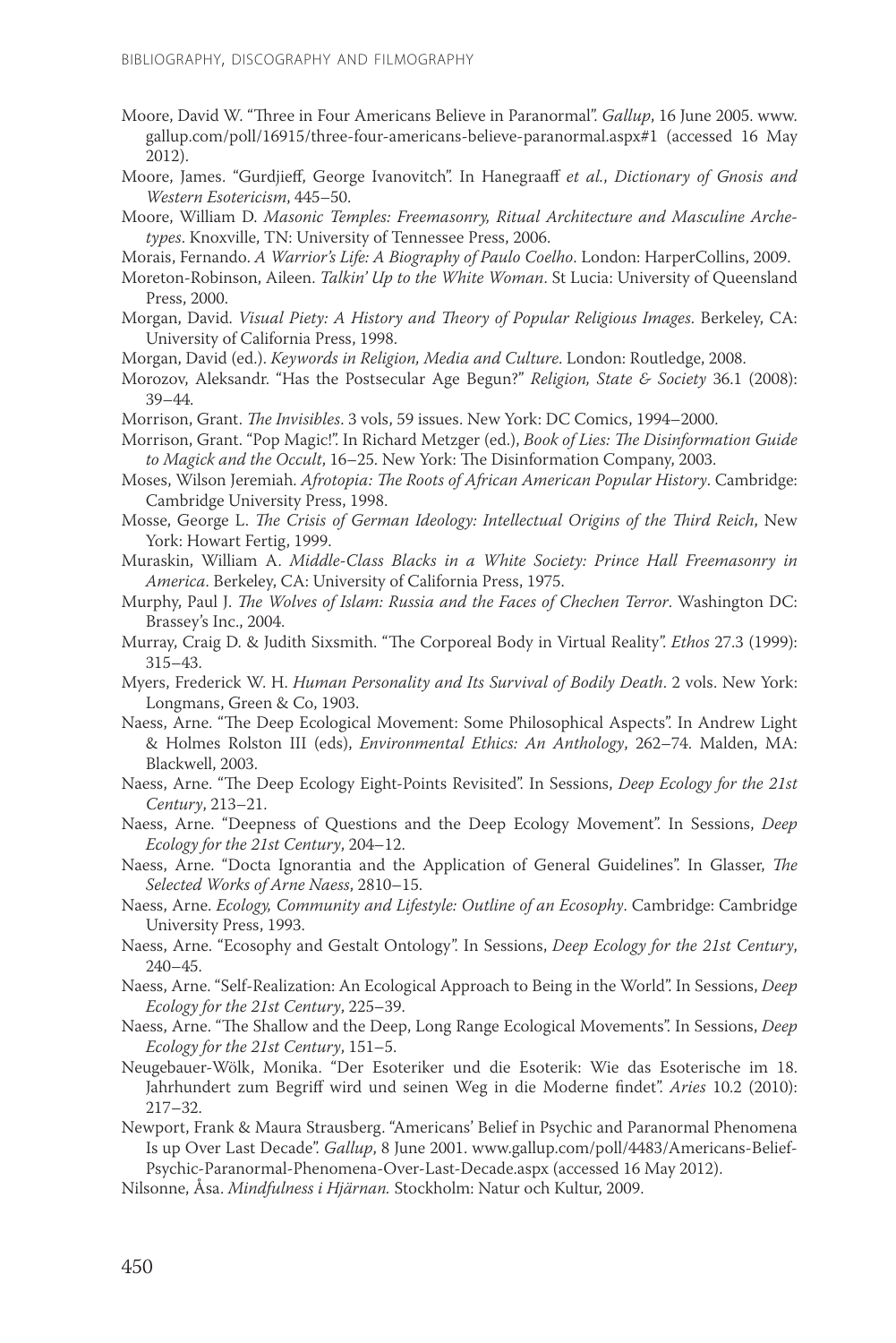- Noakes, Richard. "Spiritualism, Science and the Supernatural in mid-Victorian Britain". In Nicola Brown, Carolyn Burdett, Pamela Thurschwell (eds), *The Victorian Supernatural*, 23–43. Cambridge: Cambridge University Press, 2004.
- Nocturnum, Corvis. *Embracing the Darkness: Understanding Dark Subcultures*. Fort Wayne, IN: Dark Moon Press, 2005.
- Numbers, The. "Avatar". www.the-numbers.com/movies/2009/AVATR.php (accessed 6 March 2011).
- Olsson, Tord. "Verbal Representation of Religious Beliefs: A Dilemma in the Phenomenology of Religion". In Erik R. Sand & Jørgen Podemann Sørensen (eds), *Comparative Studies in History of Religions*, 75–92. Copenhagen: Museum Tusculanum Press, 1999.
- O'Meara, Michael. *New Culture, New Right: Anti-Liberalism in Postmodern Europe*. Bloomington, IN: 1st Books, 2004.
- Oppenheim, Janet. *The Other World: Spiritualism and Psychical Research in England, 1850– 1914*. Cambridge: Cambridge University Press, 1985.
- Order of the Trapezoid. "The Mysteries". www.trapezoid.org/mission/mysteries.html (accessed 15 October 2010).
- OTO. "Library". http://oto-usa.org/library.html (accessed 30 September 2010).
- Owen, Alex. *The Darkened Room: Women, Power, and Spiritualism in Late Victorian England*. Chicago, IL: University of Chicago Press, 1990.
- Owen, Alex. *The Place of Enchantment: British Occultism and the Culture of the Modern*. Chicago, IL: University of Chicago Press, 2004.
- Panteli, Niki (ed.). *Virtual Social Networks: Mediated, Massive and Multiplayer Sites*. Basingstoke: Palgrave Macmillan, 2009.
- Paradise, Matt. *Bearing the Devil's Mark*. Burlington, VT: Purging Talon, 2007.
- Parra, Alejandro**.** "'Seeing and Feeling Ghosts': Absorption, Fantasy Proneness, and Healthy Schizotypy as Predictors of Crisis Apparition Experiences". *The Journal of Parapsychology* 70.2 (2006): 357–72.
- Parsons, Jack*. Book of BABALON.* Berkeley, CA: Ordo Templi Orientis, 1982.
- Partner, Peter. *The Murdered Magicians: The Templars and Their Myth*. New York: Barnes & Noble Books, 1993.
- Partridge, Christopher. "Alternative Spiritualities, New Religions, and the Reenchantment of the West". In Lewis, *The Oxford Handbook of New Religious Movements*, 39–67.
- Partridge, Christopher. *Dub in Babylon: Understanding the Evolution and Significance of Dub Reggae in Jamaica and Britain from King Tubby to Post-Punk*. London: Equinox, 2010.
- Partridge, Christopher. "King Tubby Meets the Upsetter at the Grass Roots of Dub: Some Thoughts on the Early History and Influence of Dub Reggae". *Popular Music History* 2 (2007): 309–31.
- Partridge, Christopher. "Lost Horizon: H. P. Blavatsky's Theosophical Orientalism". In Olav Hammer & Mikael Rothstein (eds), *Handbook of the Theosophical Current*. Leiden: Brill, forthcoming.
- Partridge, Christopher. "The Occultural Significance of *The Da Vinci Code*". *Northern Lights* 6 (2008): 107–26.
- Partridge, Christopher. "Popular Music, Affective Space, and Meaning". In Gordon Lynch (ed.), *Religion, Popular Culture and Everyday Life*, 182–93. London: Routledge, 2012.
- Partridge, Christopher. *The Re-enchantment of the West: Alternative Spiritualities, Sacralization, Popular Culture and Occulture*. 2 vols. London: T. & T. Clark International, 2004/5.
- Partridge, Christopher. "Religion and Popular Culture". In Linda Woodhead, Hiroko Kawanami & Christopher Partridge (eds), *Religions in the Modern World: Traditions and Transformations*, 489–521. London: Routledge, 2009.
- Partridge, Christopher (ed.). *UFO Religions.* London: Routledge, 2003.
- Partridge, Christopher & Eric Christianson (eds). *The Lure of the Dark Side: Satan and Western Demonology in Popular Culture*. London: Equinox, 2009.
- Pasi, Marco. "Magic". In von Stuckrad, *The Brill Dictionary of Religion*, 1134–9*.*
- Pasi, Marco. "The Neverendingly Told Story". *Aries* 3.2 (2003): 224–45.
- Pasi, Marco. "Occultism". In von Stuckrad, *The Brill Dictionary of Religion*, 1364–8*.*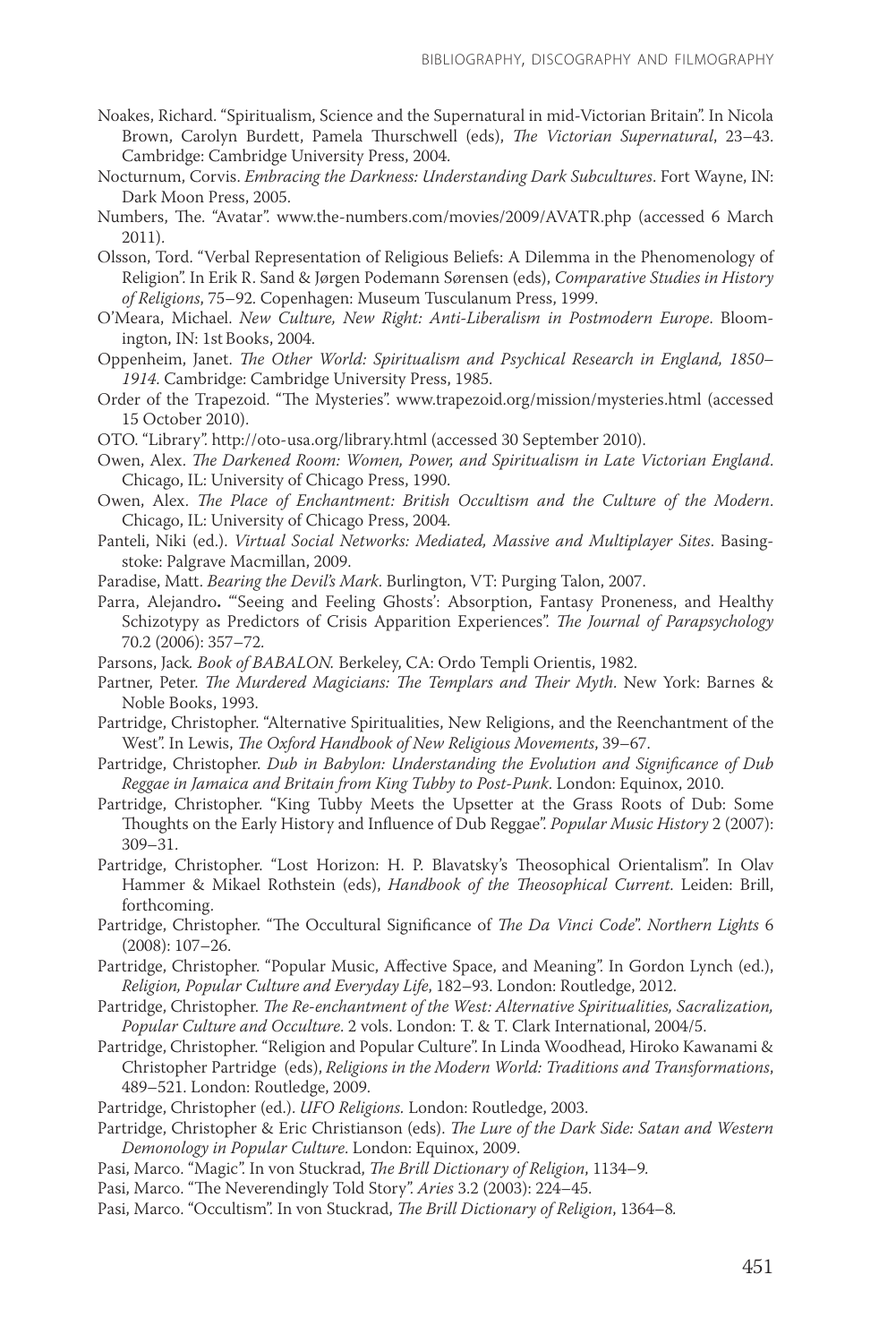- Pastor, Patricia & Cynthia Reuben. "Diagnosed Attention Deficit Hyperactivity Disorder and Learning Disability: United States, 2004–2006". *Vital and Health Statistics* 10.237 (2008). www.cdc.gov/nchs/data/series/sr\_10/Sr10\_237.pdf (accessed 16 May 2012).
- Pauwels, Louis & Jacques Bergier. *Les Matins des Magiciens*. Paris: Gallimard, 1960.
- Pendle, George. *Strange Angel: The Otherworldly Life of John Whiteside Parsons*. Orlando, FL: Harcourt, 2005.
- Petersen, Jesper A. "Binary Satanism: The Construction of Community in a Digital World". In James R. Lewis & Jesper A. Petersen (eds), *The Encyclopedic Sourcebook of Satanism*, 593– 610. Amherst, NY: Prometheus Books, 2008.
- Petersen, Jesper A. (ed.). *Contemporary Religious Satanism: A Critical Anthology*. Farnham: Ashgate, 2009.
- Petersen, Jesper A. "Introduction: Embracing Satan". In his *Contemporary Religious Satanism*, 1–24.
- Petersen, Jesper A. "Satanists and Nuts: The Role of Schisms in Modern Satanism". In James R. Lewis & Sarah M. Lewis (eds), *Sacred Schisms: How Religions Divide*, 218–48. Cambridge: Cambridge University Press, 2009.
- Petersen, Jesper A. "The Seeds of Satan: Conceptions of Magic in Contemporary Satanism". *Aries* 12.1 (2012): 91–129.
- Petersen, Jesper A. "'Smite Him Hip and Thigh': Satanism, Violence, and Transgression". In James R. Lewis (ed.), *Violence and New Religious Movements*, 351–76. Oxford: Oxford University Press, 2011.
- Petersen, Jesper A. "'We Demand Bedrock Knowledge': Modern Satanism between Secularized Esotericism and 'Esotericized' Secularism". In Lewis & Hammer, *Handbook of Religion and the Authority of Science*, 67–114.
- Petros, George. *Art that Kills: A Panoramic Portrait of Aesthetic Terrorism 1984–2001*. London: Creation.
- Pew Research Center for the Public and the Press. "Scientists and Belief". *The Pew Forum on Religion and Public Life*, 5 November 2009. http://pewforum.org/Science-and-Bioethics/ Scientists-and-Belief.aspx (accessed 17 May 2012).
- Pfister, Friedrich. "Ekstase". In his *Reallexikon für Antike und Christentum*, 944–987. 2nd edition. Stuttgart: Hiersemann, 1970.
- Picknett, Lynn & Clive Prince. *The Stargate Conspiracy: Revealing the Truth Behind Extraterrestrial Contact, Military Intelligence, and the Mysteries of Ancient Egypt*. London: Little, Brown & Company, 1999.
- Piff, David & Margit Warburg, "Seeking for Truth: Plausibility Alignment on a Baha'i Email List". In Højsgaard & Warburg, *Religion and Cyberspace*, 86–101.
- Pigliucci, Massimo. "The Evolution–Creation Wars: Why Teaching More Science Just is Not Enough". *McGill Journal of Education* 42.2 (2007): 258–306.
- Pike, Sarah M. *Earthly Bodies, Magical Selves: Contemporary Pagans and the Search for Community*. Berkeley, CA: University of California Press, 2001.
- Pike, Sarah M. *New Age and Neopagan Religions in America*. New York: Columbia University Press, 2004.
- Pinchbeck, Daniel. *2012: The Return of Quetzalcoatl*. New York: Jeremy Tarcher/Penguin, 2006.
- Pinchbeck, Daniel. *Breaking Open the Head: A Psychedelic Journey into the Heart of Contemporary Shamanism*. New York: Broadway Books, 2002.
- Pinchbeck, Daniel. *Notes from the Edge Times*. New York: Jeremy Tarcher/Penguin, 2010.
- Plate, S. Brent. *Walter Benjamin, Religion, and Aesthetics: Rethinking Religion through the Arts*. New York: Routledge, 2005.
- Podmore, Frank. *The Naturalisation of the Supernatural*. New York: G. P. Putnam's Sons, 1908.
- Polanczyk, Guilherme, M. S. de Lima, B. L. Horta, J. Biederman & L. A. Rohde. "The Worldwide Prevalence of ADHD: A Systematic Review and Metaregression Analysis"*. American Journal of Psychiatry* 164.6 (June 2007): 942–8.
- Politkovskaya, Anna. "Tsentrovoy iz Tsentoroya: Interv'yu s Ramzanom Kadyrovym". *Novaya Gazeta*, 21 June 2004. www.novayagazeta.ru/data/2004/43/22.html (accessed 16 May 2012).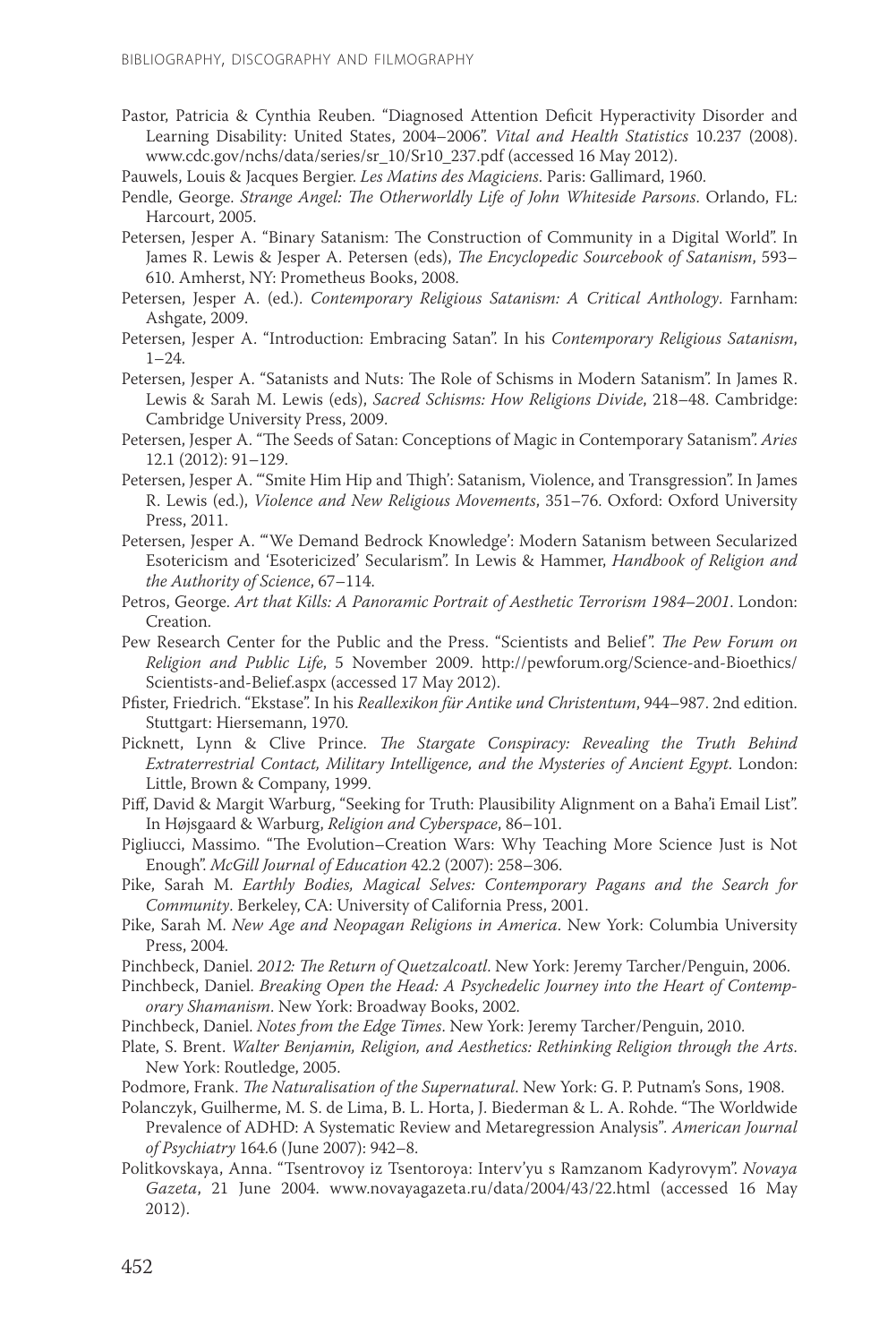- Pontifical Academy of Sciences. *Study Week on Astrobiology, 6–10 November 2009, Casino Pio IV*. Vatican City: The Pontifical Academy of Sciences, 2009. www.vatican.va/roman\_ curia/pontifical\_academies/acdscien/2009/booklet\_astrobiology\_17.pdf (accessed 2 October 2010).
- P-Orridge, Genesis. *Esoterrorist: Selected Essays 1980–1988*. London: OV Press, 1988. www. scribd.com/doc/21064820/Genesis-P-Orridge-Esoterrorist (accessed 16 May 2012).
- P-Orridge, Genesis. "Eyes Wide Shut". *The Guardian*, 15 November 2003. www.guardian.co.uk/ books/2003/nov/15/art.classics (accessed 22 May 2012).
- P-Orridge, Genesis. *Painful but Fabulous: The Lives and Art of Genesis P-Orridge*. New York: Soft Skull Press, 2002.
- P-Orridge, Genesis. "The Process is the Product: The Processean Influence on Thee Temple Ov Psychick Youth". In Timothy Wyllie, *Love, Sex, Fear, Death: The Inside Story of the Process Church of the Final Judgment*, 173–184. Edited by Adam Parfray. Port Townsend, WA: Feral House, 2009.
- P-Orridge, Genesis. *Thee Psychick Bible: Thee Apocryphal Scriptures of Genesis P-Orridge and Thee Third MIND ov Psychic TV*. Edited by Jason Louv. Port Townsend, WA: Feral House, 1994.
- Porter, David (ed.). *Internet Culture*. New York: Routledge, 1997.
- Porter, Roy. "Witchcraft and Magic in Enlightenment, Romantic and Liberal Thought". In Bengt Ankarloo & Stuart Clark (eds), *Withcraft and Magic in Europe: The Eighteenth and Nineteenth Centuries*, 191–274. Philadelphia, PA: University of Pennsylvania Press, 1999.
- Prendergast, Alan. "Stalking the Net". *Denver Westword News*, 4 October 1995. www.westword. com/1995-10-04/news/stalking-the-net (accessed 9 June 2012).
- Prensky, Marc. "Digital Natives, Digital Immigrants, Part II: Do They Really *Think* Differently?". *On the Horizon* 9.6 (2001). www.marcprensky.com/writing/Prensky%20-%20Digital%20 Natives,%20Digital%20Immigrants%20-%20Part2.pdf (accessed 16 May 2012).
- Puttick, Elizabeth. "The Rise of Mind–Body–Spirit Publishing: Reflecting or Creating Spiritual Trends?" *Journal of Alternative Spiritualities and New Age Studies* 1 (2005): 129–49.
- Qur'an. London: Penguin, 2009.
- Radde-Antweiler, Kerstin. "'Virtual Religion': An Approach to a Religious and Ritual Typology of Second Life". *Online: Heidelberg Journal of Religions on the Internet* 3.1 (2008). http://archiv. ub.uni-heidelberg.de/volltextserver/volltexte/2008/8294/pdf/Radde.pdf (accessed 17 May 2012).
- Raine, Susan. "Surveillance in a New Religious Movement: Scientology as a Test Case". *Religious Studies and Theology* 28.1 (2009): 63–94.
- Rancière, Jacques. *The Politics of Aesthetics: The Distribution of the Sensible*. London: Continuum, 2004.
- Ratzinger, Joseph & Jürgen Habermas. *The Dialectics of Secularization: On Reason and Religion*. San Francisco, CA: Ignatius Press, 2006.
- Rauschning, Hermann. *Hitler Speaks: A Series of Political Conversations with Adolf Hitler on His Real Aims*. Whitefish, MT: Kessinger Publishing, 2006.
- Ravenscroft, Trevor. *The Spear of Destiny: The Occult Power behind the Spear Which Pierced the Side of Christ*. London: Neville Spearman, 1972.
- Redden, Guy. "The New Age: Towards a Market Model". *Journal of Contemporary Religion* 20.2 (2005): 231–246.
- Reemtsma, Jan Philipp. "Must We Respect Religiosity? On Questions of Faith and the Pride of the Secular Society". *Eurozine*, 2 December 2005. www.eurozine.com/articles/2005-12-02 reemtsma-en.html (accessed 16 May 2012).
- Reitman, Janet. "Inside Scientology". *Rolling Stone* 994 (23 February 2006). www.rollingstone. com/culture/news/inside-scientology-20110208 (accessed 9 June 2012).
- Religious Technology Center. "Mr David Miscavige". 2008. www.rtc.org/david-miscavige.htm (accessed 20 December 2010).
- Religious Technology Center. "Protecting the Advanced Technology". 2008. www.rtc.org/ guarant/pg003.html (accessed 20 December 2010).
- Rennie, Bryan. "Eliade, Mircea". In von Stuckrad, *The Brill Dictionary of Religion*, 573–7.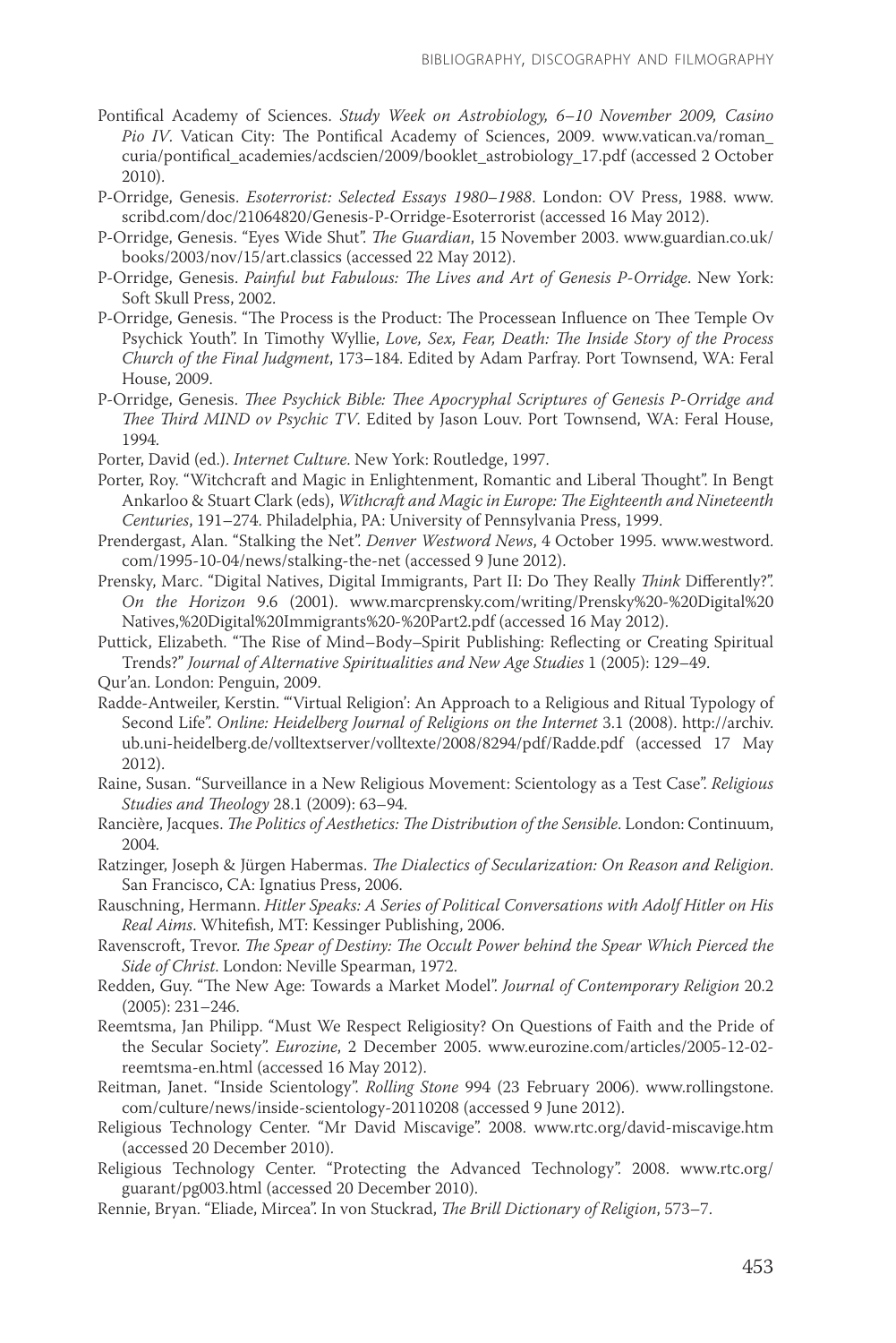Reuter, Astrid. "Charting the Boundaries of the Religious Field: Legal Conflicts over Religion as Struggles over Blurring Borders". *Journal of Religion in Europe* 2.1 (2009): 1–20.

Reynolds, Simon. *Rip It Up and Start Again: Post-Punk 1978–1984*. London: Faber & Faber, 2005.

Rhine, Joseph B. *Extra-Sensory Perception*. Boston, MA: Boston Society for Psychic Research, 1934.

Rhine, Joseph B. *New Frontiers of the Mind: The Story of the Duke Experiments*. New York: Farrar & Rhinehart, 1937.

Rhodes, H. T. F. *The Satanic Mass: A Criminological Study*. London: Jarrolds, 1968 [1954].

- Rice, Tom. "Believe It Or Not: Religious and Other Paranormal Beliefs in the United States". *Journal for the Scientific Study of Religion* 42.1 (2003): 95–106.
- Riesebrodt, Martin. "Religiöse Vergemeinschaftungen". In Hans G. Kippenberg & Martin Riesebrodt (eds), *Max Webers "Religionssystematik"*, 101–17. Tübingen: Mohr Siebeck, 2001.
- Riis, Ole & Linda Woodhead. *A Sociology of Religious Emotion.* Oxford: Oxford University Press, 2010.
- Ringvee, Ringo. "Satanism in Estonia". In Petersen, *Contemporary Religious Satanism*, 129–40.
- Roberts, Jane. "Journal". Jane Roberts Papers, Yale University Manuscript and Archives, Box 1, Folder 1–6.
- Roberts, Jane. *The Seth Material*. Toronto: Bantam Books, 1970.
- Roberts, John M. *The Mythology of the Secret Societies.* London: Watkins Publishing, 2008 [1972].
- Roberts, Richard H. "Body". In Robert A. Segal (ed.), *The Blackwell Companion to the Study of Religion*, 213–28. Oxford: Blackwell, 2006.
- Roberts, Richard. H. & Geoffrey Samuel (eds). *Nature Religion Today: Paganism in the Modern World*. Edinburgh: Edinburgh University Press, 1998.
- Robertson, Robert. *Globalization: Social Theory and Global Culture.* London: Sage, 1992.
- Robinson, Timothy S. "Scientology Raid Yielded Alleged Burglary Tools". *Washington Post*, 14 July 1977: A13.
- Roof, Wade Clark. *A Generation of Seekers: The Spiritual Journey of the Baby Boom Generation.* New York: HarperCollins, 1993.
- Rose, Elliot. *A Razor for a Goat: A Discussion of Certain Problems in the History of Witchcraft and Diabolism*. Toronto: University of Toronto Press, 1989 [1962].
- Roseberry New Age Centre. "Kids". www.roseberrythailand.com/products/kids-range (accessed 16 May 2012).
- Rosén, Anne-Sofie & Liselotte Frisk. "Varieties of Intense Experience of Female and Male Members of New Religious Movements and Comparison Groups". Paper presented at *Religious Experience in Women and Men: 6th Symposium for Psychology of Religion*. 19–22 June 1994. Lund University, Lund, Sweden.
- Rothenberg, David (ed.). *Ecology, Community, Lifestyle: Outline of an Ecosophy.* Cambridge: Cambridge University Press, 1993.
- Rothenberg, David. "Letter to the Editor from David Rothenberg". *International Society for Environmental Ethics Newsletter* 18.3 (2007): 25.
- Rothstein, Mikael. "'His Name was Xenu. He Used Renegades …': Aspects of Scientology's Founding Myth". In Lewis, *Scientology*, 365–87.
- Ruck, Carl A.P., Jeremy Bigwood, Danny Staples, Jonathan Ott & R. Gordon Wasson. "Entheogens". *Journal of Psychedelic Drugs* 11.1–2 (1979): 145–6.
- Russett, Cynthia Eagle. *Sexual Science: The Victorian Construction of Womanhood.* Cambridge, MA: Harvard University Press, 1989.
- Sakwa, Richard (ed.). *Chechnya: From Past to Future*. London: Anthem Press, 2005.
- Sandford, Christopher. *Bowie: Loving the Alien.* New York: Da Capo Press, 1998.
- Sappel, Joel & Robert W. Welkos. "Scientologists Block Access to Secret Documents: 1500 Crowd into Courthouse to Protect Materials on Fundamental Beliefs". *Los Angeles Times*, 5 November 1985. http://pqasb.pqarchiver.com/latimes/access/64568420.html?dids=64568420 :64568420&FMT=ABS&FMTS=ABS:FT (accessed 9 June 2012).
- Sarasin, Philipp, "Infizierte Körper, Kontaminierte Sprachen. Metaphern als Gegenstand der Wissenschaftsgeschichte". In his *Geschichtswissenschaft und Diskursanalyse*, 191–230. Frankfurt: Suhrkamp, 2003.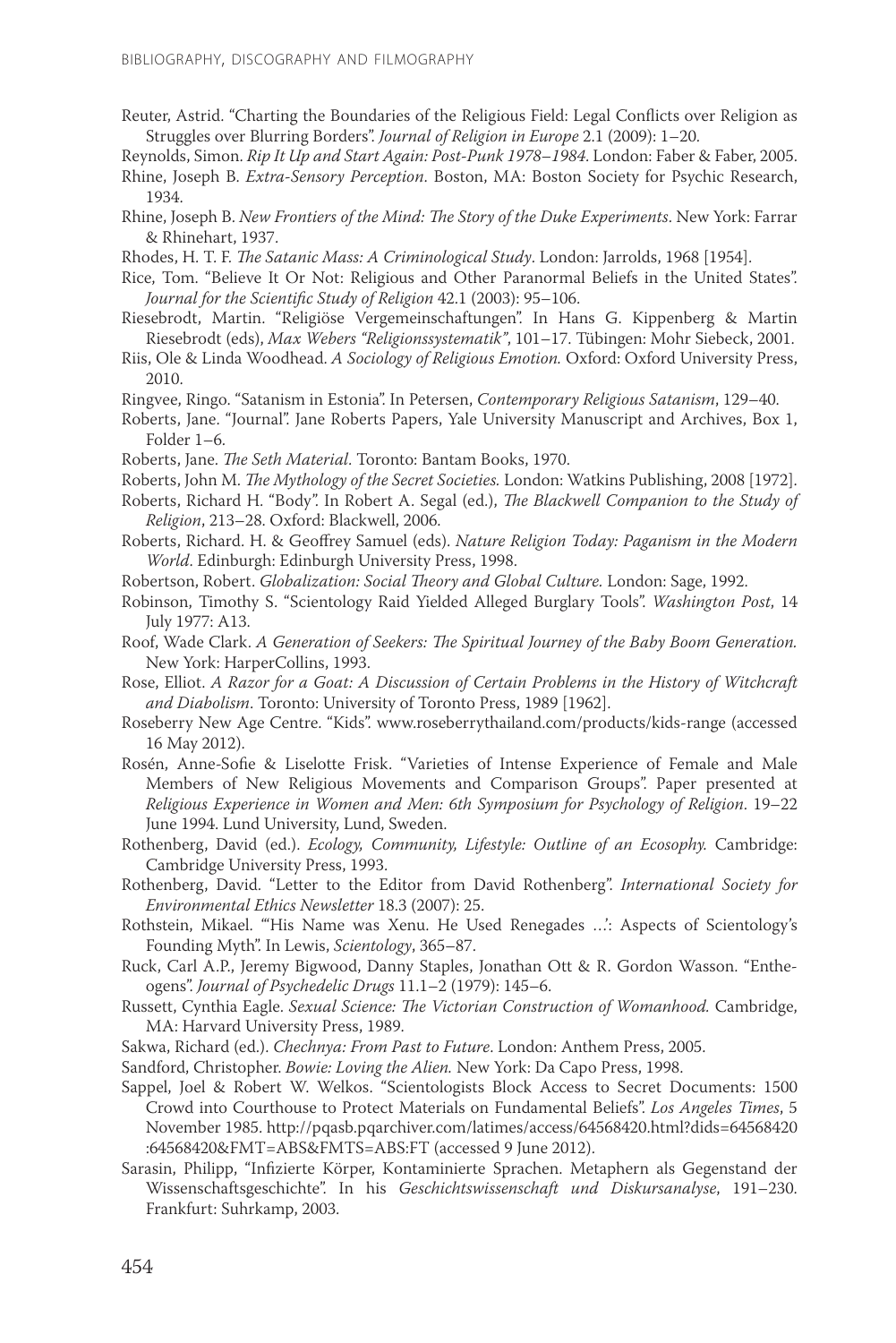- Sarno, David. "Anonymous Hacker Pleads Guilty to 2008 Attack on Scientology Sites". *Los Angeles Times*, 11 May 2009. http://latimesblogs.latimes.com/technology/2009/05/perpeterator-of-2008-cyberattack-on-scientology-pleads-guilty.html (accessed 17 May 2012).
- Satanas, Venus. "The Foundations of Satanism". 2009. www.spiritualsatanist.com/articles/satan/ theism.html (accessed 27 September 2010).
- Satanas, Venus. "Welcome to Spiritualsatanist.com". www.spiritualsatanist.com (accessed 5 November 2010).
- Satanic Reds. "Member Sites". www.satanicreds.org/satanicreds/sr-orgs.html (accessed 30 November 2010).
- Satanic Reds. "The Roots of the Satanic Reds". www.satanicreds.org/satanicreds/sr-roots.html (accessed 27 November 2010).
- Schmitt, Carl. "*Prisca Theologia* e *Philosophia Perennis*: Due Temi del Rinascimento Italiano e la Loro Fortuna". In Giovannangiola Tarugi (ed.), *Il Pensiero Italiano del Rinascimento e il Tempo Nostro*. Florence: Leo S. Olschki, 1970.
- Schock, Peter A. *Romantic Satanism: Myth and the Historical Moment in Blake, Shelley, and Byron*. Basingstoke: Palgrave Macmillan, 2003.
- Scholem, Gershom G. *Major Trends in Jewish Mysticism*. New York: Schocken, 1961.
- Schulz, Dorothea E. "Soundscape". In Morgan, *Keywords in Religion, Media and Culture*, 172–86.
- Scientology.org. "L. Ron Hubbard: a Chronicle". 2009. http://mediaresources.lronhubbard.org/ chronicle/page01.htm (accessed 9 June 2012).
- Scientology.org. "What has been the Church's Role in Protecting Free Speech". 2009. www. scientologynews.org/faq/what-has-been-the-church-role-in-protecting-internet-freespeech.html (accessed 9 June 2012).
- Scott, David & Charles Hirschkind (eds). *Powers of the Secular Modern: Talal Asad and His Interlocutors*. Stanford, CA: Stanford University Press, 2006.
- Sedgwick, Mark. *Against the Modern World: Traditionalism and the Secret Intellectual History of the Twentieth Century*. Oxford: Oxford University Press, 2004.
- Seed, David. *Brainwashing: The Fictions of Mind Control.* Kent, OH: Kent State University Press, 2004.
- Seed, John, Joanna Macy, Pat Fleming & Arne Naess. *Thinking Like a Mountain: Towards a Counsel of All Beings.* San Bruno, CA: Catalyst Books, 2007.
- Segal, Robert A. "In Defense of Reductionism". *Journal of the American Academy of Religion* 51.1 (1983): 97–124.
- Senholt, Jacob C. "Radical Traditionalism and the New Right: An Examination of Political Esotericism in America". In Arthur Versluis, Lee Irwin & Melinda Phillips (eds), *Esotericism, Religion, and Politics*. Minneapolis, MN: North American Academic Press, 2012.
- Senholt, Jacob C. "Secret Identities in the Sinister Tradition: Political Esotericism and the Convergence of Radical Islam, Satanism and National Socialism in the Order of the Nine Angles". In Faxneld & Petersen, *The Devil's Party*, 250–74.
- Sentencing Memorandum. *United States of America v. Jane Kember*, 487 F. Supp. 1340 (D.D.C. 1980). N. 78–401 (2) & (3).
- Sessions, George. "Deep Ecology and the New Age Movement". In his *Deep Ecology for the 21st Century*, 290–310.
- Sessions, George (ed.). *Deep Ecology for the 21st Century: Readings on the Philosophy and Practice of the New Environmentalism.* Boston, MA: Shambhala, 1995.
- Sessions, George. "Ecocentrism and the Greens: Deep Ecology and the Environmental Task". *The Trumpeter: Journal of Ecosophy* 5.2 (1988): 65–9.
- Sessions, George. "Ecological Consciousness and Paradigm Change". In Michael Tobias (ed.), *Deep Ecology*, 28–44. San Diego, CA: Avant Books, 1984.
- Sessions, George. "Postmodernism and Environmental Justice: The Demise of the Ecology Movement?" *The Trumpeter: Journal of Ecosophy* 12.3 (1995). http://trumpeter.athabascau. ca/index.php/trumpet/article/view/305/456 (accessed 17 May 2012).

Sessions, George. "Preface". In his *Deep Ecology for the 21st Century*, ix–xxviii.

Sessions, George. "Wildness, Cyborgs, and Our Ecology Future: Reassessing the Deep Ecology Movement". *The Trumpeter: Journal of Ecosophy* 22.2 (2006). http://trumpeter.athabascau.ca/ index.php/trumpet/article/view/906/1338 (accessed 17 May 2012).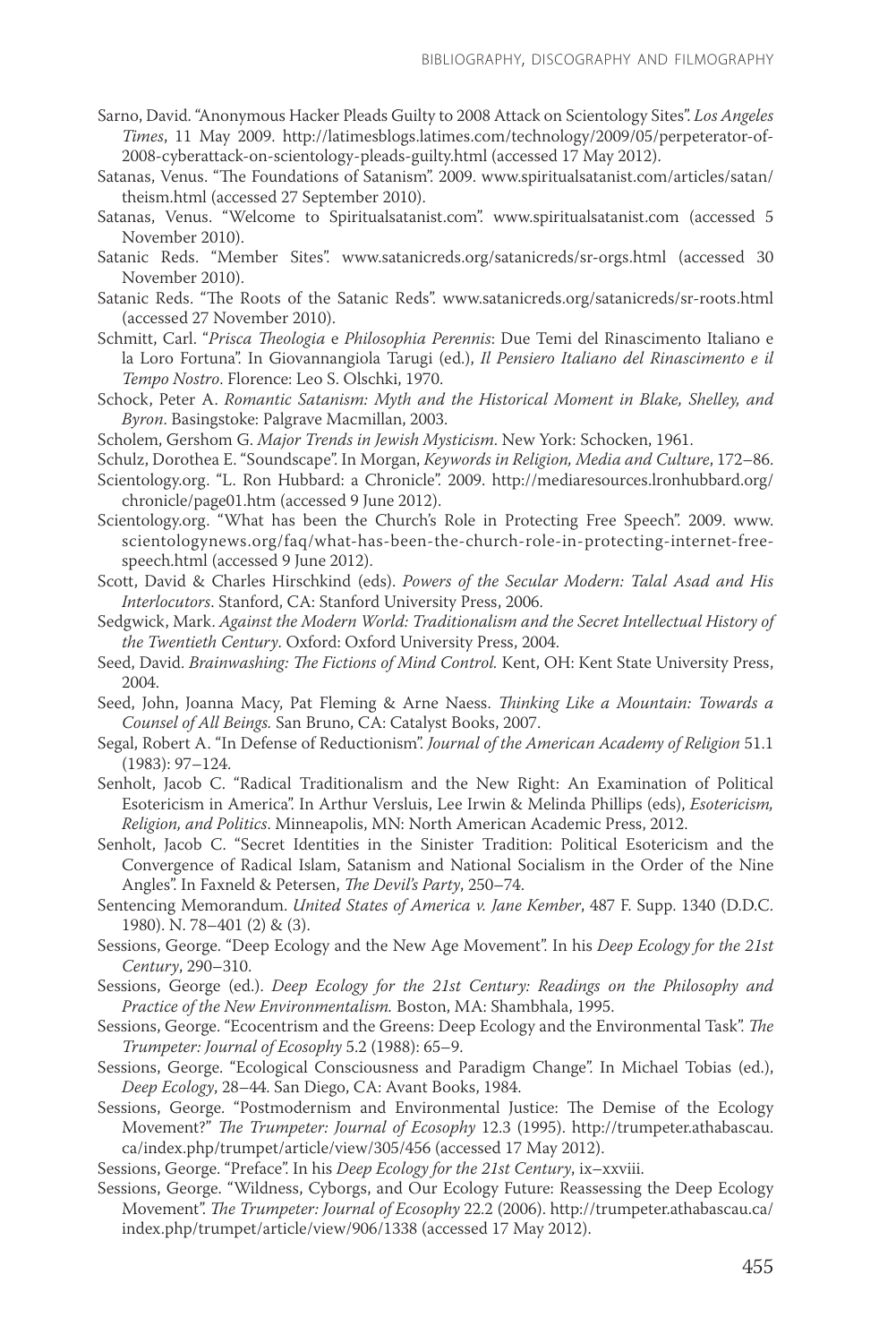- SFO. "En Anmodning til Brugerne" ["A Request to the Users"]. 2004. http://forum.sataniskforum. dk/viewtopic.php?f=2&t=724&p=4728&hilit=en+anmodning#p4728 (accessed 30 November 2010).
- SFO. "Hvad Indenbære Satanismen …" ["What does Satanism Entail?"]. 2006. http://forum. sataniskforum.dk/viewtopic.php?f=2&t=1482&hilit=laveys+sataniske+ritualer (accessed 30 November 2010).
- SFO. "LaVey's Sataniske Ritualer" ["LaVey's Satanic Rituals"]. 2004. http://forum.sataniskforum. dk/viewtopic.php?f=3&t=886&hilit=laveys+sataniske+ritualer (accessed 30 November 2010).
- SFO. "Ritual=Styrke" ["Ritual=Strength"]. 2005. http://forum.sataniskforum.dk/viewtopic.php?f= 3&t=1185&p=8138&hilit=ritual%3Dstyrke#p8138 (accessed 30 November 2010).
- SFO. "Vedtægter for Satanisk Forum" ["Bylaws for the Satanic Forum"]. 2006. www.sataniskforum. dk/content/view/240/64 (accessed 30 November 2010).
- Shankbone, David. "Satanism: An Interview with Church of Satan High Priest Peter Gilmore". 2007. http://en.wikinews.org/wiki/Satanism: An interview with Church of Satan High Priest\_Peter\_Gilmore (accessed 13 October 2010).
- Shaw, Gregory. "Theurgy: Rituals of Unification in the Neoplatonism of Iamblichus". *Traditio* 41 (1985): 1–28.
- Shea, Robert & Robert Anton Wilson. *The Illuminatus! Trilogy*. London: Constable & Robinson, 1998 [1975].
- Sherman, Chris. "Google Airs Scientology Infringement Demand". *Internetnews.com*, 15 April 2002. www.internetnews.com/bus-news/article.php/1009321/Google+Airs+Scientology+Inf ringement+Demand.htm (accessed 16 May 2012).
- Sherwin, Ray. *The Book of Results.* Morrisville, NC: Lulu Press, 2005 [originally published by Morton Press, Yorkshire, 1978].
- Sherwin, Ray. *The Theatre of Magick*. Morrisville, NC: Baphomet Publishing/Lulu Press, 2006 [originally published by Sorcerer's Apprentice Press, Leeds, 1982].
- Shils, Edward. *Tradition*. London: Faber & Faber, 1981.
- Shiner, Larry. "The Concept of Secularization in Empirical Research". *Journal for the Scientific Study of Religion* 5.2 (1967): 207–20.
- Shiva, Frater. *Inside Solar Lodge/Outside the Law: True Tales of Initiation and High Adventure*. York Beach, ME: Teitan Press, 2007.
- Shusterman, Richard. "Wittgenstein's Somaesthetics: Body Feeling in Philosophy of Mind, Art, and Ethics". *Revue Internationale de Philosophie* 219 (2002), 91–108.
- Sidky, Homayun. "On the Antiquity of Shamanism and its Role in Human Religiosity". *Method and Theory in the Study of Religion* 22.1 (2010): 68–92.
- Sieg, George. "Angular Momentum: From Traditional to Progressive Satanism in the Order of the Nine Angles". Unpublished article.
- Simmel, Georg. "The Secret and the Secret Society". In Kurt Wolff (ed.), *The Sociology of Georg Simmel*, 305–76. New York: Free Press, 1950.
- Simmel, Georg. "Über Sociale Differenzierung". In his *Gesamtausgabe*, vol. 2. Edited by Heinz-Jürgen Dahme. Frankfurt: Suhrkamp, 1989.
- Simonis, Linda. *Die Kunst des Geheimen: Esoterische Kommunikation und Ästhetische Darstellung im 18. Jahrhundert*. Heidelberg: C. Winter, 2002.
- Sinclair, Upton. *Mental Radio*. Introduction by W. MacDougall, preface by Albert Einstein. Monrovia, CA: self-published, 1930.
- Singel, Ryan. "Wikipedia Bans Church of Scientology". *Wired*, 29 May 2009. www.wired.com/ epicenter/2009/05/wikipedia-bans-church-of-scientology (accessed 16 May 2012).
- Skinner, Quentin. *Visions of Politics: Regarding Method*. Vol. 1. Cambridge: Cambridge University Press, 2002.
- Smart, Ninian. *Dimensions of the Sacred: An Anatomy of the World´s Beliefs.* Berkeley, CA: University of California Press, 1998.
- Smith, Bruce. *The Acoustic World of Early Modern England*. Chicago, IL: University of Chicago Press, 1999.
- Smith, Sebastian. *Allah's Mountains: The Battle for Chechnya*. London: Tauris Parke Paperbacks, 2009.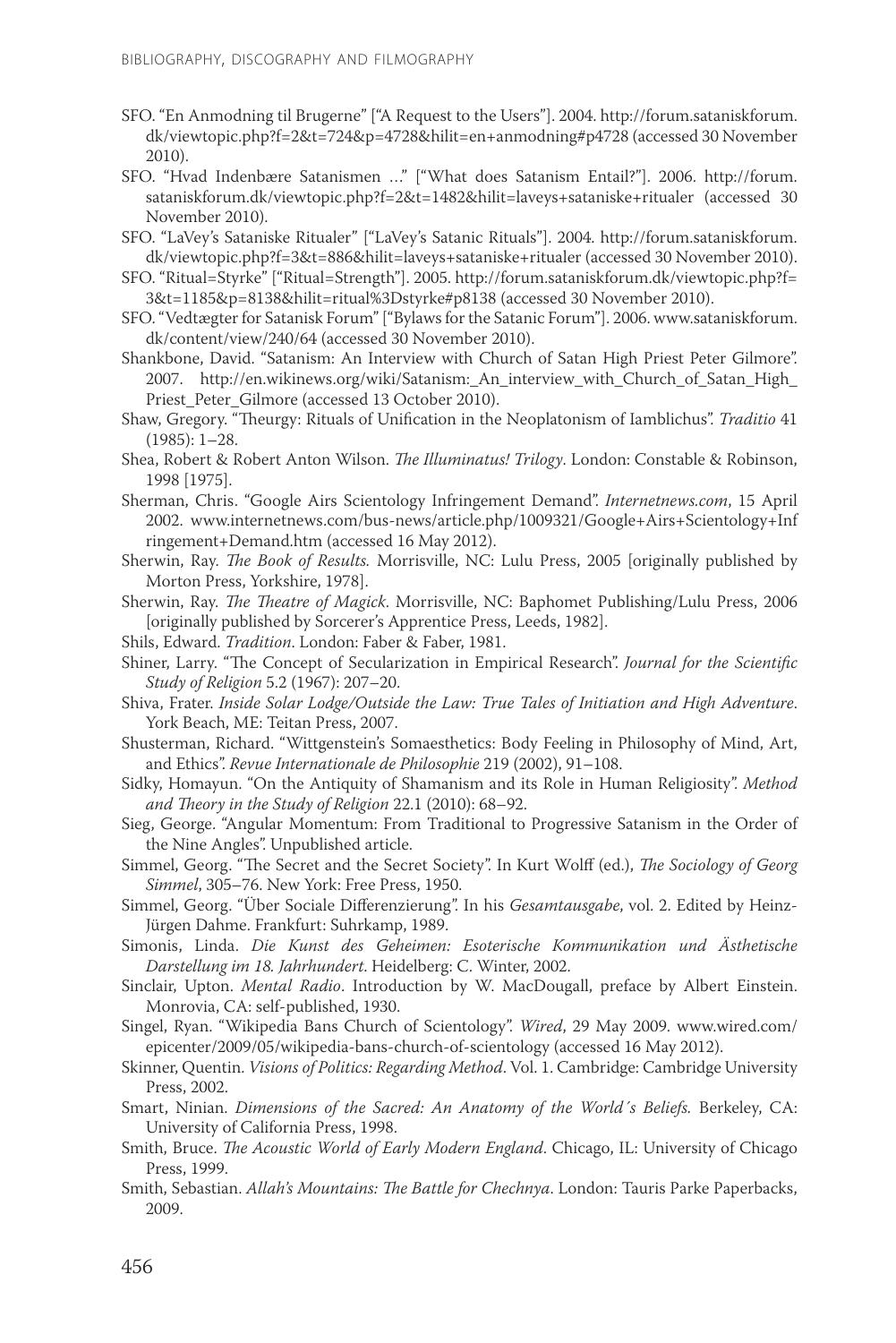- Smith, Anthony Paul & Daniel Whistler (eds). *After the Postsecular and the Postmodern: New Essays in Continental Philosophy of Religion*. Newcastle upon Tyne: Cambridge Scholars Publishing, 2010.
- Smoczynski, Rafal. "Cyber-Satanism and Imagined Satanism: Dark Symptoms of Late Modernity". In Petersen, *Contemporary Religious Satanism*, 141–53.
- Søderlind, Didrik & Michael Moynihan. *Lords of Chaos: The Bloody Rise of the Satanic Metal Underground*. Venice, CA: Feral House, 1998.
- Sohn, Dongyoung. *Social Network Structures and the Internet: Collective Dynamics in Virtual Communities*. Amherst, MA: Cambria Press, 2008.
- Sørensen, Øystein. *Den Store Sammensvergelsen.* Oslo: Aschehoug, 2007.
- Spaink, Karen. "The Fishman Affidavit". 1995. www.xs4all.nl/~kspaink/fishman/ot8b.html (accessed 20 December 2010).
- Spalding, John. "Brood Indigo". 2003. www.beliefnet.com/Entertainment/Books/2003/03/Brood-Indigo.aspx (accessed 27 February 2011).
- Specter, Michael. "TV Offers a Melodrama in Real Time". *New York Times*, 20 June 1995. www. nytimes.com/1995/06/20/world/tv-offers-a-melodrama-in-real-time.html?pagewanted= print&src=pm (accessed 9 June 2012).
- Stahl, William A. "Religious Opposition to Globalization". In Beyer & Beaman, *Religion, Globalization, and Culture*, 335–53.
- Stargate Wiki. "Ascension". http://stargate.wikia.com/wiki/Ascension (accessed 2 March 2011).

Stark, Rodney. "Secularization, RIP". *Sociology of Religion* 60.3 (1999): 249–73.

- Stark, Rodney & William S. Bainbridge. *The Future of Religion: Secularization, Revival, and Cult Formation.* Berkeley, CA: University of California Press, 1985.
- Stark, Rodney & William S. Bainbridge. *A Theory of Religion.* New Brunswick, NJ: Rutgers University Press, 1996.
- Stark, Rodney, Laurence Iannaccone & Roger Finke. "Religion, Science, and Rationality". *The American Economic Review* 86.2 (1996): 433–7.
- Starr, Martin. "Chaos from Order: Cohesion and Conflict in the Post-Crowley Occult Continuum". *The Pomegranate* 8.1 (2006): 84–117.
- Stein, Diane. *Women's Psychic Lives*. St Paul, MN: Llewellyn, 1995.
- Steiner, Rudolf. "Fall of the Spirits of Darkness, Lecture 13: The Fallen Spirits' Influence in the World". 1917. http://wn.rsarchive.org/Lectures/GA177/English/RSP1993/19171027p01.html (accessed 17 May 2012).
- Steiner, Rudolf. *Secret Brotherhoods and the Mystery of the Human Double*. London: Rudolf Steiner Press, 2004.
- Stern, Fritz R. *The Politics of Cultural Despair: A Study in the Rise of Germanic Ideology*. Berkeley, CA: University of California Press, 1974.
- Steuco, Agostino. *De Perenni Philosophia Libri X*. Basle: Nicolaus Bryling & Sebastianus Francken, 1542 [1540].
- Strenski, Ivan. *Four Theories of Myth in Twentieth-Century History: Cassirer, Eliade, Lévi-Strauss and Malinowski*. Basingstoke: Macmillan, 1987.
- Strmiska, Michael. "Ásatrú in Iceland: The Rebirth of Nordic Paganism," *Nova Religio* 4.1 (2000): 106–32.
- Strmiska, Michael F. & Baldur A. Sigurvinsson. "Asatru: Nordic Paganism in Iceland and America". In Michael F. Strmiska (ed.), *Modern Pagans in World Cultures: Comparative Perspectives*, 127–79. Santa Barbara, CA: ABC-CLIO, 2005.
- Stubbs, David. "Clearing the Wreckage: Throbbing Gristle". *The Wire* 281 (2007): 30–37.
- Styers, Randall. *Making Magic: Religion, Magic, and Science in the Modern World*. Oxford: Oxford University Press, 2004.
- Subrahmanyam, Kaveri & Patricia Greenfield. "Online Communication and Adolescent Relationships". *The Future of Children* 18.1 (2008): 119–46.
- Sullivan, Winnifred Fallers. "We Are All Religious Now. Again". *Social Research* 76.4 (2009): 1181–98.
- Sünner, Rüdiger. *Schwarze Sonne: Entfesselung und Missbrauch der Mythen in Nationalsozialismus und Rechter Esoterik*. Freiburg: Herder, 2003.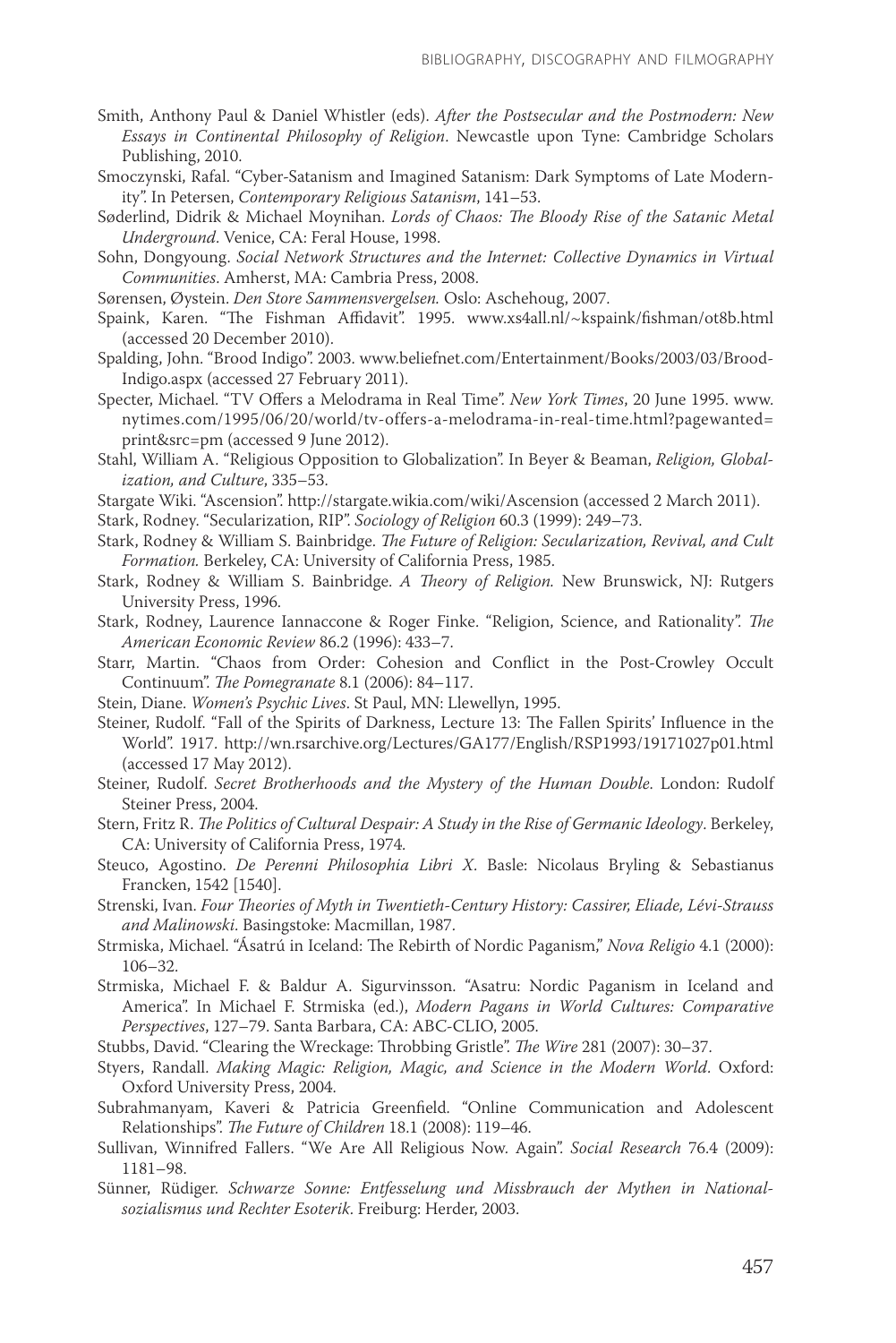- Sutcliffe, Richard. "Left-Hand Path Ritual Magick: An Historical and Philosophical Overview". In Graham Harvey & Charlotte Hardman (eds), *Paganism Today. Wiccans, Druids, the Goddess and Ancient Earth: Traditions for the Twenty-First Century*, 109–37. London: Thorsons, 1996.
- Sutcliffe, Steven J. *Children of the New Age: A History of Spiritual Practices*. London: Routledge, 2003.
- Sutcliffe, Steven & Marion Bowman. "Introduction". In their *Beyond the New Age: Exploring Alternative Spirituality*, 1–13. Edinburgh: Edinburgh University Press, 2000.
- Sutin, Lawrence. *Do What Thou Wilt: A Life of Aleister Crowley*. New York: St. Martin's Press, 2000.
- Svanberg, Jan. *Schamantropologi: I Gränslandet Mellan Forskning och Praktik. En Studie av Förhållandet Mellan Schamanismforskning och Neoschamanism*. Åbo: Åbo Akademi University, 2003.
- Svensk Hednisk Front. *Budkavlen* 1–5 (2001–2003).
- Swatos, Jr., William H. & Daniel V. A. Olson (eds). *The Secularization Debate*. Lanham, MD: Rowman & Littlefield, 2000.
- Symonds, John. *King of the Shadow Realm*: *Aleister Crowley, His Life and Magic.* London: Duckworth, 1989.
- Tappe, Nancy Anne. *Understanding Your Life Thru Color: Metaphysical Concepts in Color and Aura.* Costa Mesa, CA: Starling Publishing, 1986.
- Taussig, Michael. "Viscerality, Faith, and Skepticism: Another Theory of Magic". In Birgit Meyer & Peter Pels (eds), *Magic and Modernity: Interfaces of Revelation and Concealment*, 272–306. Stanford, CA: Stanford University Press, 2003.
- Taves, Ann. *Religious Experience Reconsidered: A Building-Block Approach to the Study of Religion and Other Special Things*. Princeton, NJ: Princeton University Press, 2009.
- Taylor, Bron. *Dark Green Religion: Nature Spirituality and the Planetary Future*. Ewing, CA: University of California Press, 2009.
- Taylor, Bron. "Deep Ecology and Its Social Philosophy: A Critique". In Katz *et al.*, *Beneath the Surface*, 269–99.
- Taylor, Bron. "Earth and Nature-Based Spirituality (Part II): From Earth First! And Bioregionalism to Scientific Paganism and the New Age". *Religion* 31.3 (2001): 225–45.
- Taylor, Bron. "Ecological Resistance Movements: Not Always Deep But if Deep, Religious". *The Trumpeter: Journal of Ecosophy* 13.2 (1996). http://trumpeter.athabascau.ca/index.php/ trumpet/article/view/261/387 (accessed 17 May 2012).
- Taylor, Bron. "Evoking the Ecological Self". *Peace Review: The International Quarterly of World Peace* 5.2 (1993): 225–30.
- Taylor, Charles. *A Secular Age*. Cambridge, MA: The Belknap Press of Harvard University Press, 2007.
- Taylor, Charles. *Sources of the Self: The Making of Modern Identity*. Cambridge, MA: Harvard University Press, 1989.
- Tefft, Stanton. *The Dialectics of Secret Society Power in States.* Atlanta, GA: Humanities Press, 1992.
- Temple, Robert K. G. *The Sirius Mystery*. New York: St Martin's Press, 1975.
- Tenbruck, Friedrich H. "Die Religion im Maelstrom der Reflexion". *Religion und Kultur: Sonderheft der Kölner Zeitschrift für Soziologie und Sozialpsychologie* 33 (1993): 31–67.
- Thilman, Börje. "Suvuista ja Nimistä". In his *Suomalaisia Sukuja ja Sukunimiä: Joka Perheen Sukunimi- ja Sukututkimusopas*, 7–39. Kauniainen: Taidevakka, 1968. Excerpt at www. genealogia.fi/nimet/nimi98s.htm (accessed 12 April 2011).
- Thomas, Keith. *Religion and the Decline of Magic: Studies in Popular Beliefs in Sixteenth and Seventeenth Century England*. Harmondsworth: Penguin, 1973.
- Thompson, John B. "Tradition and Self in a Mediated World". In Heelas *et al.*, *Detraditionalization*, 89–108.
- Thorson, Edred (Stephen Flowers). *Rune Might*. St Paul, MN: Llewellyn Publications, 1994.
- Thule-Seminar. "Inhalt". www.thule-seminar.org/inhalt\_referenz.htm (accessed 15 October 2010).
- Tilak, Bal Gangadhar. *The Arctic Home in the Vedas: Being Also a New Key to the Interpretation of many Vedic Texts and Legends*. Poona City: Tilak Bros, 1903.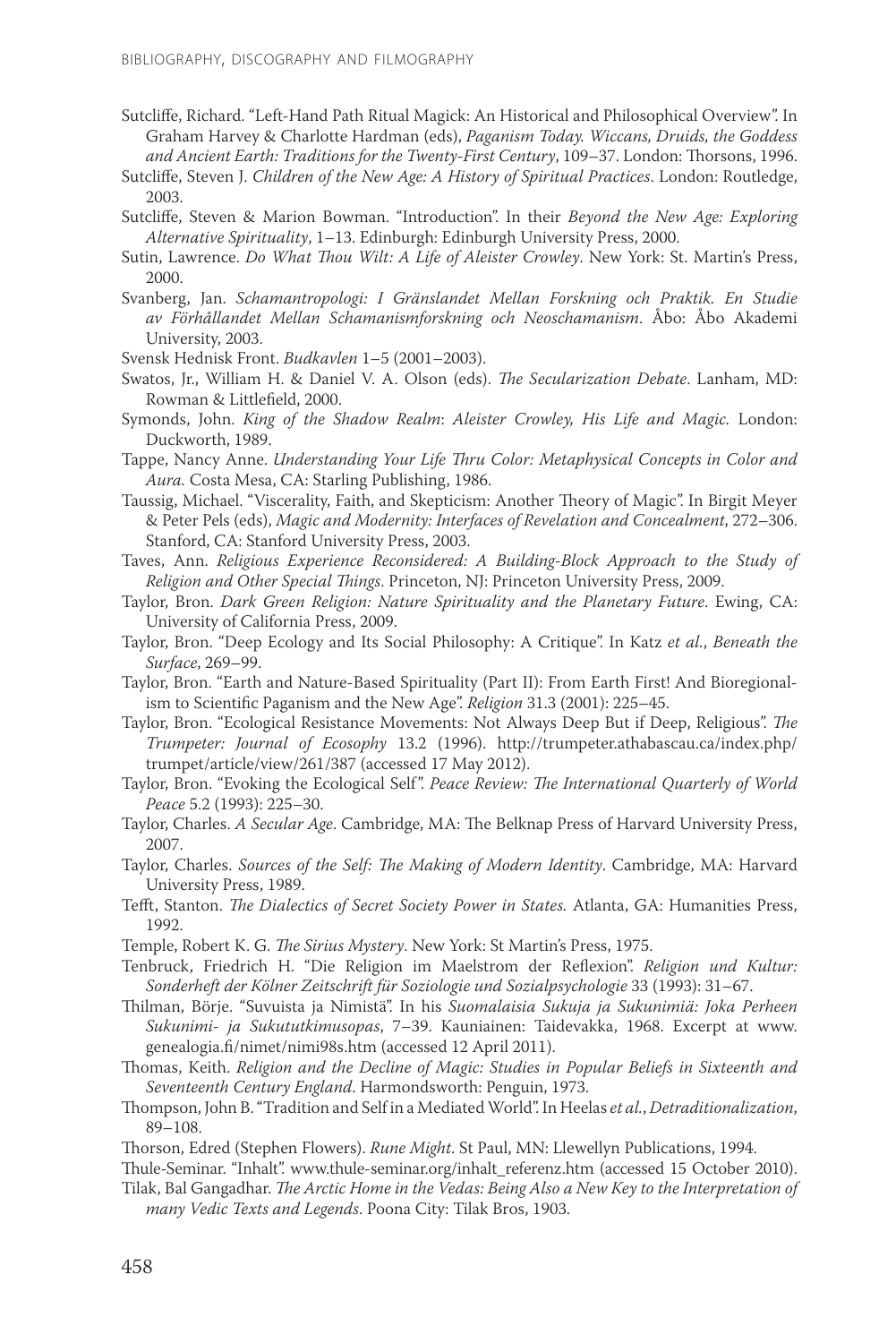Tillet, Gregory. *The Elder Brother.* London: Routledge, 1982.

- Tiryakian, Edward A. (ed.). *On the Margins of the Visible: Sociology, The Esoteric, and the Occult*. New York: John Wiley & Sons, 1974.
- Tiryakian, Edward A. "Preliminary Considerations". In his *On the Margins of the Visible*, 1–15.
- Tiryakian, Edward A. "Towards the Sociology of Esoteric Culture". In his *On the Margins of the Visible*, 257–80.
- Tishkov, Valery. *Chechnya: Life in a War-Torn Society*. Berkeley, CA: University of California Press, 2004.
- Tober, Jan. "Bio". www.jantober.com (accessed 15 February 2011).
- Toffoletti, Kim. *Cyborgs and Barbie Dolls: Feminism, Popular Culture and the Posthuman Body.*  London: I. B. Tauris, 2007.
- Tomasi, Luigi (ed.). *Alternative Religions Among European Youth*. Aldershot: Ashgate, 1999.
- Tönnies, Ferdinand. *Gemeinschaft und Gesellschaft*. Leipzig: Fues's Verlag, 1887.
- TOPY. *Thee Grey Book*. www.kondole.com/theegreybook/greycover.htm (accessed 5 October 2010).
- ToS. "Temple of Set". www.xeper.org (accessed 5 November 2010).
- Trafton, Scott. *Egypt Land: Race and Nineteenth-Century American Egyptomania*. Durham, NC: Duke University Press, 2004.
- Treitel, Corinna. *A Science for the Soul: Occultism and the Genesis of the German Modern*. Baltimore, MD: Johns Hopkins University Press, 2004.
- Truzzi, Marcello. "Definitions and Dimensions of the Occult: Towards a Sociological Perspective". In Tiryakian, *On the Margins of the Visible*, 243–55.
- Truzzi, Marcello. "The Occult Revival as Popular Culture: Some Random Observations on the Old and the Nouveau Witch". *The Sociological Quarterly* 13 (1972): 16–36.
- Turner, Bryan S. "Religion in a Post-Secular Society". In Bryan S. Turner (ed.), *The New Blackwell Companion to the Sociology of Religion*, 649–67. Chichester: Blackwell, 2010.
- Turner, Frank Miller. *Between Science and Religion: the Reaction to Scientific Naturalism in Late Victorian England*. New Haven, CT: Yale University Press, 1974.
- Turner, Frank Miller. *Contesting Cultural Authority: Essays in Victorian Intellectual Life*. Cambridge: Cambridge University Press, 1993.
- Twyman, James. "Movies". 2009. www.jamestwyman.com/Movies\_Indigo.html (accessed 24 June 2009).
- Tyr. "Titles". www.radicaltraditionalist.com/titles.htm (accessed 15 October 2010).
- Tyr. "Tyr". www.radicaltraditionalist.com/tyr.htm (accessed 15 October 2010).
- Urban, Hugh B. *The Church of Scientology: A History of the World's Most Controversial New Religion*. Princeton, NJ: Princeton University Press, 2011.
- Urban, Hugh B. "Fair Game: Secrecy, Security and the Church of Scientology in Cold War America". *Journal of the American Academy of Religion* 74.2 (2006): 356–89.
- Urban, Hugh B. *Magia Sexualis: Sex, Magic, and Liberation in Modern Western Esotericism.* Los Angeles, CA: University of California Press, 2006.
- Urban, Hugh B. "The Occult Roots of Scientology? L. Ron Hubbard, Aleister Crowley, the Origins of a Controversial New Religion". *Nova Religio* 15.3 (2012): 91–116.
- Urban, Hugh B. "Secrecy in New Religious Movements: Concealment, Secrecy and Privacy in a New Age of Information". *Religion Compass* 2.1 (2008): 66–83.
- Urban, Hugh B. *Tantra: Sex, Secrecy, Politics, and Power in the Study of Religion*. Los Angeles, CA: University of California Press, 2003.
- Vail, Charles H. *The Ancient Mysteries and Modern Masonry*. New York: Macoy Publishing & Masonic Supply Co., 1909.
- Vale, V. (ed.). *RE/Search 4/5: William S. Burroughs, Brion Gysin and Throbbing Gristle*. San Francisco, CA: RE/Search Publications, 2007.
- Valliere, Paul. "Tradition". In Jones, *Encyclopedia of Religion*, 9267–81.
- Vásquez, Manuel A. *More than Belief: A Materialist Theory of Religion*. New York: Oxford University Press, 2011.
- Vera, Diane. "Theistic Satanism: The New Satanisms of the Era of the Internet". http:// theisticsatanism.com (accessed 27 November 2010).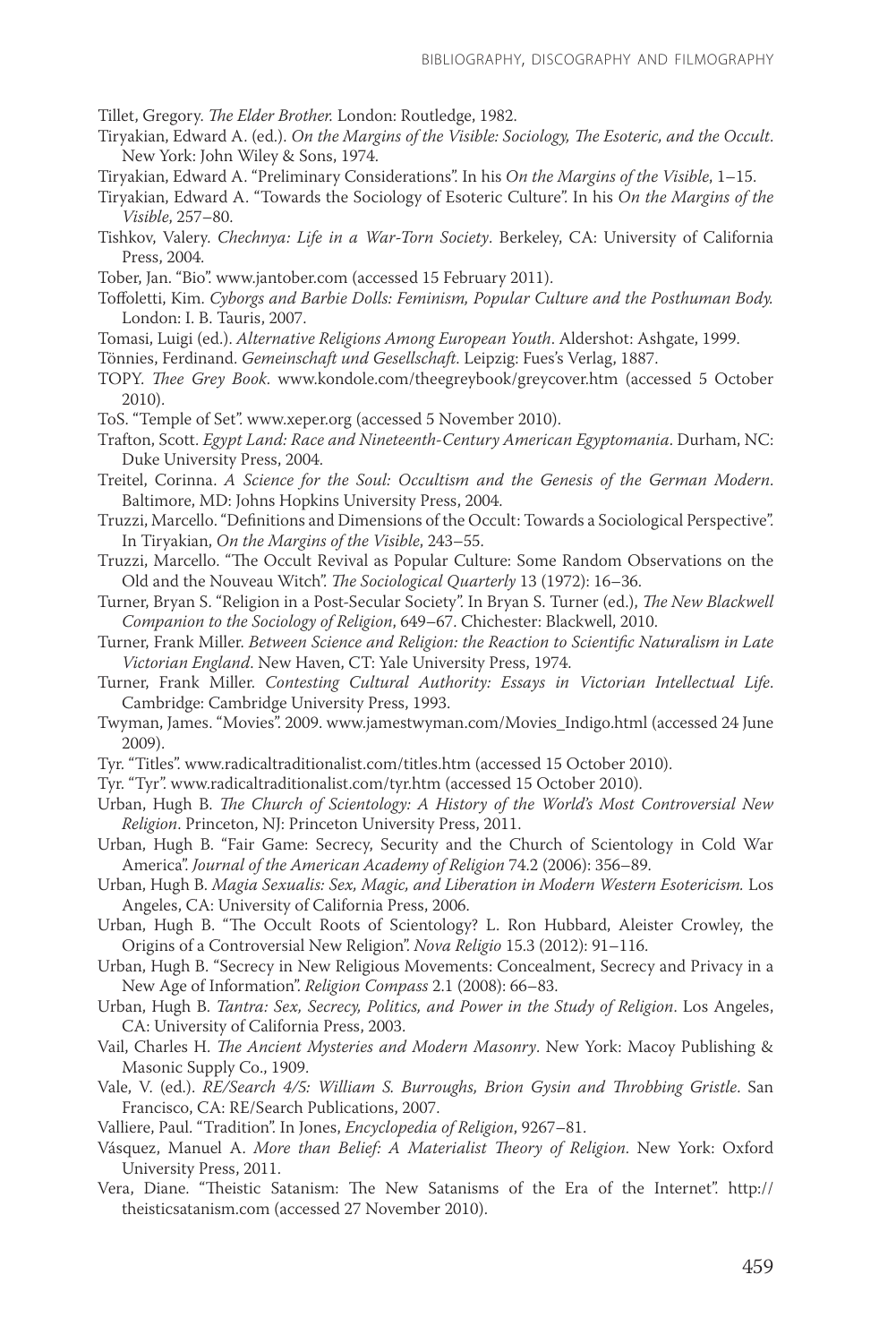Versluis, Arthur. *Magic and Mysticism: An Introduction to Western Esotericism*. Lanham, MD: Rowman & Littlefield, 2007.

Virtue, Doreen. "About Doreen Virtue". www.angeltherapy.com/about.php (accessed 16 February 2011).

Virtue, Doreen. *The Care and Feeding of Indigo Children.* Carlsbad, CA: Hay House, 2001.

von Stuckrad, Kocku (ed.). *The Brill Dictionary of Religion.* Leiden: Brill, 2005.

- von Stuckrad, Kocku. "Constructions, Normativities, Identities: Recent Studies on Shamanism and Neo-Shamanism". *Religious Studies Review* 31.3–4 (2005): 123–8.
- von Stuckrad, Kocku. "Discursive Study of Religion: From States of the Mind to Communication and Action". *Method and Theory in the Study of Religion* 15.3 (2003): 255–71.
- von Stuckrad, Kocku. *Locations of Knowledge in Medieval and Early Modern Europe: Esoteric Discourse and Western Identities*. Leiden: Brill, 2010.
- von Stuckrad, Kocku. "Reenchanting Nature: Modern Western Shamanism and Nineteenth-Century Thought". *Journal of the American Academy of Religion* 70.4 (2002): 771–99.
- von Stuckrad, Kocku. "Reflections on the Limits of Reflection: An Invitation to Discursive Study of Religion". *Method and Theory in the Study of Religion* 22.2–3 (2010): 156–69.
- von Stuckrad, Kocku. "Rewriting the Book of Nature: Kabbalah and the Metaphors of Contemporary Life-Sciences". *Journal for the Study of Religion, Nature, and Culture* 2.4 (2008): 419–42.
- von Stuckrad, Kocku. *Schamanismus und Esoterik: Kultur- und Wissenschaftsgeschichtliche Betrachtungen*. Leuven: Peeters, 2003.
- von Stuckrad, Kocku. "Secrecy as Social Capital". In Kilcher, *Constructing Tradition*, 239–52.
- von Stuckrad, Kocku. *Western Esotericism: A Brief History of Secret Knowledge.* London: Equinox, 2005.
- von Stuckrad, Kocku. "Western Esotericism: Towards an Integrative Model of Interpretation". *Religion* 35.2 (2005): 78–97.
- von Stuckrad, Kocku. *"Zo zijn we niet Getrouwd": Religie, Natuurwetenschap en de Radicalisering van de Moderniteit.* Inaugural Lecture for the Chair of Religious Studies, University of Groningen. Groningen: Faculteit Godgeleerdheid en Godsdienstwetenschap, 2010.
- Wade, Nicholas. "Researchers Say They Created a 'Synthetic Cell'". *The New York Times*, 20 May 2010. www.nytimes.com/2010/05/21/science/21cell.html?ref=science (accessed 16 May 2012).
- Waite, A. E. *Shadows of Life and Thought: A Retrospective Review in the Form of Memoires, etc.* London: Selwyn & Blount, 1938.
- Wallis, Roy (ed.). *On the Margins of Science: The Social Construction of Rejected Knowledge.*  Keele: University of Keele, 1979.
- Wallis, Roy. *The Road to Total Freedom: A Sociological Analysis of Scientology*. New York: Columbia University Press, 1976.
- Wallis, Roy. "Science and Pseudo-Science". *Social Science Information* 24.3 (1985): 585–601.
- Ward, James. *Naturalism and Agnosticism.* 2 vols. London: Adam & Charles Black, 1906 [1899].

Warner, Michael. *The Letters of the Republic*. Cambridge, MA: Harvard University Press, 1990.

- Wasserstrom, Steven M. *Religion After Religion: Gershom Scholem, Mircea Eliade, and Henry Corbin at Eranos*. Princeton, NJ: Princeton University Press, 1999.
- Wasson, R. Gordon. "Seeking the Magic Mushroom". *Life*, 13 May 1957.

Watson, Don. "Beyond Evil: Genesis P-Orridge". *The Wire* 182 (1999): 30–35.

Webb, James.1976. *The Occult Establishment*. La Salle, IL: Open Court Publishing Company.

- Webb, James. 1974. *The Occult Underground.* La Salle, IL: Open Court Publishing Company.
- Weber, Max. "Science as a Vocation". In H. H. Gerth & Charles Wright Mills (eds), *From Max Weber: Essays in Sociology*, 129–56. New York: Oxford University Press, 1946.
- Weber, Max. *Wirtschaft und Gesellschaft*. 5th ed. Ed. by Johannes Winckelmann. Tübingen: J. C. B. Mohr (Paul Siebeck), 1972.

Wegener, Franz. *Alfred Schuler, der Letzte Deutsche Katharer*. Gladbeck: KFVR, 2003.

Wegener, Franz. *Das Atlantidische Weltbild: Nationalsozialismus und Neue Rechte auf der Suche Nach der Versunkenen Atlantis*. Gladbeck: KFVR, 2003.

Weissmann, Karlheinz. *Männerbund*. Schnellroda: Edition Antaios, 2004.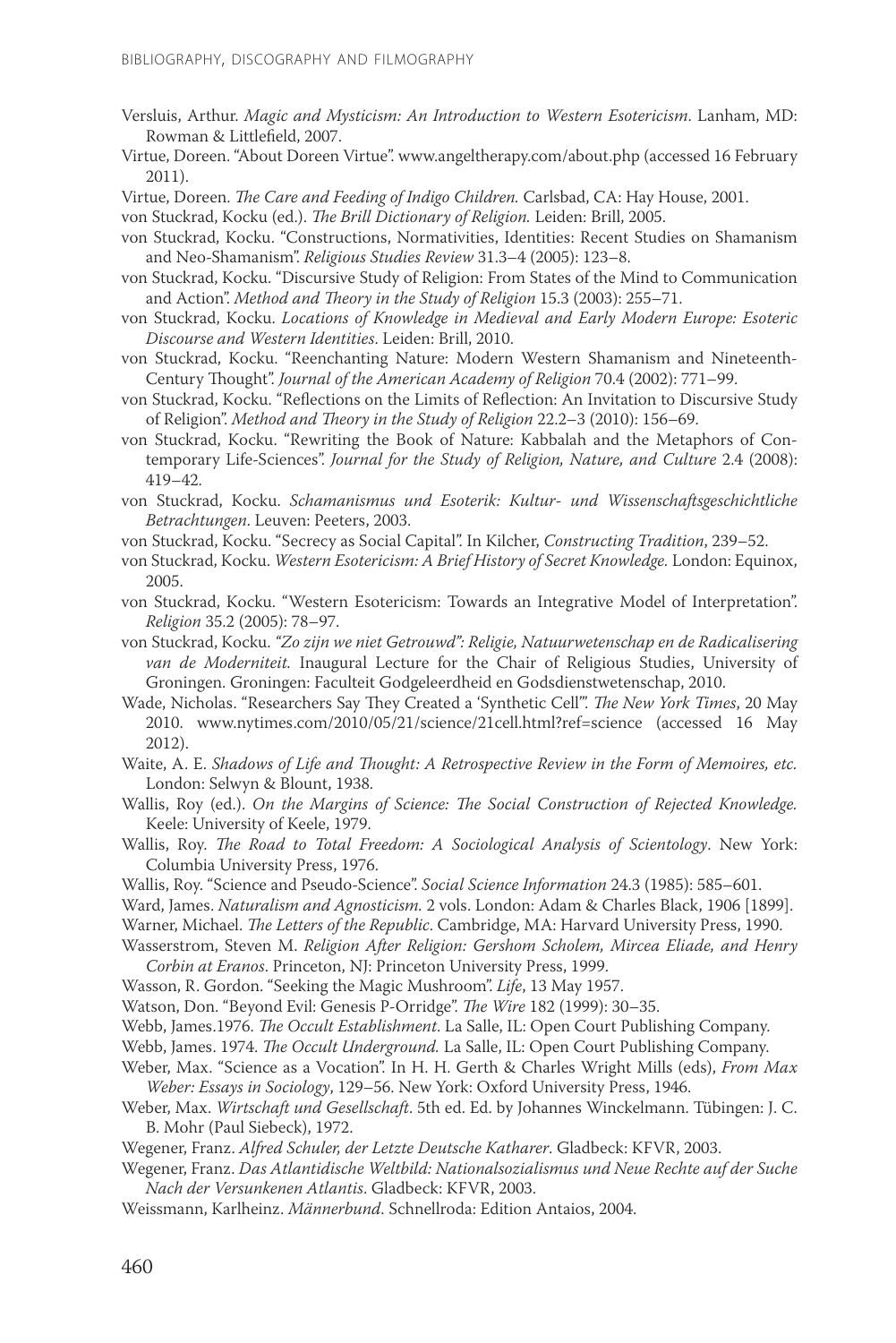- Welsing, Frances Cress. "Interviews with Dr Cress Welsing". www.africawithin.com/welsing/ welsing interview.htm (accessed 3 November 2010).
- Welsing, Frances Cress. *The Isis Papers: The Keys to the Colors*. Chicago, IL: CW Publishing, 1991.
- Whedon, Sarah. "The Wisdom of Indigo Children". *Nova Religio* 12.3 (2009): 60–76.

Whimster, Sam (ed.). *The Essential Weber: A Reader*. London: Routledge, 2004.

- White, Hayden. *Metahistory: The Historical Imagination in Nineteenth-Century Europe*. Baltimore, MD: Johns Hopkins University Press, 1973.
- White, Lynn Townsend Jr. "The Historical Roots of Our Ecological Crisis". *Science* 155.3767 (1967): 1203–7.
- Whitehead, Harriet. *Renunciation and Reformulation: A Study of Conversion in an American Sect*. Ithaca, NY: Cornell University Press, 1987.
- Wikander, Stig. *Der Arische Männerbund: Studien zur Indo-Iranischen Sprach- und Religionsgeschichte*. Lund: Håkan Ohlssons Buchdruckerei, 1938.
- Wilber, Ken. "The Atman Project". In William Bloom (ed.), *Holistic Revolution: The Essential New Age Reader*, 77–83. Harmondsworth: Allen Lane, 2000.
- Wilber, Ken. *A Brief History of Everything*. Boston, MA: Shambhala, 2001.
- Wilber, Ken. *Sex, Ecology, and Spirituality: The Spirit of Evolution*. Boston, MA: Shambhala, 2001.
- Wilde, Julian. *The Grimoire of Chaos Magick*. http://into-thedarkness.tripod.com/sitebuilder content/sitebuilderfiles/thegrimoireofchaosmagick.pdf (accessed 7 December 2010) [originally published by Sorcerer's Apprentice Press, Leeds, 1986].
- Williams, Brian Glyn. "Shattering The Al-Qaeda–Chechen Myth (Part II)". *Chechnya Weekly*, 4.40 (2003). www.brianglynwilliams.com/shattered\_ll.pdf (accessed 9 June 2012).
- Williams, Loretta J. *Black Freemasonry and Middle-Class Realities*. Columbia, MO: University of Missouri Press, 1980.
- Williams, Raymond. "Culture is Ordinary". In Jim McGuigan & Ann Gray (eds), *Studying Culture: An Introductory Reader*, 5–14. London: Arnold, 1993.
- Willis, Martin. *Mesmerists, Monsters, and Machines: Science Fiction and the Cultures of Science in the Nineteenth Century*. Kent, OH: Kent State University Press, 2006.
- Wilson, Bryan. *The Social Dimensions of Sectarianism: Sects and New Religious Movements in Contemporary Society*. Oxford: Clarendon Press, 1990.
- Wind, Edgar, *Pagan Mysteries in the Renaissance*. New York: W. W. Norton, 1958.
- Winkelman, Michael. "Shamanism: An Overview [Further Considerations]". In Jones, *Encyclopedia of Religion*, 8274–80.
- Wirth, Herman. *Der Aufgang der Menschheit: Untersuchungen zur Geschichte der Religion, Symbolik und Schrift der Atlantisch-Nordischen Rasse*. Jena: E. Diederichs, 1928.
- Wiseman, Richard & Caroline Watt. "Belief in Psychic Ability and the Misattribution Thesis". *British Journal of Psychology* 12.5 (2006): 1–17.
- Wisnicki, Adrian S. *Conspiracy, Revolution, and Terrorism from Victorian Fiction to the Modern Novel.* London: Routledge, 2008.
- Witoszek, Nina & Andrew Brennan (eds). *Philosophical Dialogues: Arne Naess and the Progress of Ecophilosophy*. Lanham, MD: Rowman & Littlefield, 1999.
- Wolf. "Danskproblemer" ["Language Problems"]. 2007. http://forum.sataniskforum.dk/ viewtopic.php?f=15&t=1573&hilit=danskproblemer (accessed 30 November 2010).
- Wolf. "Nye Retningslinjer" ["New Guidelines"]. 2005. http://forum.sataniskforum.dk/viewtopic. php?f=15&t=1225 (accessed 30 November 2010).
- Wolffram, Heather. *The Stepchildren of Science: Psychical Research and Parapsychology in Germany, c. 1870–1939*. Amsterdam: Editions Rodopi, 2009.
- Wolffram, Heather. "Supernormal Biology: Vitalism, Parapsychology and the German Crisis of Modernity, c. 1890–1933". *The European Legacy* 8.2 (2003): 149–63.
- Wolfson, Elliot R. *Language, Eros, Being: Kabbalistic Hermeneutics and Poetic Imagination*. New York: Fordham University Press, 2005.
- Wood, Earnest. *Clairvoyant Investigations by C. W. Leadbeater and 'The Lives of Alcyone' (J. Krishnamurti): Some Facts Described*. Adyar: Theosophical Publishing House, 1947.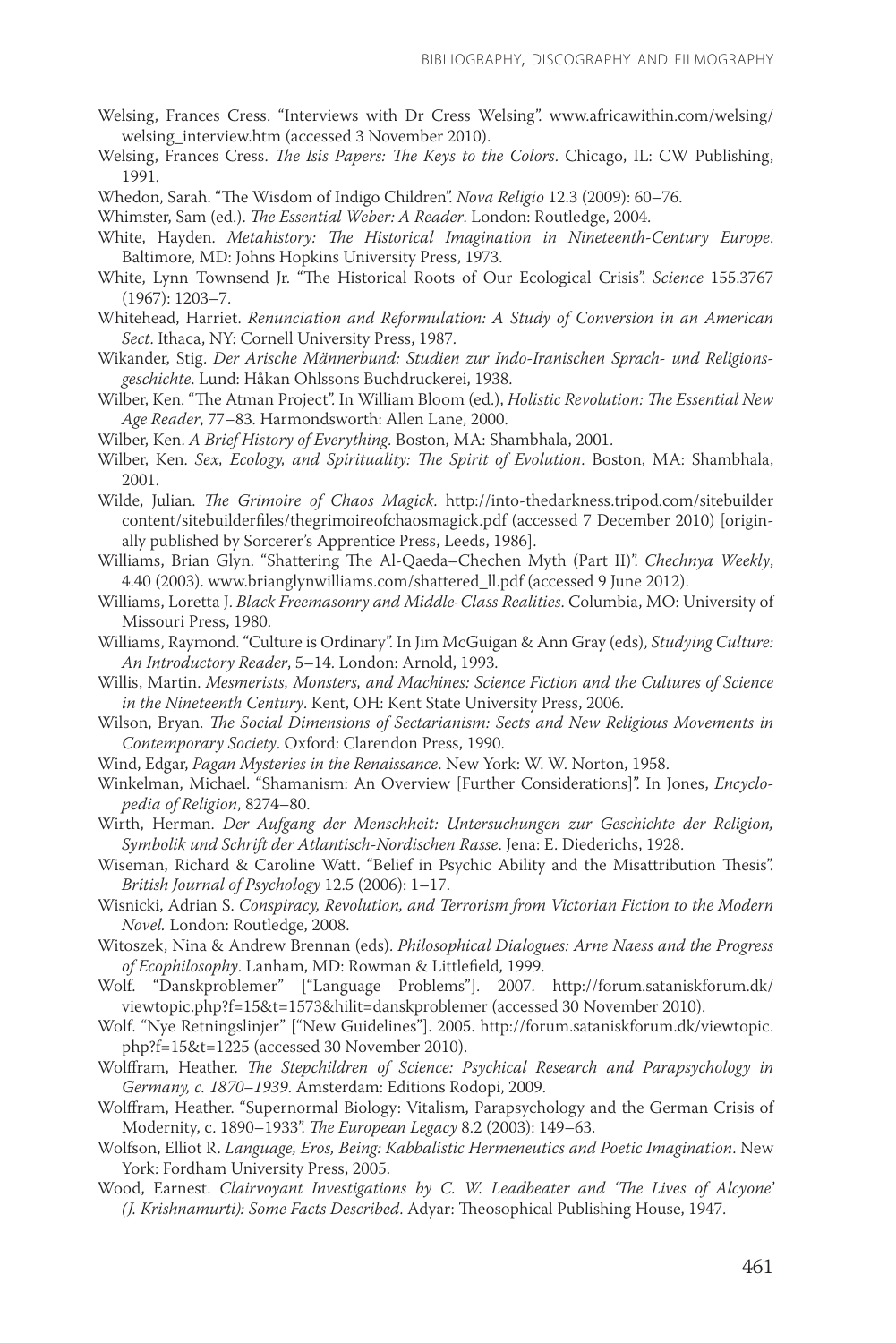- Woodhead, Linda & Paul Heelas. "Detraditionalization: Introduction". In their *Religion in Modern Times*, 342–46.
- Woodhead, Linda & Paul Heelas (eds). *Religion in Modern Times: An Interpretative Anthology*. Oxford: Blackwell, 2000.
- Woodhead, Linda & Paul Heelas. "Secularization: Introduction". In their *Religion in Modern Times*, 307–8.
- Woodhead, Linda & Paul Heelas. *The Spiritual Revolution: Why Religion is Giving Way to Spirituality*. Oxford: Blackwell, 2005.
- Woodhead, Linda, Paul Fletcher, Hiroko Kawanami & Paul Smith (eds). *Religions in the Modern World: Traditions and Transformations*. London: Routledge, 2002.
- Wu Song, Felicia. *Virtual Communities: Bowling Alone, Online Together*. New York: Peter Lang, 2009.
- Wyllie, Timothy. *Love, Sex, Fear, Death: The Inside Story of the Process Church of the Final Judgment*. Edited by Adam Parfray. Port Townsend, WA: Feral House, 2009.
- Wyndham, John. *The Chrysalids*. London: Michael Joseph, 1955.
- Yates, Frances. *Giordano Bruno and the Hermetic Tradition*. London: Routledge & Kegan Paul, 1964.
- Yates, Frances. *The Occult Philosophy in the Elizabethan Age*. London: Ark, 1983.
- Yates, Simeon J. "Researching Internet Interaction: Sociolinguistics and Corpus Analysis". In Margaret Wetherell, Stephanie Taylor & Simeon J. Yates (eds), *Discourse as Data: A Guide for Analysis*, 93–146. London: Sage, 2001.
- Yockey, Francis Parker. *Imperium: The Philosophy of History and Politics*. Newport Beach, CA: Noontide Press, 2000.
- York, Michael. *The Emerging Network: A Sociology of the New Age and Neo-Pagan Movements*. London: Rowman & Littlefield, 1995.
- Zandbergen, Dorien. "Silicon Valley New Age: The Co-constitution of the Digital and the Sacred". In Aupers & Houtman, *Religions of Modernity*, 161–85.
- Zander, Helmut. *Anthroposophie in Deutschland: Theosophische Weltanschauung und gesellschafliche Praxis 1884–1945*. Göttingen: Vandenhoek & Ruprecht, 2007.
- Zimmerman, Michael E. *Contesting Earth's Future: Radical Ecology and Postmodernity*. Berkeley, CA: University of California Press, 1994.
- Znamenski, Andrei A. *The Beauty of the Primitive: Shamanism and the Western Imagination*. Oxford: Oxford University Press, 2007.

## DISCOGRAPHY

Fyrdung. *Hyperborea.* Nordiska Förlaget, 2007. Marilyn Manson. *Mechanical Animals.* Interscope, 1998.

Nas. *God´s Son*. Ill Will Records, 2002.

Richard Hell and the Voidoids. *Blank Generation*. Sire, 1977.

Throbbing Gristle. *In the Shadow of the Sun.* Illuminate Records, 1984.

## FILMOGRAPHY

*500 Years Later.* Directed by Owen 'Alik Shahadah. Codeblack Entertainment, 2005. *Angel Heart*. Directed by Alan Parker. TriStar Pictures, 1987. *Avatar*. Directed by James Cameron. 20th Century Fox, 2009. *Baby Boy*. Directed by John Singleton. Columbia Pictures, 2001. *Charmed*. 178 episodes. Spelling Television, 1998–2006. *Contact*. Directed by Robert Zemeckis. Warner Bros, 1997. *Da Vinci Code, The*. Directed by Ron Howard. Columbia Pictures, 2006.